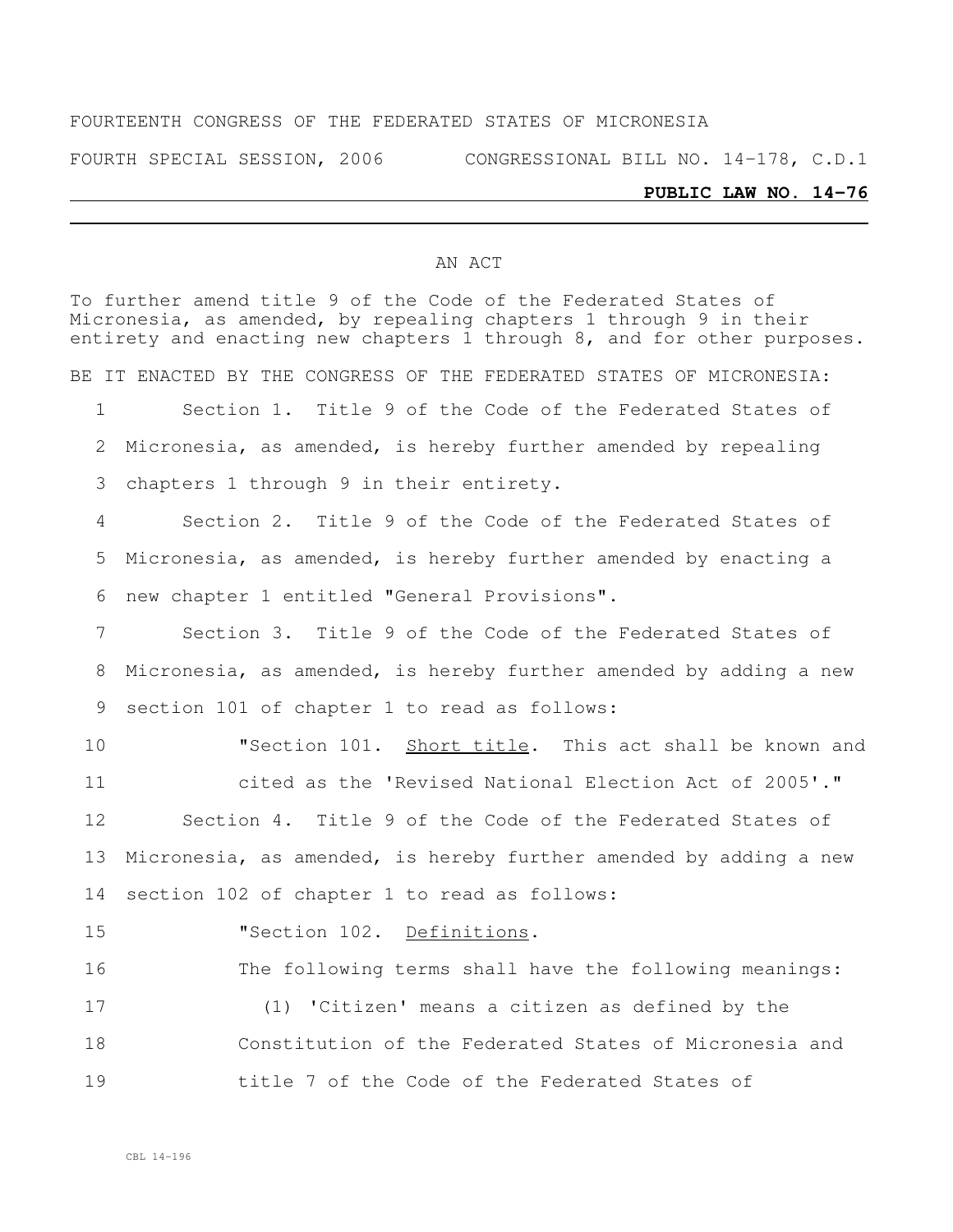| $\mathbf 1$   | Micronesia;                                             |
|---------------|---------------------------------------------------------|
| $\mathbf{2}$  | (2) 'Congress' means the Congress of the Federated      |
| 3             | States of Micronesia;                                   |
| 4             | (3) 'Congressional Election District' means the         |
| 5             | district apportioned by population for which a two-year |
| 6             | term Member is elected;                                 |
| 7             | (4) 'Election Day' means the date in the Federated      |
| 8             | States of Micronesia on which National Elections are    |
| $\mathcal{G}$ | conducted in the Federated States of Micronesia without |
| 10            | regard to the actual date at any Polling Place outside  |
| 11            | the Federated States of Micronesia;                     |
| 12            | (5) 'Member' means a two-year or four-year member of    |
| 13            | the Congress of the Federated States of Micronesia;     |
| 14            | (6) 'Municipality' means a subdivision of a             |
| 15            | Congressional Election District;                        |
| 16            | (7) 'National Election' means any general or special    |
| 17            | election for a Member, or any national referendum on a  |
| 18            | constitutional amendment;                               |
| 19            | (8) 'National Election Director' means the person       |
| 20            | appointed in accordance with subsection 302(1) of this  |
| 21            | title;                                                  |
| 22            | 'National Election Office' means the office or<br>(9)   |
| 23            | other locations designated by the National Election     |
| 24            | Director as a location from where official national     |
| 25            | election activities are carried out;                    |
|               |                                                         |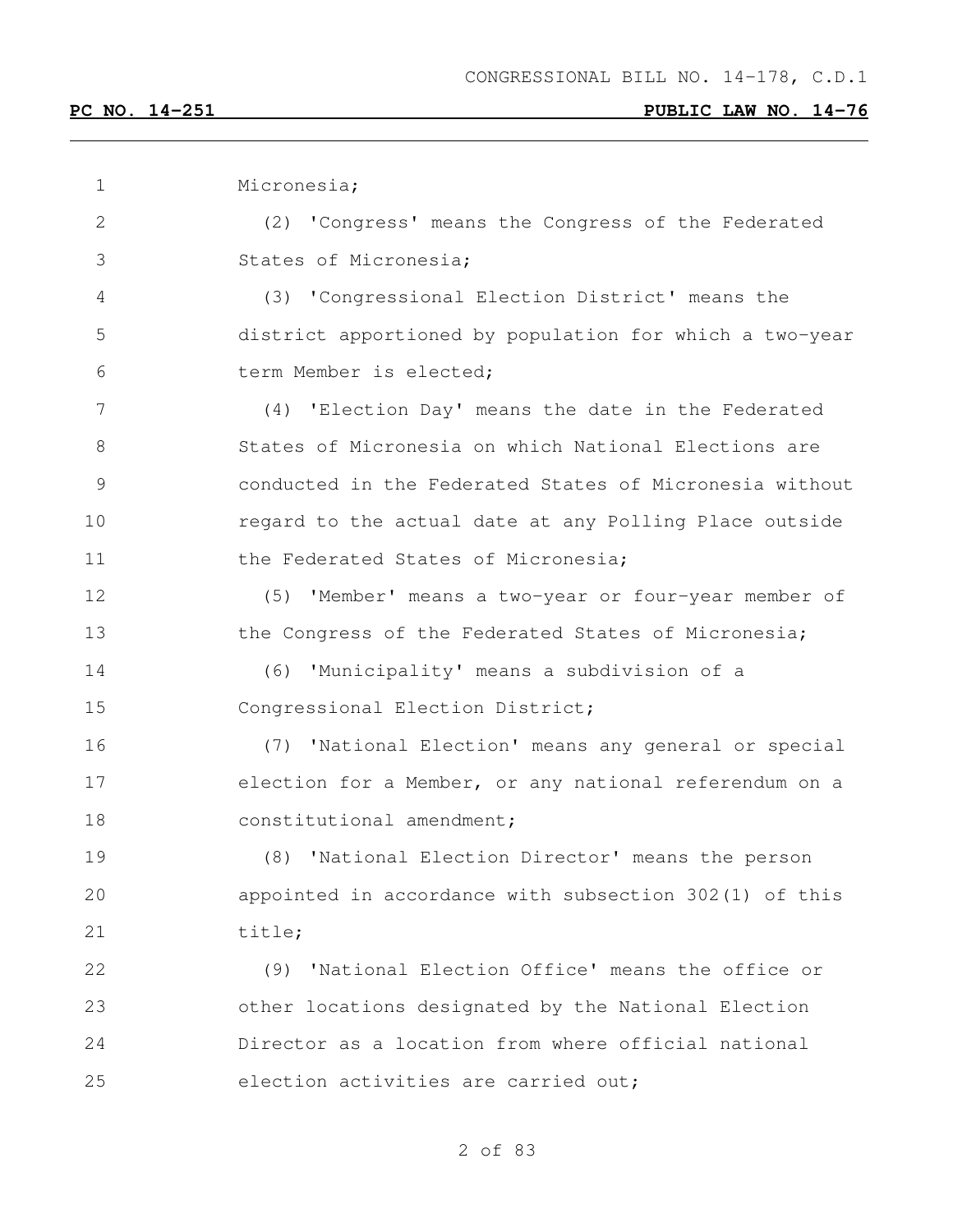| $\mathbf 1$     | (10) 'National Voter Register' means the list of all    |
|-----------------|---------------------------------------------------------|
| $\mathbf{2}$    | Registered Voters in the Federated States of Micronesia |
| 3               | who registered to vote with a National Election Office; |
| $\overline{4}$  | (11) 'Polling Place' means a location officially        |
| 5               | designated by the National Election Director where      |
| 6               | voters cast their ballots in a National Election,       |
| $7\phantom{.0}$ | including special polling places, VAAPP polling places, |
| 8               | mobile polling places and traveler polling places;      |
| $\mathsf 9$     | (12) 'Polls' may refer to two or more Polling Places,   |
| 10              | or all Polling Places generally;                        |
| 11              | (13) 'President' means the President of the Federated   |
| 12              | States of Micronesia;                                   |
| 13              | (14) 'Public Property' means any land, buildings,       |
| 14              | facilities, vessels, vehicles, equipment, supplies or   |
| 15              | other resources that are owned, operated or controlled  |
| 16              | by the National Government, a State government or a     |
| 17              | municipal government, or any subdivision, agency or     |
| 18              | department thereof;                                     |
| 19              | (15) 'Public Employee' means any employee of the        |
| 20              | National Government, a State government or a municipal  |
| 21              | government, or any subdivision, agency or department    |
| 22              | thereof;                                                |
| 23              | (16) 'Registered Voter' means a person who has          |
| 24              | registered to vote pursuant to chapter 4 of this title. |
| 25              | (17) 'Resident' means a person who qualifies as a       |
|                 |                                                         |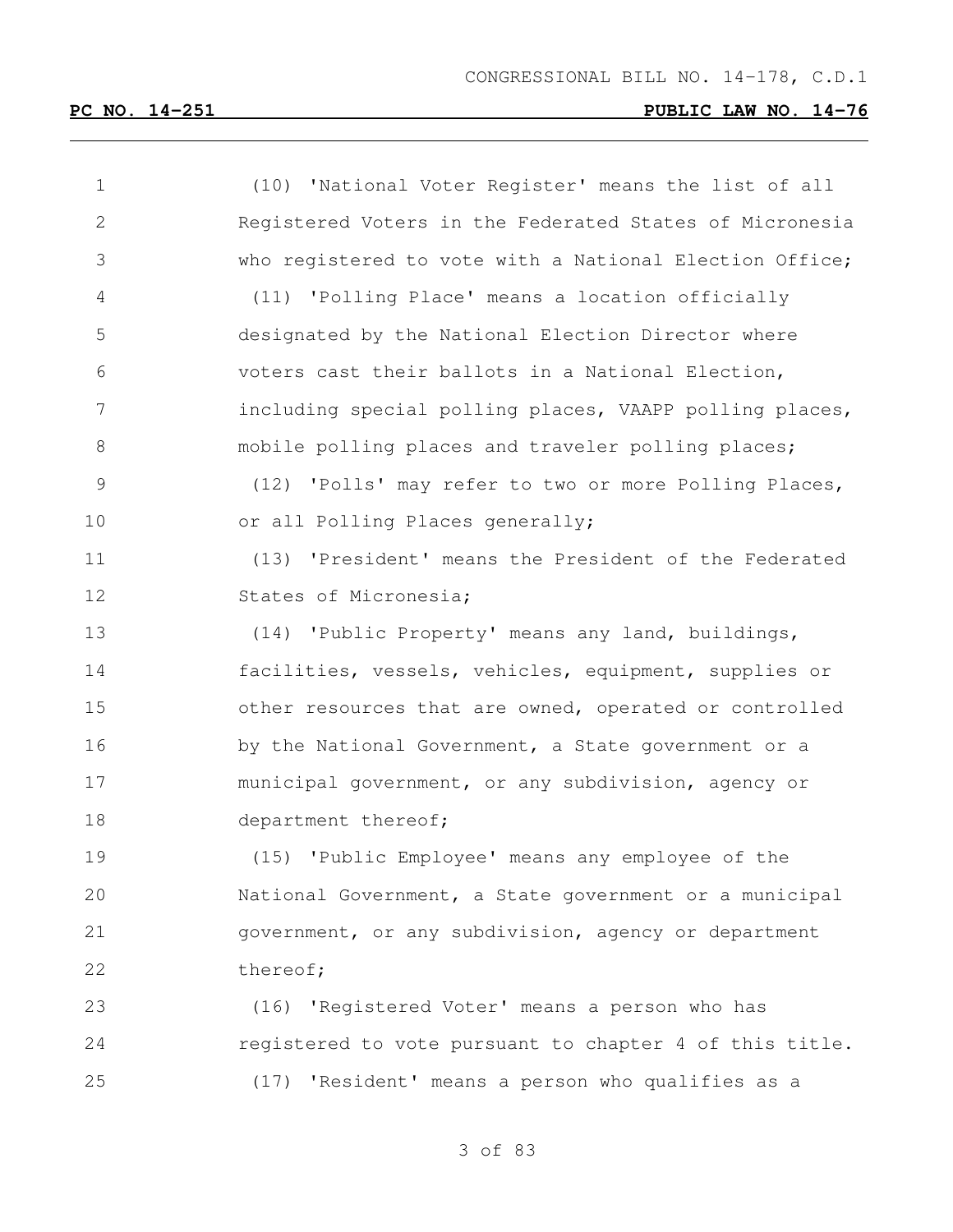| 1  | resident under the laws of the State in which the person |
|----|----------------------------------------------------------|
| 2  | has registered, or seeks to register, to vote;           |
| 3  | (18) 'Signature List' means the certified list of        |
| 4  | Registered Voters in a Municipality or Congressional     |
| 5  | Election District that any person seeking to vote on     |
| 6  | Election Day must sign at their designated Polling Place |
| 7  | before being issued a ballot;                            |
| 8  | (19) 'State' means one of the four States of the         |
| 9  | Federated States of Micronesia;                          |
| 10 | (20) 'State Election Office' means the official office   |
| 11 | or other locations designated by the State election      |
| 12 | officials or state government as a location from where   |
| 13 | official state election activities are carried out;      |
| 14 | (21) 'State Voter Register' means the list of            |
| 15 | Registered Voters for a Congressional Election District  |
| 16 | or Municipality who registered to vote with a State      |
| 17 | Election Office;                                         |
| 18 | (22) 'VAAPP' means voting at another polling place in    |
| 19 | accordance with section 604 of this title; and           |
| 20 | (23) 'Voter Identification Card' means an                |
| 21 | identification card issued under the authority of the    |
| 22 | National Election Director to a Registered Voter that    |
| 23 | contains the Registered Voter's name, registration       |
| 24 | number, State, Congressional Election District,          |
| 25 | Municipality, date of birth, sex, signature and other    |
|    |                                                          |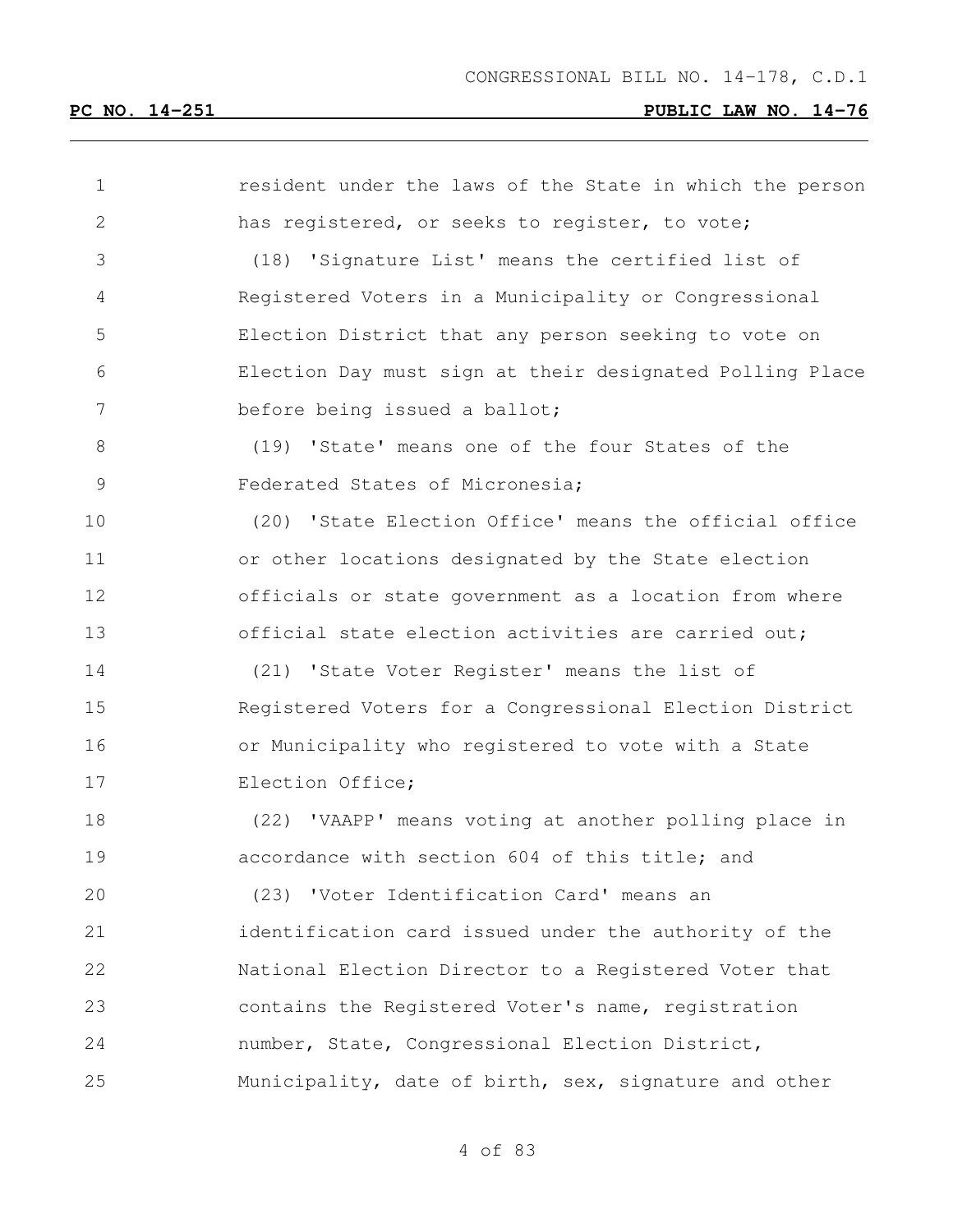| $\mathbf 1$    | identifying information, and that provides a means of             |
|----------------|-------------------------------------------------------------------|
| $\mathbf{2}$   | indicating whether that Registered Voter has already              |
| 3              | cast a ballot in each National Election."                         |
| $\overline{4}$ | Section 5. Title 9 of the Code of the Federated States of         |
| 5              | Micronesia, as amended, is hereby further amended by adding a new |
| 6              | section 103 of chapter 1 to read as follows:                      |
| 7              | "Section 103. Eligible Voters.                                    |
| 8              | Every Citizen of the Federated States of Micronesia is            |
| $\mathcal{G}$  | eligible to vote in a National Election if he or she has          |
| 10             | fulfilled the following requirements:                             |
| 11             | (1)<br>is living;                                                 |
| 12             | (2) is 18 years of age or older on the day of the                 |
| 13             | election;                                                         |
| 14             | (3) is a Resident of a State;                                     |
| 15             | (4) has been a Registered Voter for at least 30 days              |
| 16             | immediately preceding Election Day;                               |
| 17             | (5) is not currently under a judgment of mental                   |
| 18             | incompetency or insanity; and                                     |
| 19             | (6) is not currently under parole, probation, or                  |
| 20             | sentence for any felony for which he or she has been              |
| 21             | convicted by any court of the Federated States of                 |
| 22             | Micronesia."                                                      |
| 23             | Section 6. Title 9 of the Code of the Federated States of         |
| 24             | Micronesia, as amended, is hereby further amended by adding a new |
| 25             | section 104 of chapter 1 to read as follows:                      |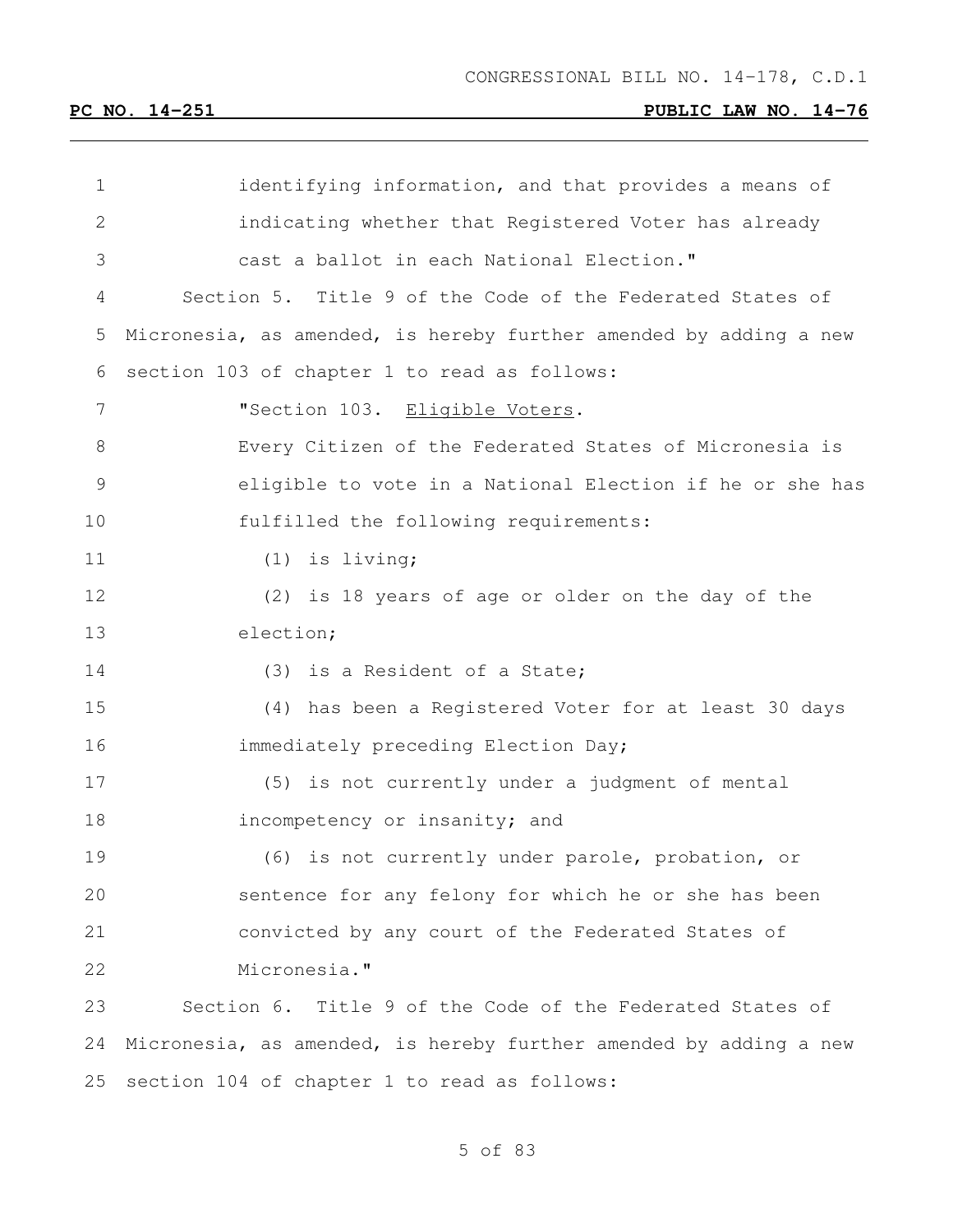1 TSection 104. Election to be by secret ballot. All National Elections shall be by secret ballot, regardless of how State or municipal elections are conducted." Section 7. Title 9 of the Code of the Federated States of Micronesia, as amended, is hereby further amended by adding a new section 105 of chapter 1 to read as follows: "Section 105. General elections. (1) All general elections for Members shall be held biennially in each odd-numbered year on the first Tuesday following the first Monday in March; provided, 11 that where a natural disaster or other event precludes holding the election on the foregoing date, the President may postpone the election in the affected Congressional Election District, Municipality or Polling Place until the next available date on which the natural disaster or other event will not hinder voting, excluding weekends and national holidays. (2) When a State or municipal election is scheduled to be held concurrently with a National Election, the National Election Director shall assist in that election as requested by the State or municipal government, to the extent determined by the National Election Director 23 and within the limits of available resources." Section 8. Title 9 of the Code of the Federated States of Micronesia, as amended, is hereby further amended by adding a new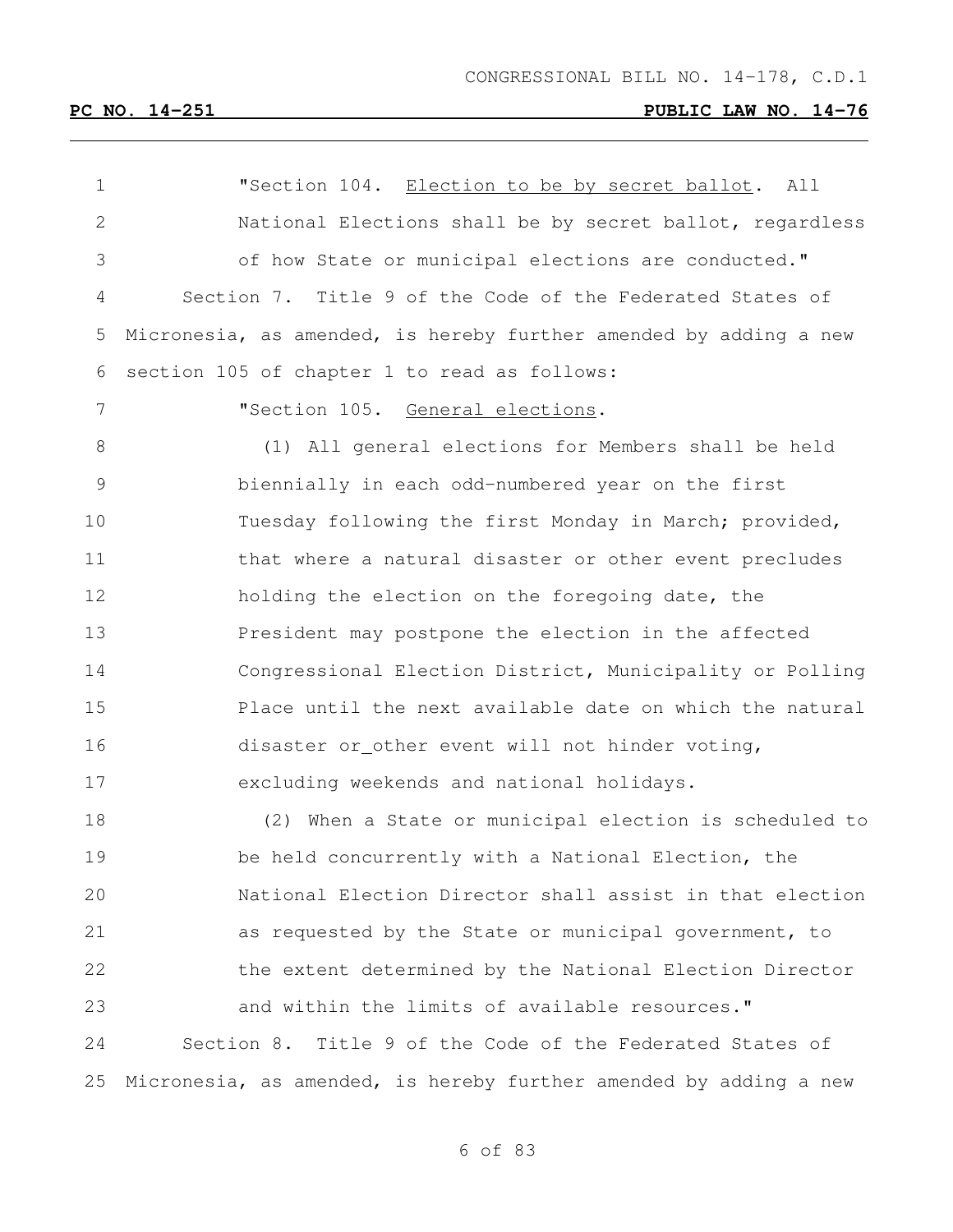| $\mathbf 1$ | section 106 of chapter 1 to read as follows:             |
|-------------|----------------------------------------------------------|
| 2           | "Section 106. Special elections.                         |
| 3           | Special elections shall be conducted in the same<br>(1)  |
| 4           | manner as general elections, except where this title     |
| 5           | sets forth a different procedure for special elections.  |
| 6           | (2) The National Election Director shall schedule a      |
| 7           | special election to occur 50 days after receipt of       |
| 8           | notification of the need for a special election;         |
| 9           | provided, that where a natural disaster or other event   |
| 10          | precludes holding the election on the foregoing date,    |
| 11          | the President may postpone the election in the affected  |
| 12          | Congressional Election District, Municipality or Polling |
| 13          | Place until the next available date on which the natural |
| 14          | disaster or other event will not hinder voting,          |
| 15          | excluding weekends and national holidays.                |
| 16          | (3) Special elections shall be declared as follows:      |
| 17          | (a) After election of President and Vice                 |
| 18          | President. After the election of the President and Vice  |
| 19          | President, vacancies shall be declared for the seats to  |
| 20          | which the President and Vice President were originally   |
| 21          | elected as Members. The Speaker of Congress shall make   |
| 22          | the declaration and notify the National Election         |
| 23          | Director of the vacancies.                               |
| 24          | (b) Other vacancies - seated Congress. Any other         |
| 25          | vacancy in the Congress shall be filled for the          |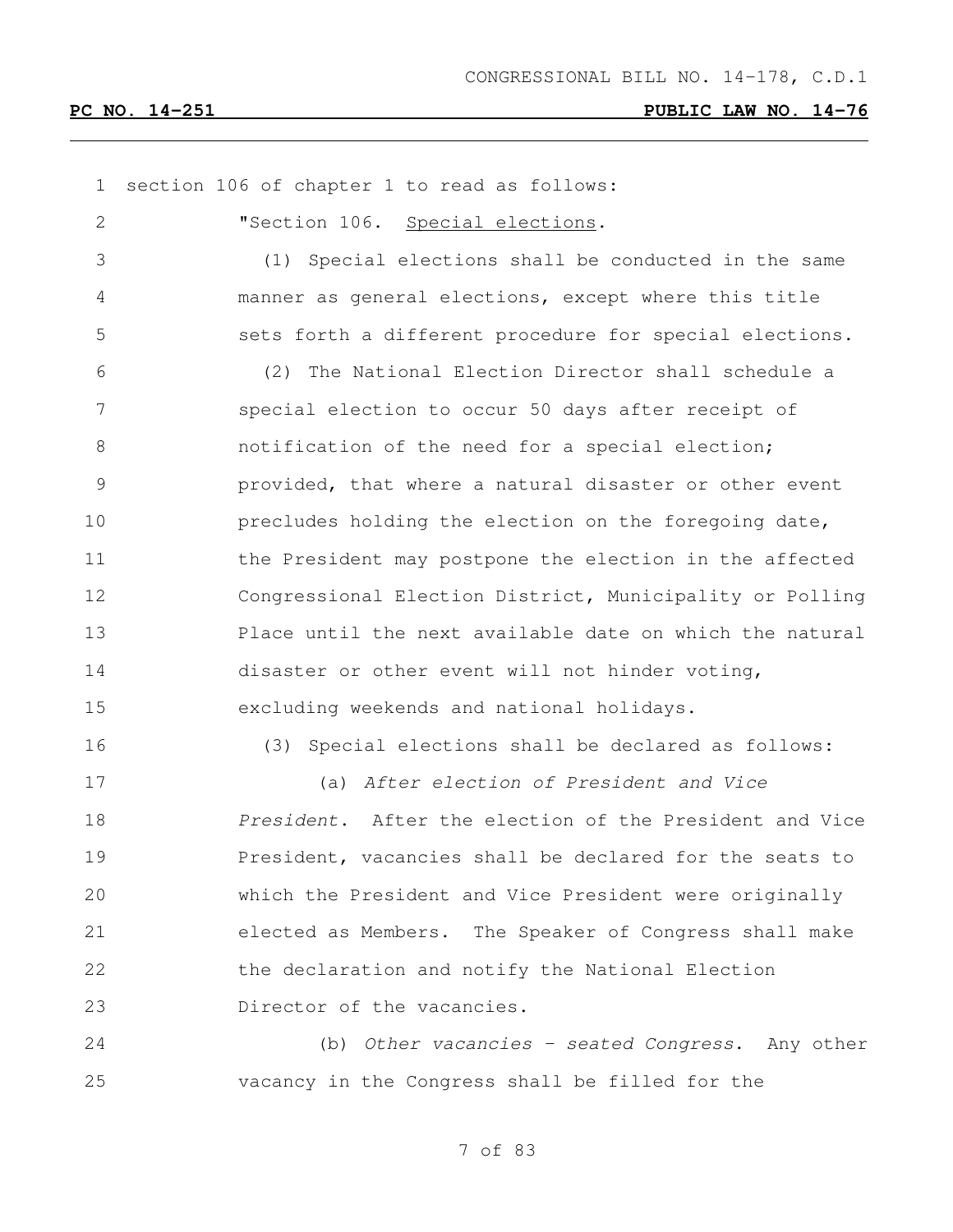unexpired term by special election, except that an unexpired term of one year or less shall be filled by appointment by the Governor of the State affected. The appointee shall possess the qualifications required by section 201 of this title and shall serve only for the unexpired term. The Speaker of Congress shall make the declaration of a vacancy to be filled by special election and notify the National Election Director of the vacancy.

 (c) *Other vacancies – death of a declared winner*. In case a death of a declared winner before being sworn into office, the Governor of the State affected shall notify the Speaker of Congress, who shall immediately declare a vacancy and notify the National Election Director.

 (4) Date of special election. If the date required by 17 this section for a special election to be held falls on 18 a Saturday or Sunday, the election shall be held on the first Tuesday following that Saturday or Sunday. If the date required by this section for an election to be held falls on a national holiday, the election shall be held on the next available day that is not a Saturday or Sunday."

 Section 9. Title 9 of the Code of the Federated States of Micronesia, as amended, is hereby further amended by adding a new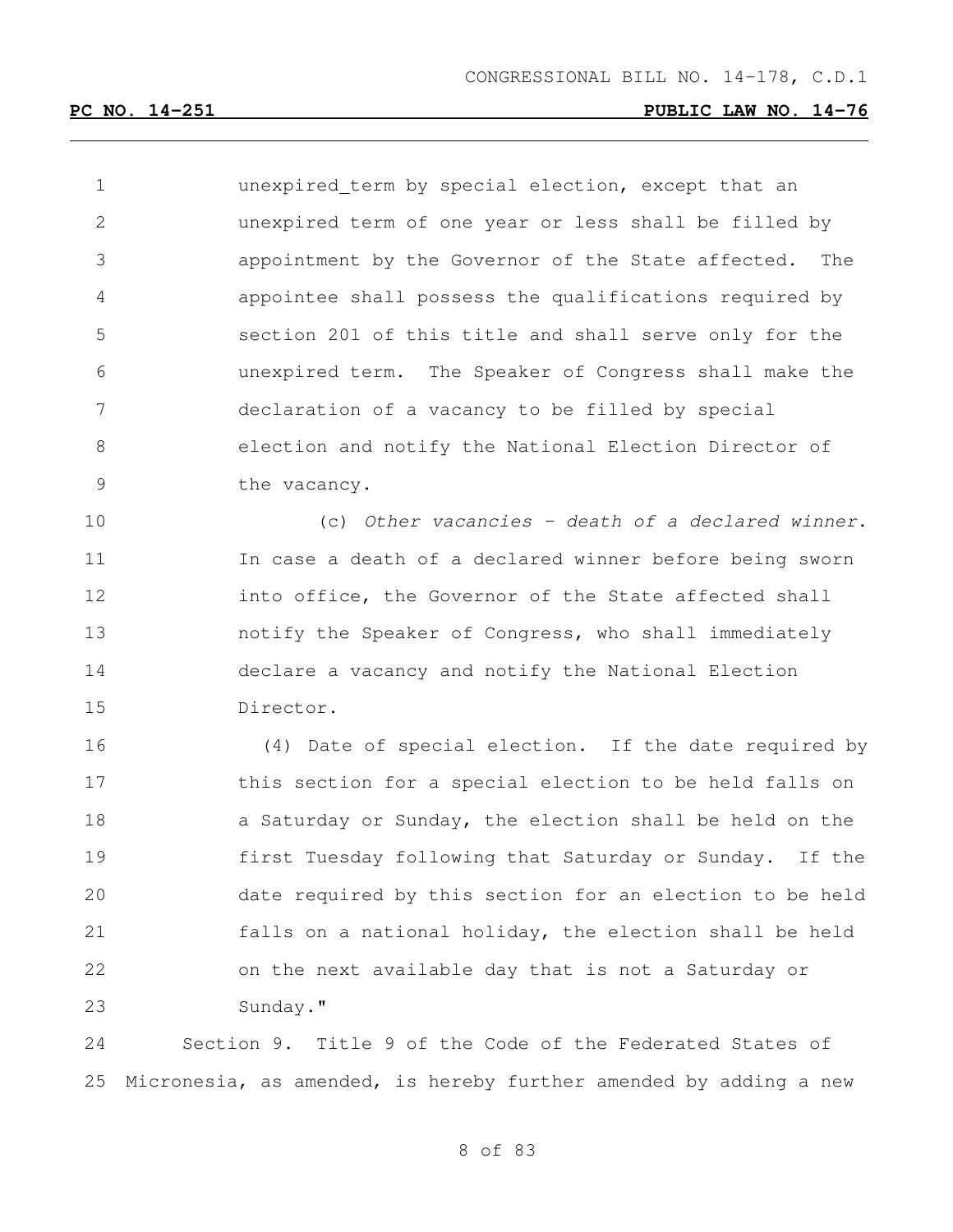section 107 of chapter 1 to read as follows: **"Section 107.** Election funding. Within one year prior to a general election, or 40 days prior to a special election, Congress shall appropriate a sum adequate to defray the administrative and contingent expenses of conducting National Elections as **provided by this title."**  Section 10. Title 9 of the Code of the Federated States of Micronesia, as amended, is hereby further amended by adding a new section 108 of chapter 1 to read as follows: "Section 108. Use of Public Property or Public 12 Employees for Campaign Activities. (1) No Public Property shall be made available, without cost, to a candidate in a National Election, or 15 his or her supporters, for campaign activities; provided, however, that campaign materials may be displayed on Public Property without cost so long as the campaign materials do not damage or deface that property 19 and the candidate, or his or her supporters, remove such materials prior to 12:00 a.m. on Election Day pursuant 21 to section 705 of this title. (2) If Public Property is made available to a candidate in a National Election, or his or her supporters, such property shall be made available on an equal basis to all opposing candidates and their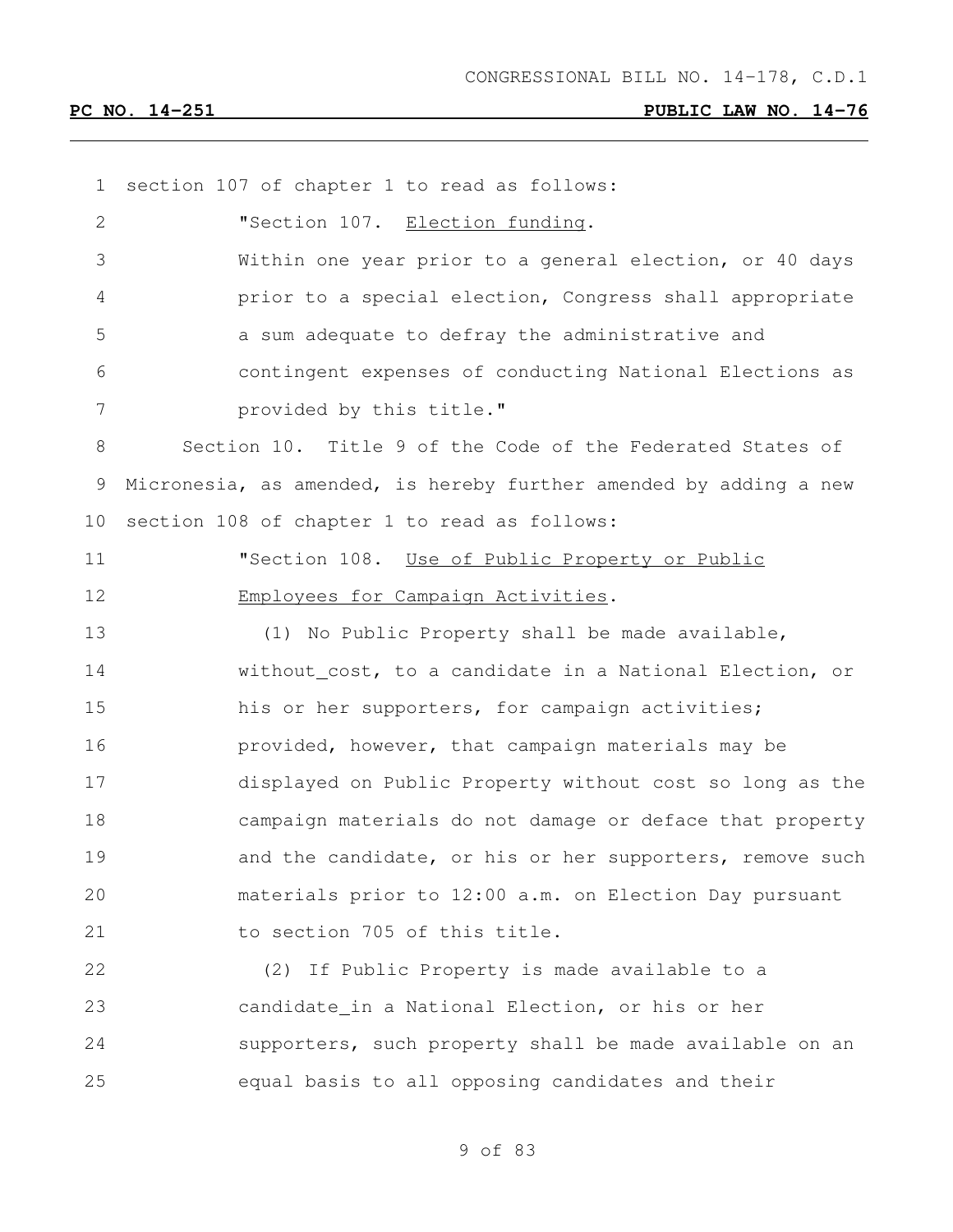supporters.

 (3) Notwithstanding anything in subsections (1) and (2) of this section, no National Government vehicle shall be used by a candidate, or his or her supporters, for campaign activities.

 (4) No candidate shall use the services of Public Employees for campaign activities during working hours or while such employees are conducting government business."

 Section 11. Title 9 of the Code of the Federated States of Micronesia, as amended, is hereby further amended by adding a new section 109 of chapter 1 to read as follows:

**"Section 109.** Use of broadcast and print media.

 (1) If any broadcast or print media, either public or **private, permits a candidate in a National Election, or**  his or her supporters, to use its facilities or **publications, it shall afford access on an equal basis** 18 to all opposing candidates, or their supporters, without censorship. No obligation is imposed under this section upon any broadcast or print media to allow the use of its facilities or publications by any candidate in a National Election. Appearance by, or mention of, a candidate in any bona fide news story or interview shall not be deemed to be use of a broadcast facility or publication within the meaning of this section.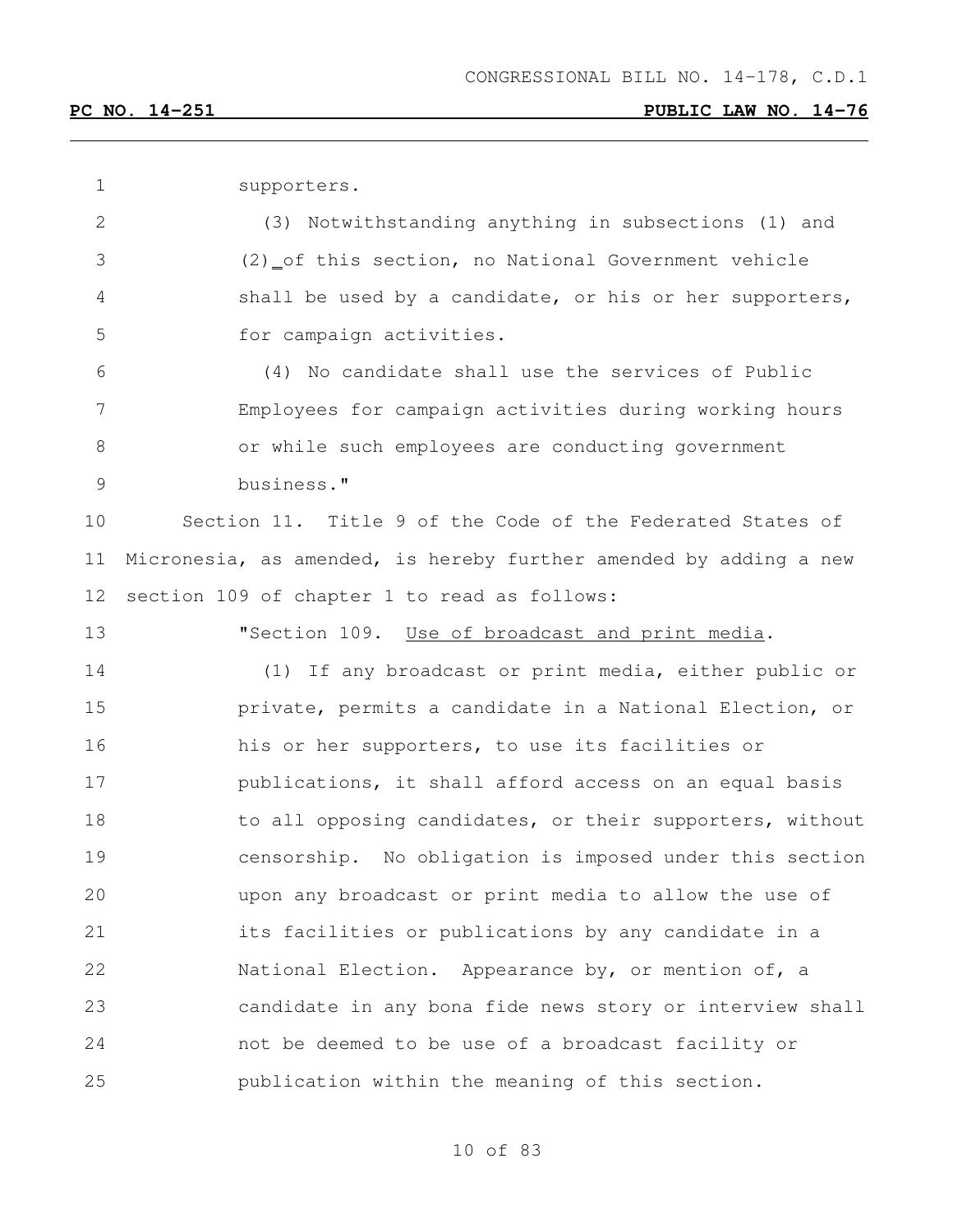of 83 (2) All broadcast and print media carrying campaign advertisements shall clearly identify each campaign advertisement and shall indicate the candidate, or supporters of the candidate, responsible for the advertisement. (3) No broadcast or print media shall permit use of its facilities or publications by any candidate in a National Election, or his or her supporters, on Election Day." Section 12. Title 9 of the Code of the Federated States of Micronesia, as amended, is hereby further amended by adding a new section 110 of chapter 1 to read as follows: "Section 110. Affidavit to be sworn. The affidavits required pursuant to this title shall be sworn to before 15 any officer or person authorized by law, this title, or regulations issued pursuant thereto, to administer oaths, except for the affidavit accompanying absentee ballots which does not need to be witnessed." Section 13. Title 9 of the Code of the Federated States of Micronesia, as amended, is hereby further amended by adding a new section 111 of chapter 1 to read as follows: **"Section 111.** Violations. (1) Any person who knowingly violates any of the provisions of this title or any rules or regulations promulgated pursuant thereto, or commits any of the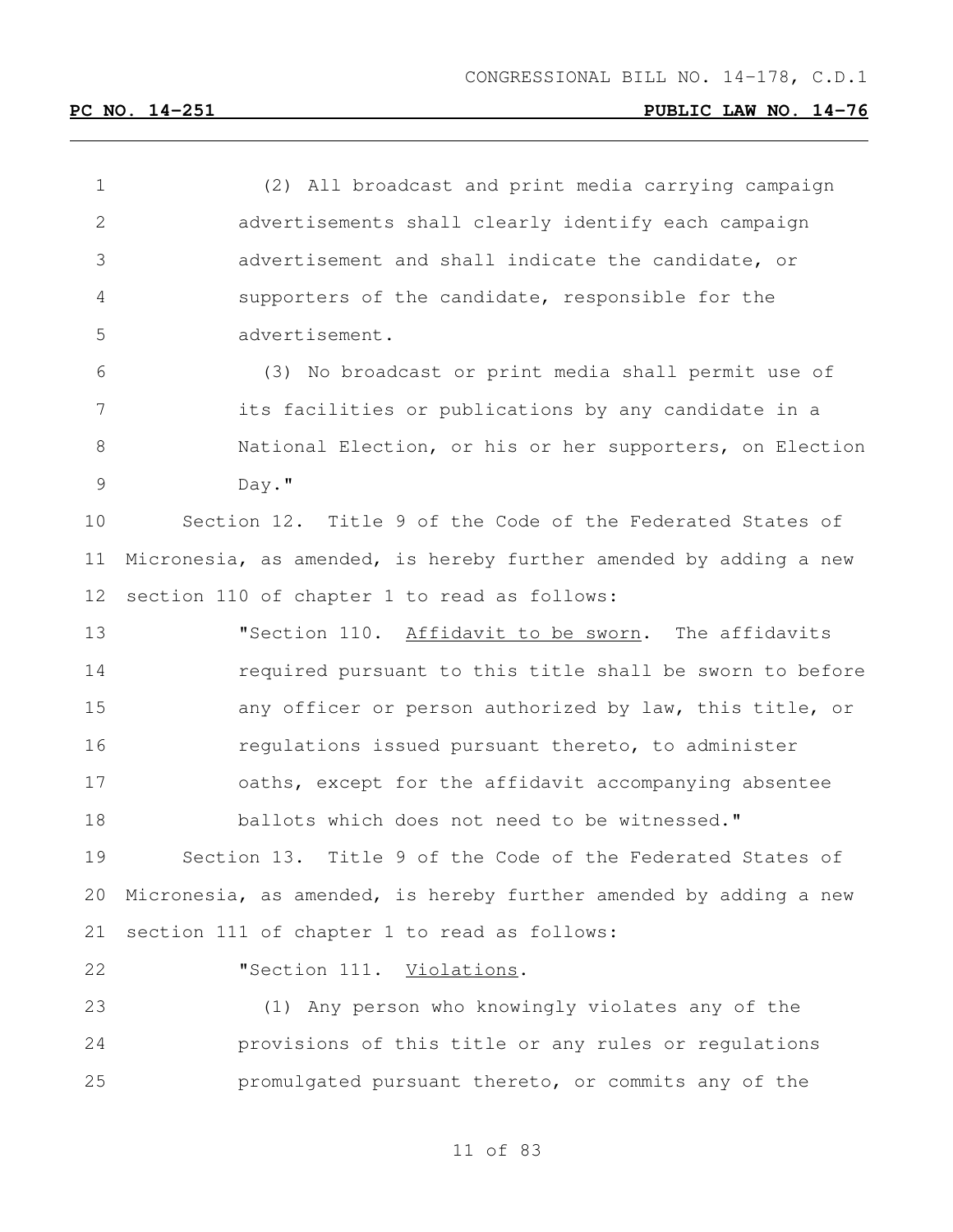| $\mathbf 1$    | unlawful acts set forth herein or elsewhere in this      |
|----------------|----------------------------------------------------------|
| $\overline{2}$ | title, for which a penalty is not otherwise provided,    |
| 3              | shall be punished by a fine not to exceed \$500, or      |
| 4              | imprisonment for not more than one year, or both.        |
| 5              | (2) It shall be unlawful for any person, directly or     |
| 6              | indirectly, personally or through another, to knowingly  |
| 7              | commit the following acts:                               |
| 8              | (a) Give, procure, promise or lend or offer to           |
| 9              | give, procure, promise or lend anything of value for the |
| 10             | purpose of inducing or compelling a person to vote or    |
| 11             | refrain from voting for any particular person or issue,  |
| 12             | or to sign or refrain from signing a nomination          |
| 13             | petition;                                                |
| 14             | (b) Compel or induce a person to vote, register          |
| 15             | to vote, sign a nomination petition or run for office    |
| 16             | knowing that such person is ineligible to do so;         |
| 17             | (c) Use or attempt to use any means of force,            |
| 18             | threat, intimidation or coercion against any person for  |
| 19             | the purpose of inducing or compelling the person to vote |
| 20             | or refrain from voting for any particular person or      |
| 21             | issue, or to sign or refrain from signing a nomination   |
| 22             | petition;                                                |
| 23             | (d) Use or attempt to use any means of force,            |
| 24             | threat, intimidation or coercion against any candidate   |
| 25             | so as to cause or attempt to cause the candidate to      |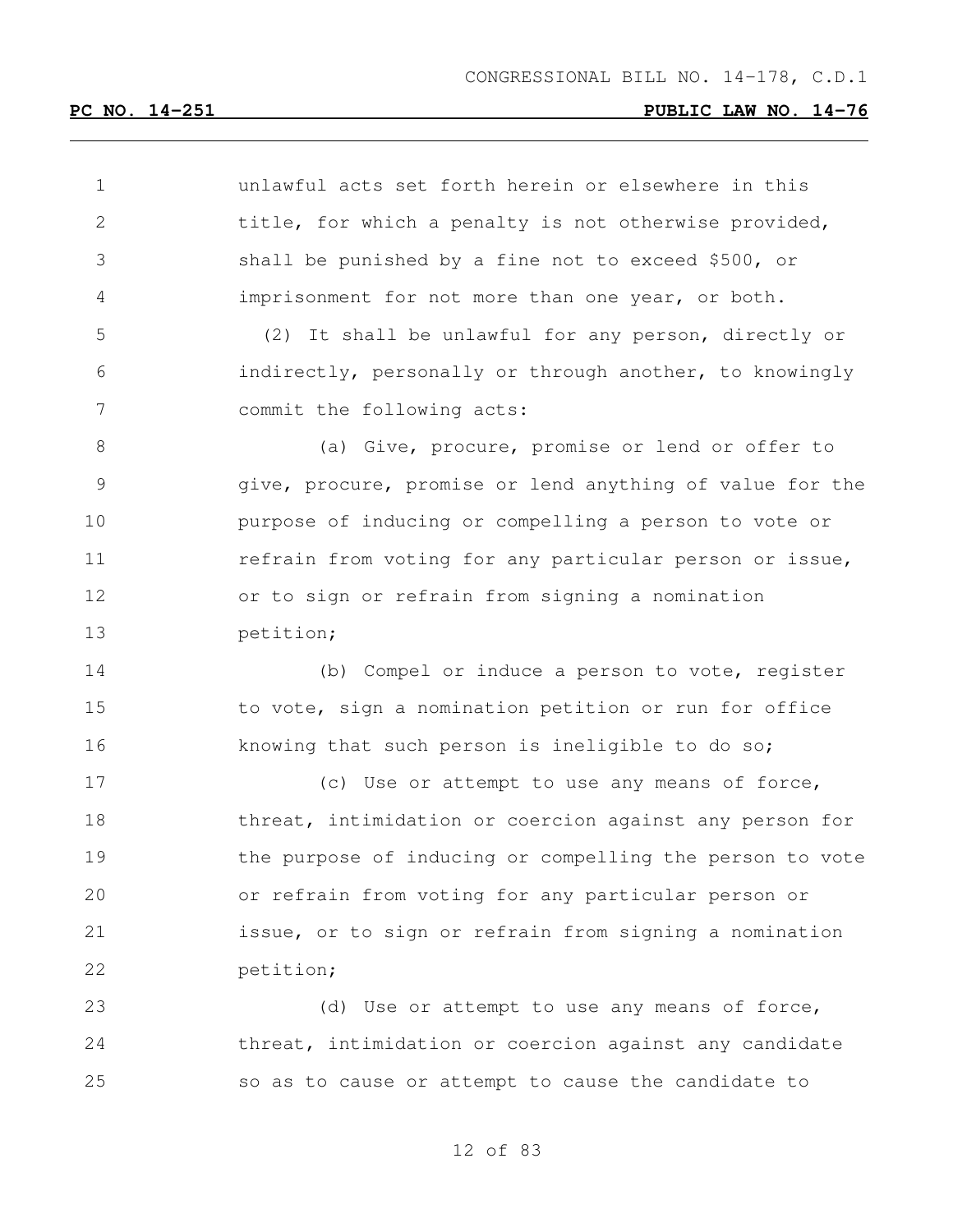withdraw from an election; (e) Give or present false information regarding identity, citizenship, address, period of residence, or other material information, when voting or registering to vote; (f) Vote or attempt to vote more than once in the same National Election at the same or another Polling 8 Place; (g) Destroy, mutilate, deface, falsify, forge, conceal or remove any record, register of voters, 11 affidavit, vote return, tally sheet, ballot, or any other official National Election publication or computer programs, unless permitted to do so under this title or 14 any rules or regulations promulgated pursuant thereto; (h) Fail to comply with lawful orders of election officials or obstruct election officials from performing 17 their official duties; (i) Publish a false statement of the withdrawal 19 of candidate for election; (j) Prior to, during or after the counting of the ballots, or prior to, during or after the final certification of the vote of any election, (i) place anything other than a ballot in a ballot box; (ii) add or mix a forged ballot with other ballots; or (iii) add or mix a forged application to vote with other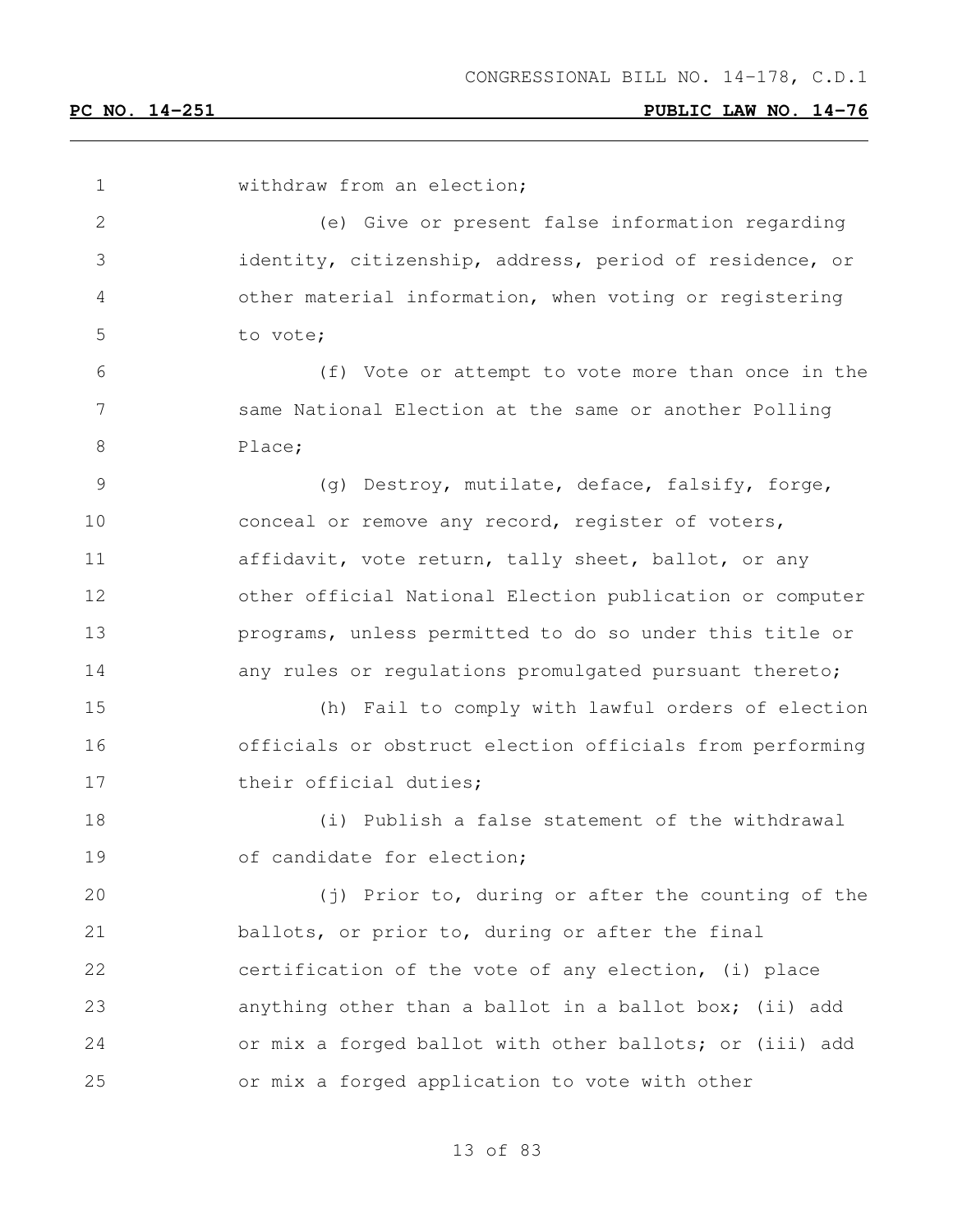| $\mathbf 1$     | applications to vote;                                    |
|-----------------|----------------------------------------------------------|
| $\mathbf{2}$    | (k) Except as permitted by this title, mark a            |
| 3               | ballot or cast a vote so that it can be observed by      |
| 4               | another person, or observe another person lawfully       |
| 5               | marking a ballot or lawfully casting a vote; and         |
| 6               | (1) Without authorization of the National                |
| $7\phantom{.0}$ | Election Director, print, copy, imitate, or distribute,  |
| $8\,$           | or cause to be printed, copied, imitated, or distributed |
| $\mathsf 9$     | any ballot that is so substantially similar in style or  |
| 10              | content to the official ballot as to cause the           |
| 11              | likelihood of confusion with the official ballot.        |
| 12              | (3) Anyone who commits one of the acts enumerated in     |
| 13              | subsection (2) of this section shall be guilty of a      |
| 14              | national offense and upon conviction shall be fined not  |
| 15              | more than \$2,000, or imprisoned for not more than five  |
| 16              | years, or both.                                          |
| 17              | (4) Any person who, directly or indirectly, personally   |
| 18              | or through another, knowingly accepts anything of value  |
| 19              | for voting or refraining from voting for any particular  |
| 20              | person or issue, or for signing or refraining from       |
| 21              | signing a nomination petition shall be quilty of a       |
| 22              | national offense and upon conviction shall be fined not  |
| 23              | more than \$500, or imprisoned for not more than one     |
| 24              | year, or both.                                           |
| 25              | (5) Notwithstanding the violations provided in this      |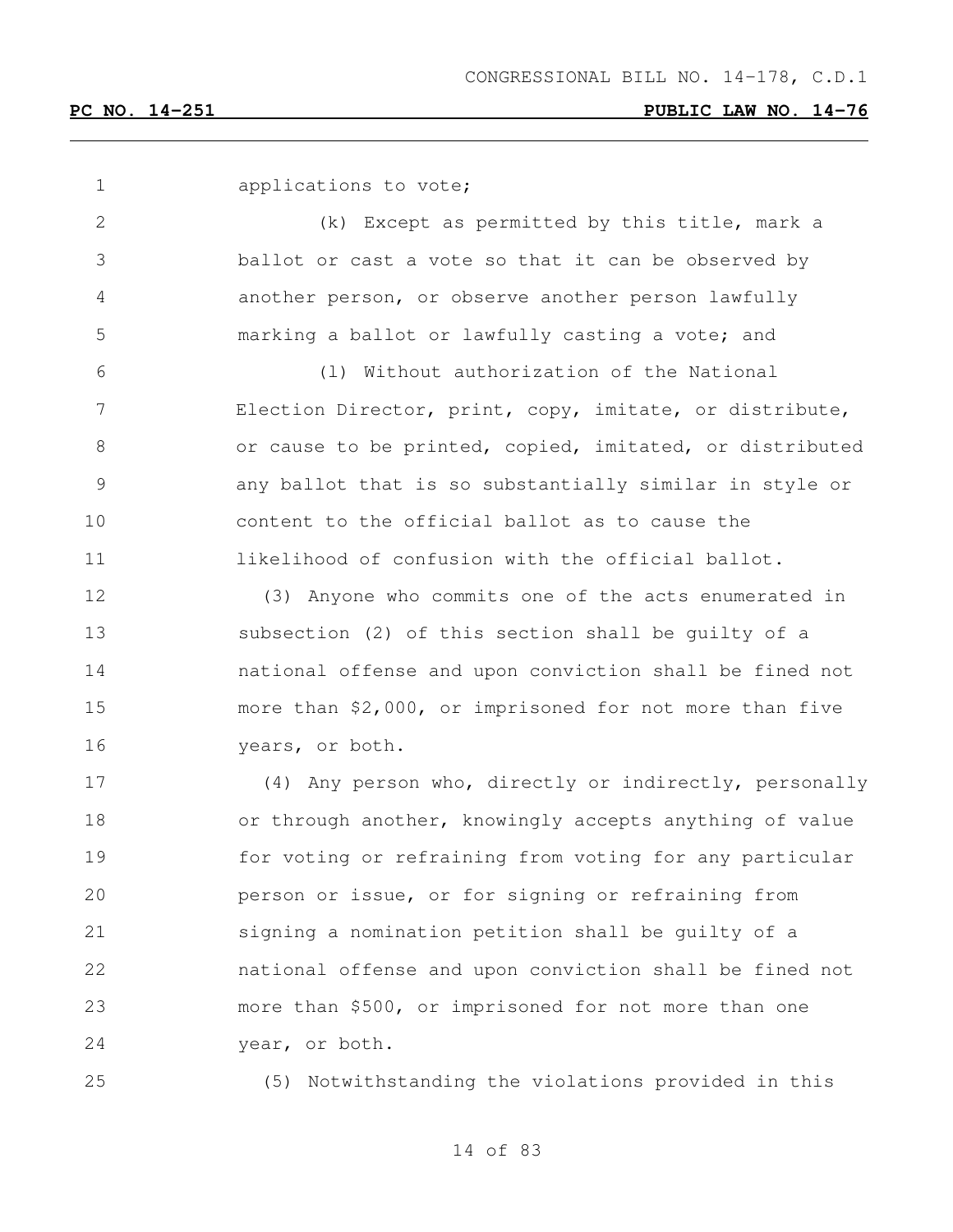| $\mathbf 1$   | section, it shall not be unlawful for a person to                 |
|---------------|-------------------------------------------------------------------|
| $\mathbf{2}$  | provide voters with private means of transportation to            |
| 3             | and from the Polling Place on Election Day so long as no          |
| 4             | public funds are expended in providing this service."             |
| 5             | Section 14. Title 9 of the Code of the Federated States of        |
| 6             | Micronesia, as amended, is hereby further amended by adding a new |
| 7             | section 112 of chapter 1 to read as follows:                      |
| 8             | "Section 112. Construction of the act. Election                   |
| $\mathcal{G}$ | officials shall construe this title in a manner that              |
| 10            | permits all voters and candidates a fair and equal                |
| 11            | opportunity to participate in elections."                         |
| 12            | Section 15. Title 9 of the Code of the Federated States of        |
| 13            | Micronesia, as amended, is hereby further amended by adding a new |
| 14            | section 113 of chapter 1 to read as follows:                      |
| 15            | "Section 113. Authority to promulgate rules and                   |
| 16            | requiations. The National Election director, with the             |
| 17            | approval of the President, shall have the power to                |
| 18            | promulgate such rules and regulations as are deemed               |
| 19            | advisable to administer and carry into effect the                 |
| 20            | provisions of this title in accordance with title 17 of           |
| 21            | the Code of the Federated States of Micronesia."                  |
| 22            | Section 16. Title 9 of the Code of the Federated States of        |
| 23            | Micronesia, as amended, is hereby further amended by enacting a   |
| 24            | new chapter 2 entitled "Candidates".                              |
| 25            | Section 17. Title 9 of the Code of the Federated States of        |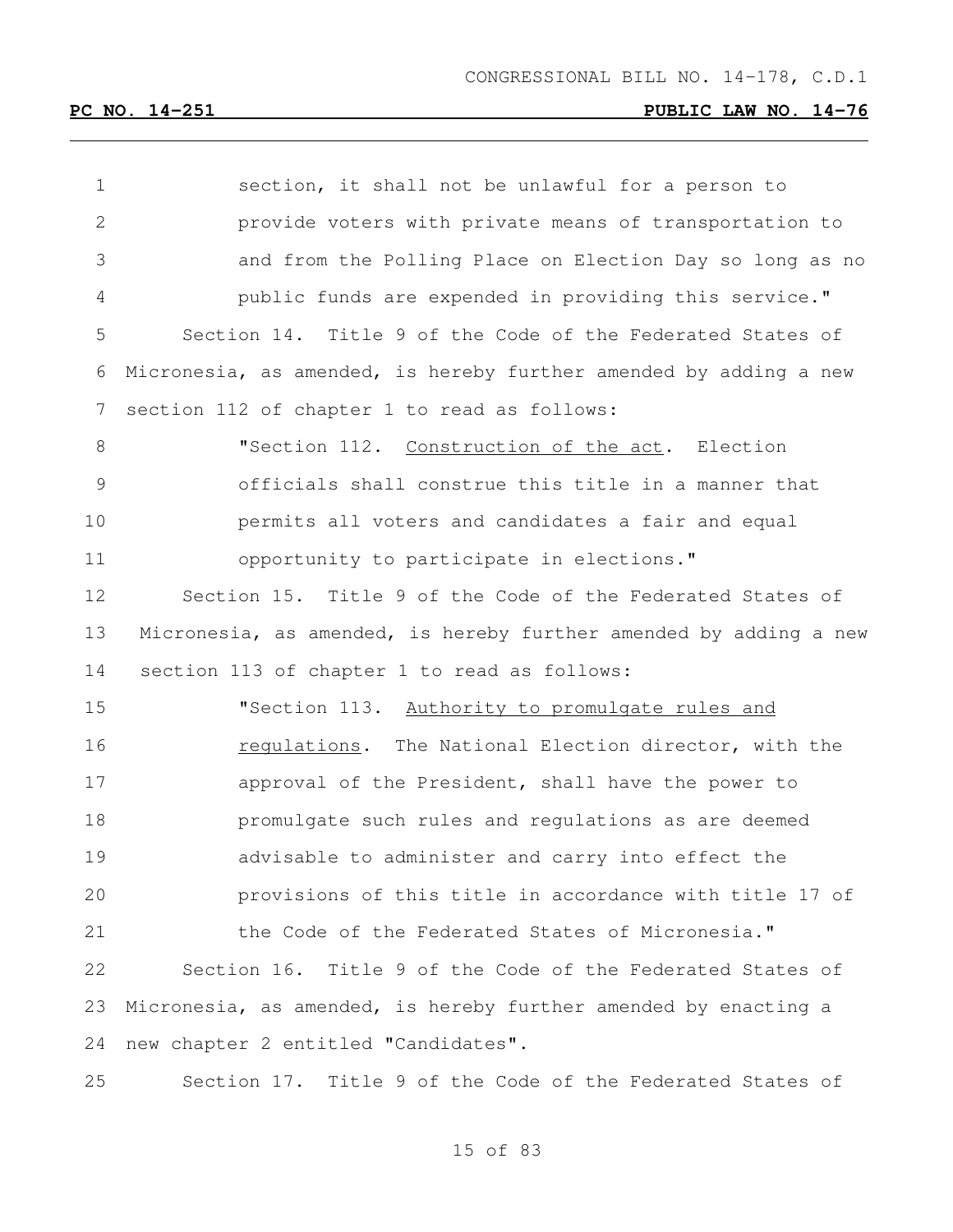| $\mathbf 1$     | Micronesia, as amended, is hereby further amended by adding a new |
|-----------------|-------------------------------------------------------------------|
| 2               | section 201 of chapter 2 to read as follows:                      |
| 3               | "Section 201. Qualifications of Senators.<br>To be                |
| 4               | eligible for election as a Member of the Congress, a              |
| 5               | person shall:                                                     |
| 6               | (1) have attained the age of 30 years by Election Day;            |
| $7\phantom{.0}$ | (2) be a Resident of the State from which he or she is            |
| 8               | seeking election on Election Day and for at least five            |
| $\overline{9}$  | years prior to that date;                                         |
| 10              | (3) be a Citizen of the Federated States of Micronesia            |
| 11              | on Election Day and for at least 15 years prior to that           |
| 12              | date;                                                             |
| 13              | (4) not be under a judgment of mental incompetency or             |
| 14              | insanity; and                                                     |
| 15              | (5) not have been convicted of a felony by a State or             |
| 16              | National Court of the Federated States of Micronesia or           |
| 17              | its predecessor Government of the Trust Territory of the          |
| 18              | Pacific Islands."                                                 |
| 19              | Section 18. Title 9 of the Code of the Federated States of        |
| 20              | Micronesia, as amended, is hereby further amended by adding a new |
| 21              | section 202 of chapter 2 to read as follows:                      |
| 22              | "Section 202.<br>Nomination of candidates.                        |
| 23              | (1) Nomination of candidates shall require submission             |
| 24              | of a nomination paper, including a petition and an                |
|                 |                                                                   |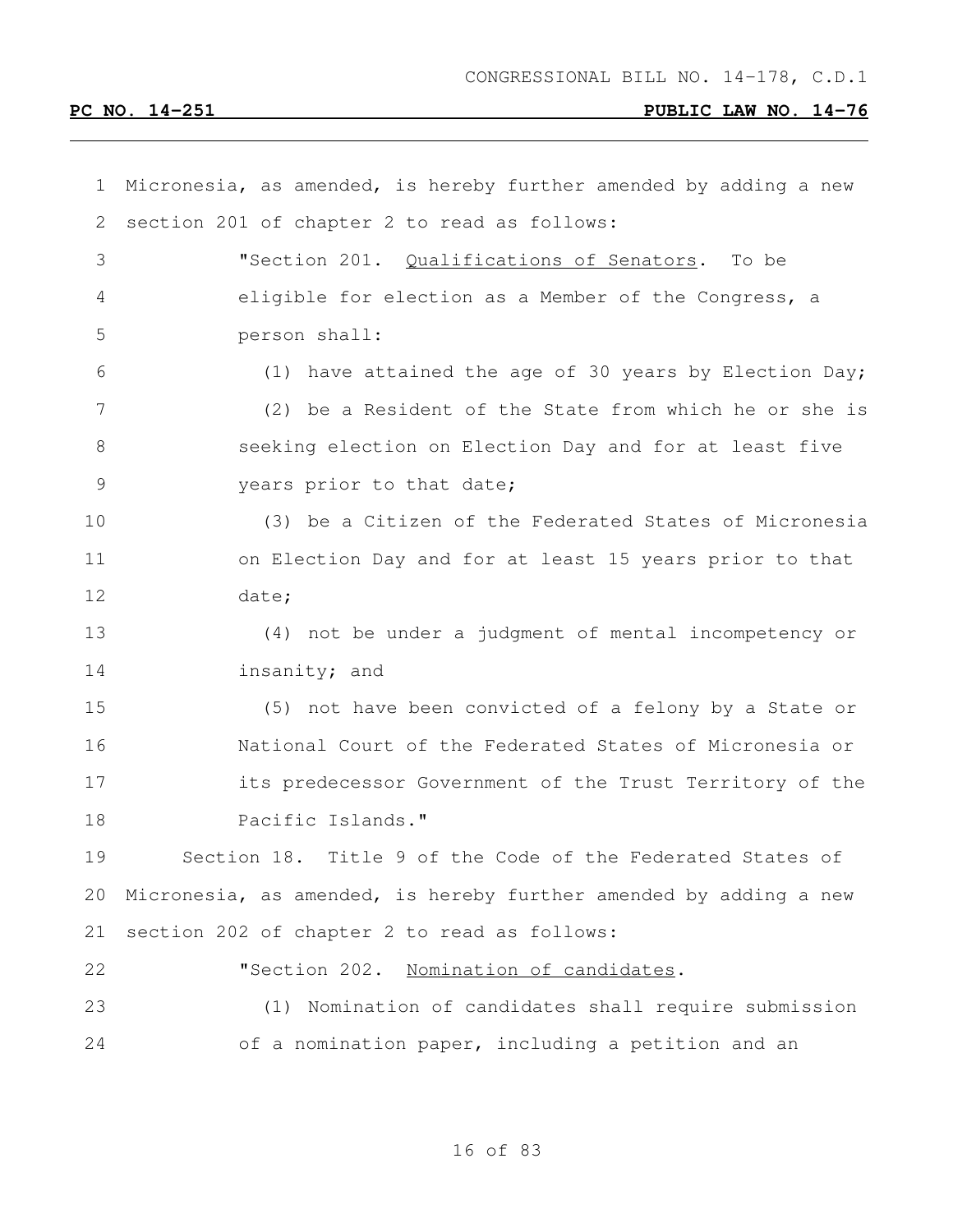affidavit, to the national election commissioner of the State concerned.

 (2) The petition shall be initiated by a candidate and shall specify whether the candidate is running for a four-year or a two-year term seat in Congress. The petition shall be signed by at least 25 qualified voters of the Congressional Election District wherein the candidate seeks election in the case of a two-year term seat, or of the State wherein the candidate seeks election in the case of a four-year term seat.

 (3) The affidavit shall be completed and signed by the candidate and affirm that the candidate fulfills the qualifications of Senators as set forth in section 201 14 of this chapter.

 (4) The name of any candidate shall be printed on an official ballot to be used for choosing candidates only if, at least 120 days prior to a general election or 40 days prior to a special election, a nomination paper shall have been filed in the office of the national election commissioner of the State concerned. There shall be deposited with the nomination paper a filing fee of \$100. The national election commissioner of the State concerned shall, upon receipt of the nomination **paper, endorse thereon the day, hour, and minute that** such nomination paper is received. Any person who is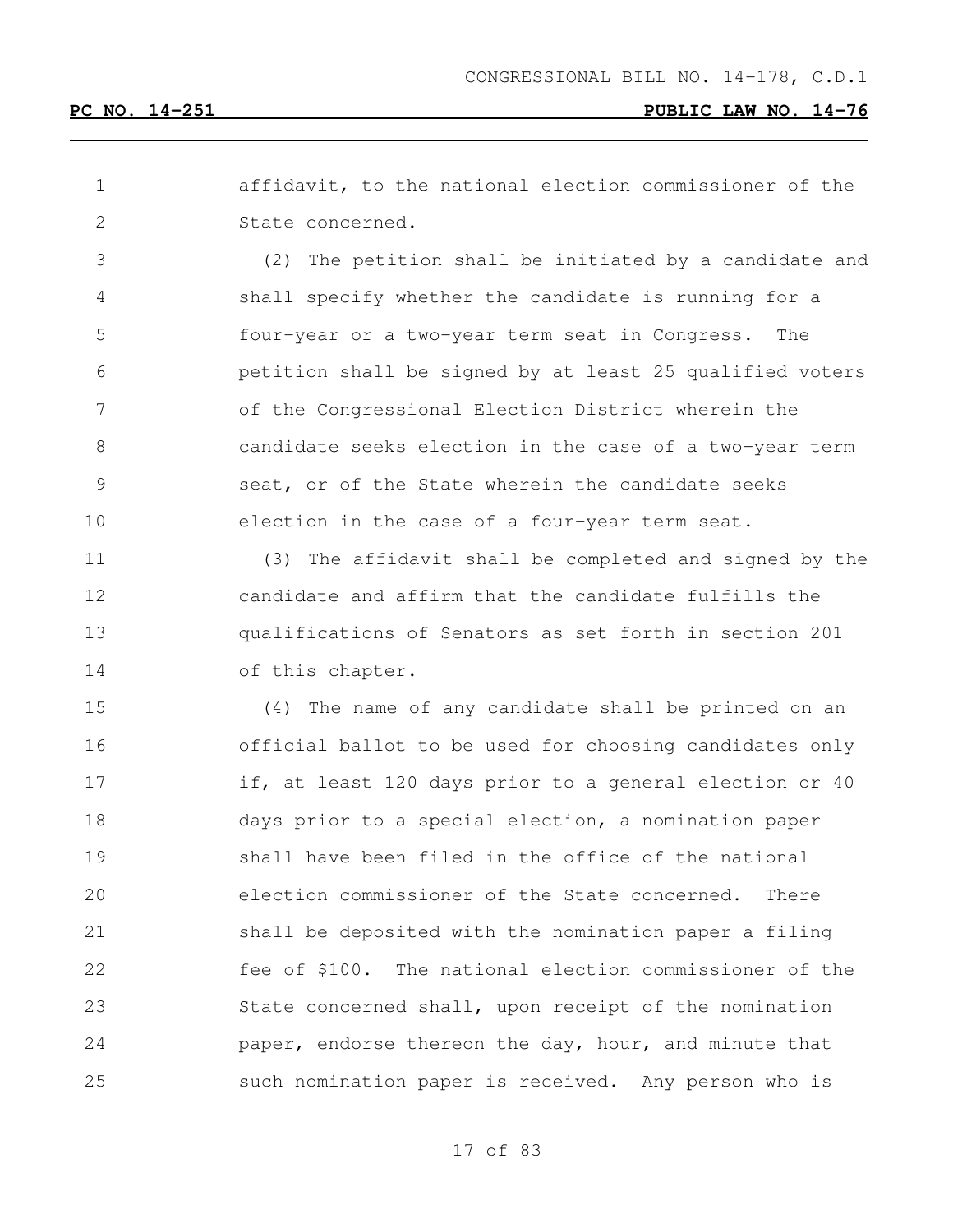| $\mathbf 1$  | elected as a write-in candidate shall, after                      |
|--------------|-------------------------------------------------------------------|
| $\mathbf{2}$ | certification of the election results, pay a \$100 fee            |
| 3            | and submit the affidavit, but not the petition, required          |
| 4            | by this section."                                                 |
| 5            | Section 19. Title 9 of the Code of the Federated States of        |
| 6            | Micronesia, as amended, is hereby further amended by adding a new |
| 7            | section 203 of chapter 2 to read as follows:                      |
| 8            | "Section 203. Withdrawal of candidates.                           |
| 9            | (1) Any candidate may withdraw his or her candidacy               |
| 10           | before a general election by giving notice in writing to          |
| 11           | the national election commissioner of the State in which          |
| 12           | the candidate is seeking election to forward to the               |
| 13           | National Election Director, or directly to the National           |
| 14           | Election Director, whichever is more practical.                   |
| 15           | (2) Upon filing a nomination paper for a special                  |
| 16           | election, no candidate shall be allowed to withdraw his           |
| 17           | or her candidacy."                                                |
| 18           | Section 20. Title 9 of the Code of the Federated States of        |
| 19           | Micronesia, as amended, is hereby further amended by adding a new |
| 20           | section 204 of chapter 2 to read as follows:                      |
| 21           | "Section 204. Substitution of Candidates.                         |
| 22           | (1) Where the death, disqualification or, in the case             |
| 23           | of a general election, withdrawal of a candidate, or              |
| 24           | candidates, more than 70 days before a general election           |
| 25           | or 30 days before a special election has resulted in              |
|              |                                                                   |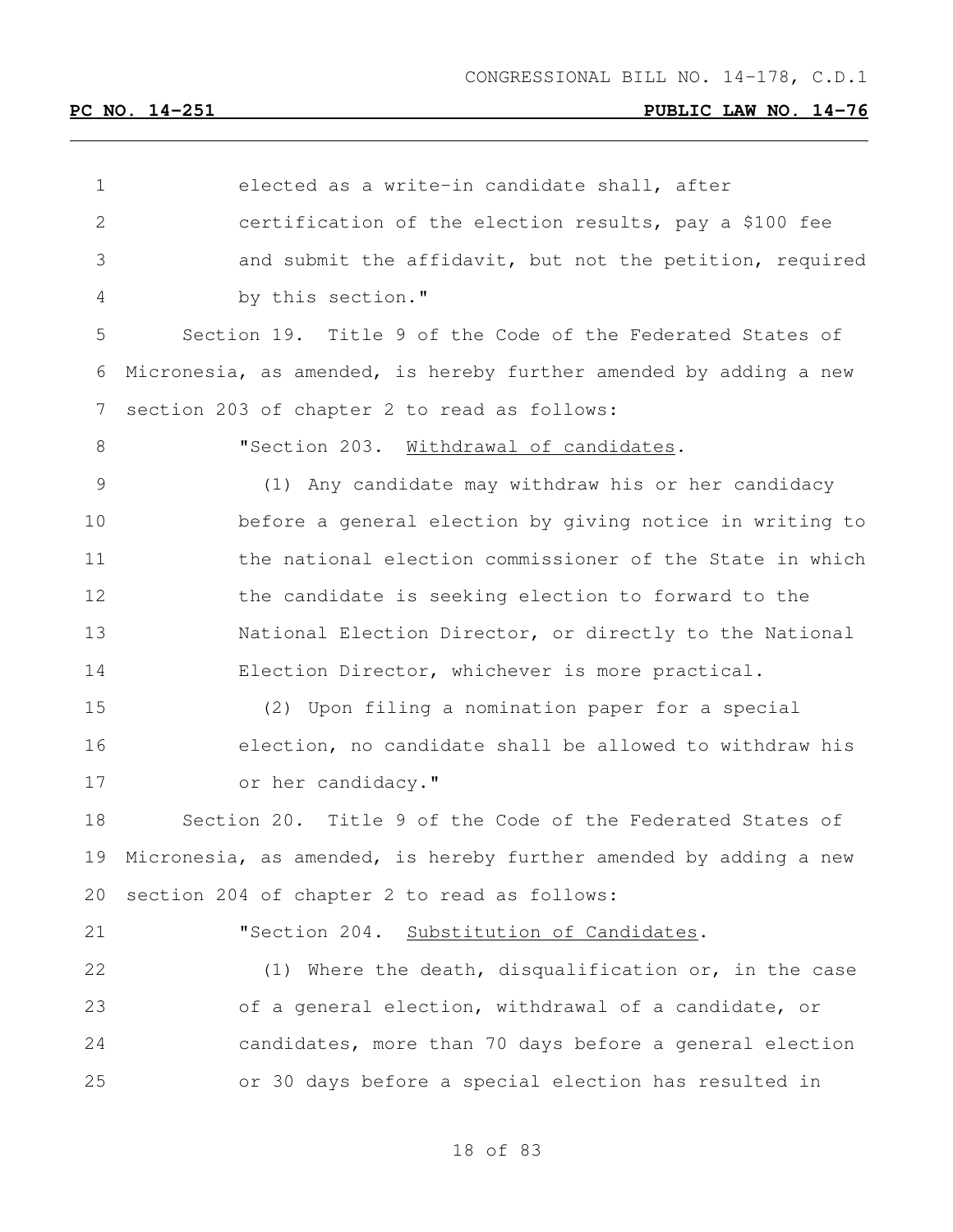| $\mathbf 1$   | either, no candidates or, an unopposed candidate running          |
|---------------|-------------------------------------------------------------------|
| 2             | for a particular seat in Congress, substitute candidates          |
| 3             | may be nominated for that seat prior to 60 days before a          |
| 4             | general election, or 20 days before a special election.           |
| 5             | (2) Where the death, disqualification or withdrawal of            |
| 6             | a candidate, or candidates, under subsection (1) of this          |
| 7             | section occurs less than 70 days before a general                 |
| 8             | election or 30 days before a special election, the                |
| $\mathcal{G}$ | National Election Director shall determine whether it is          |
| 10            | feasible to conduct the National Election as scheduled,           |
| 11            | and if it is not feasible, the President shall postpone           |
| 12            | the National Election pursuant to subsection (1) of               |
| 13            | section 105 or subsection (2) of section 106 of this              |
| 14            | title.                                                            |
| 15            | (3) A person nominated as a substitute candidate must             |
| 16            | be nominated by petition in the same manner as the                |
| 17            | candidate who has died, withdrawn, or been                        |
| 18            | disqualified."                                                    |
| 19            | Section 21. Title 9 of the Code of the Federated States of        |
| 20            | Micronesia, as amended, is hereby further amended by adding a new |
| 21            | section 205 of chapter 2 to read as follows:                      |
| 22            | "Section 205. Congress as sole judge of its Members.              |
| 23            | The Congress shall be the sole judge of the elections,            |
| 24            | returns, and qualifications of its Members; provided,             |
| 25            | however, that in case of a tie vote in an election, the           |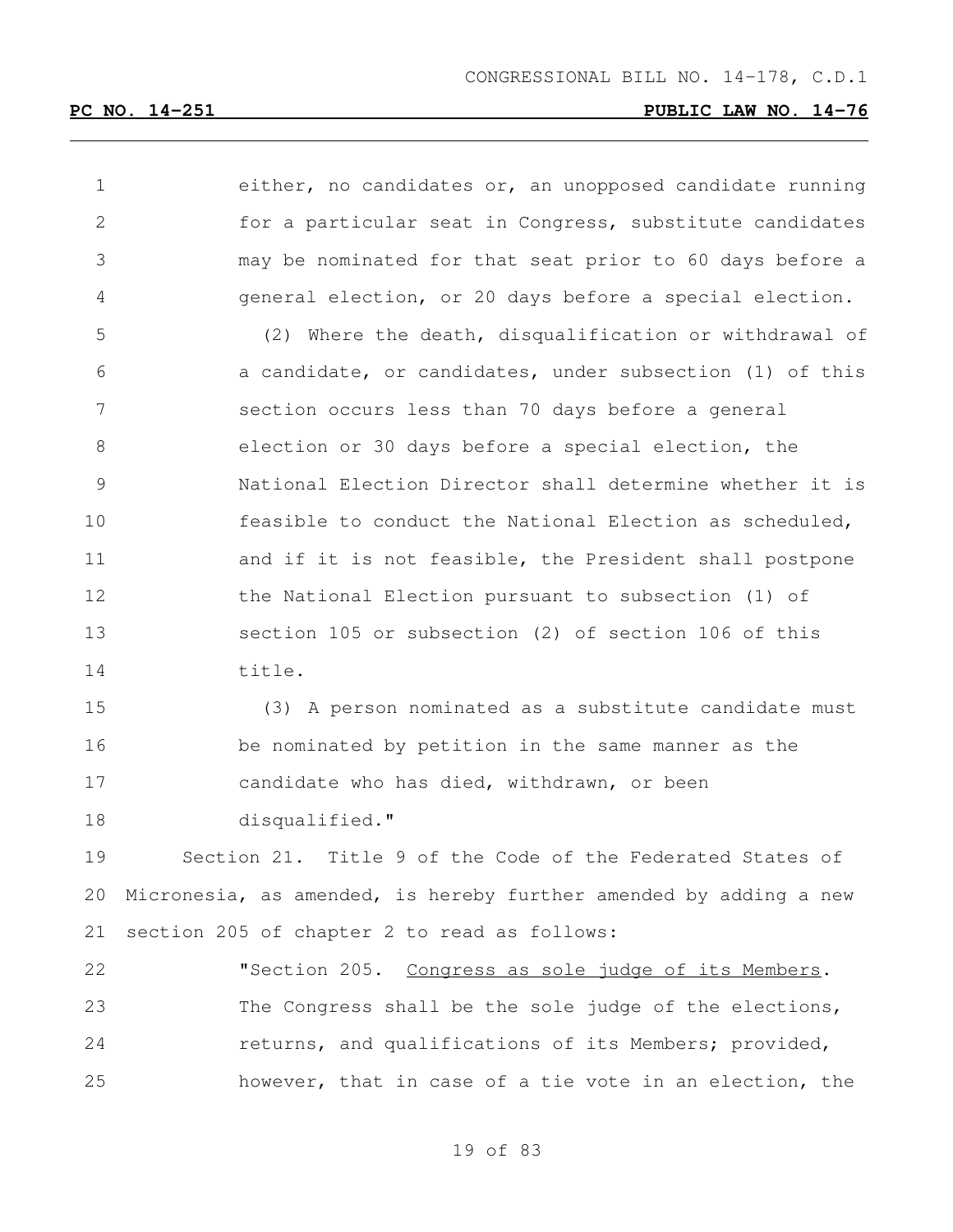| $\mathbf 1$ | winner shall be determined in a runoff election between           |
|-------------|-------------------------------------------------------------------|
| 2           | the candidates so tied in accordance with section 712 of          |
| 3           | this title."                                                      |
| 4           | Section 22. Title 9 of the Code of the Federated States of        |
| 5           | Micronesia, as amended, is hereby further amended by adding a new |
| 6           | section 206 of chapter 2 to read as follows:                      |
| 7           | "Section 206. Convening, organization, elections of               |
| 8           | President and Vice President. A newly elected Congress            |
| 9           | shall convene on the date its Members commence their              |
| 10          | terms of office and be organized no later than the                |
| 11          | fourth day immediately following the convening day. The           |
| 12          | President and Vice President may be elected only after            |
| 13          | the Congress is fully organized. To be eligible for the           |
| 14          | office of the President and Vice President, a Member              |
| 15          | must be a member of Congress for a four-year term, and            |
| 16          | shall also have been a resident for at least 15 years             |
| 17          | and a Citizen by birth of the Federated States of                 |
| 18          | Micronesia."                                                      |
| 19          | Section 23. Title 9 of the Code of the Federated States of        |
| 20          | Micronesia, as amended, is hereby further amended by enacting a   |
|             |                                                                   |

new chapter 3 entitled "Election Officials".

 Section 24. Title 9 of the Code of the Federated States of Micronesia, as amended, is hereby further amended by adding a new section 301 of chapter 3 to read as follows:

"Section 301. National election officials in general.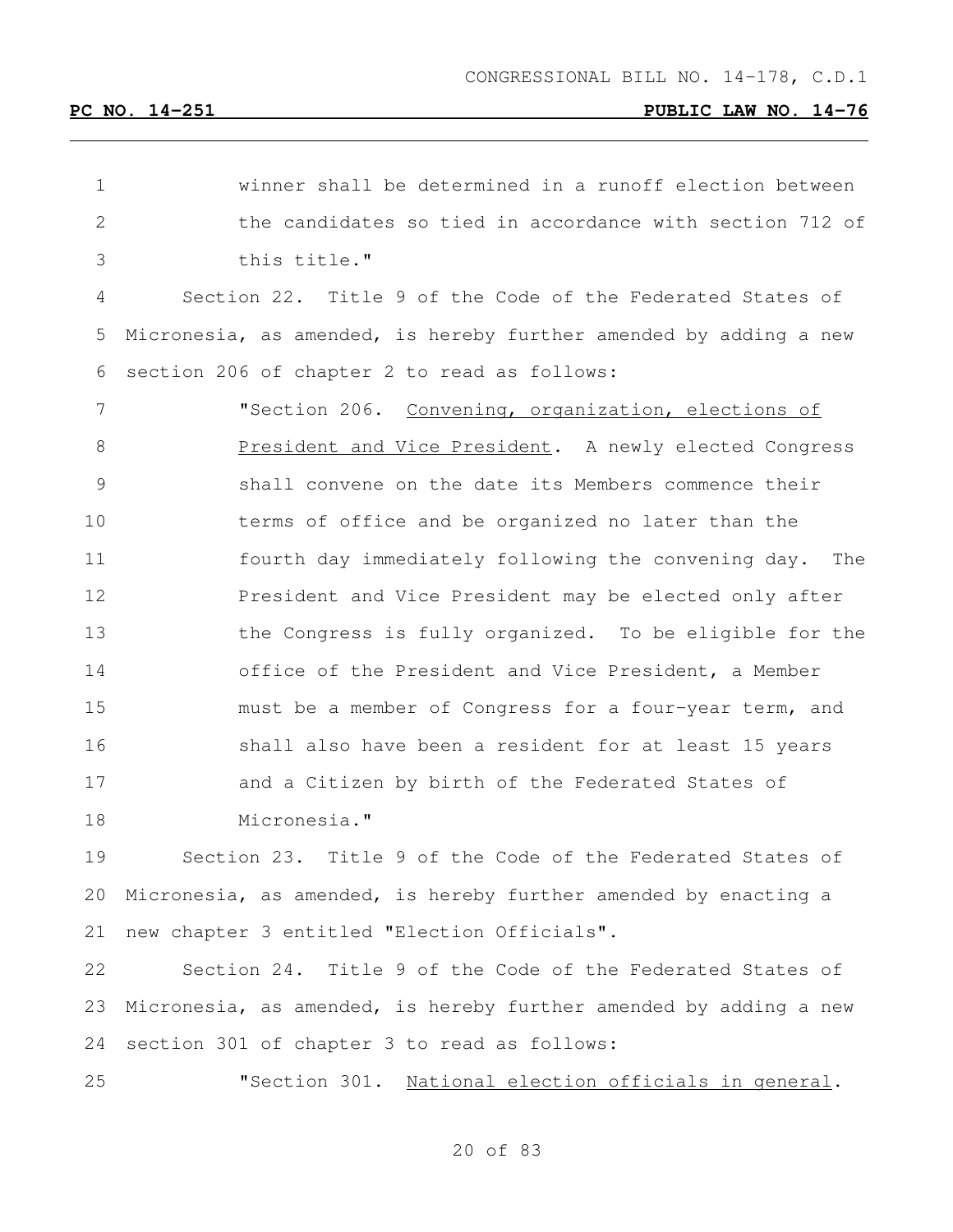| 1              | (1) All individuals appointed, hired or otherwise      |
|----------------|--------------------------------------------------------|
| $\overline{2}$ | assigned to perform functions pursuant to this title   |
| 3              | shall not run for elected office or otherwise          |
| 4              | participate in election campaigns during the term of   |
| 5              | their appointment.                                     |
| 6              | (2) All individuals appointed, hired or otherwise      |
| 7              | assigned to perform functions pursuant to this title   |
| 8              | shall not be considered public service employees under |
| $\mathcal{G}$  | title 52 of the Code of the Federated States of        |
| 10             | Micronesia.                                            |
| 11             | (3) All individuals appointed, hired or otherwise      |
| 12             | assigned to perform functions pursuant to this title   |
| 13             | shall:                                                 |
| 14             | (a) Respect the law;                                   |
| 15             | (b) Respect human rights and equality;                 |
| 16             | (c) Respect the community, culture, customs and        |
| 17             | traditions;                                            |
| 18             | (d) Build the public trust;                            |
| 19             | (e) Not participate or appear to participate in        |
| 20             | political activities;                                  |
| 21             | (f) Ensure visibility and transparency for all         |
| 22             | processes;                                             |
| 23             | (g) Act honestly at all times;                         |
| 24             | (h) Act with impartiality in decision-making and       |
| 25             | declare any conflicts of interest;                     |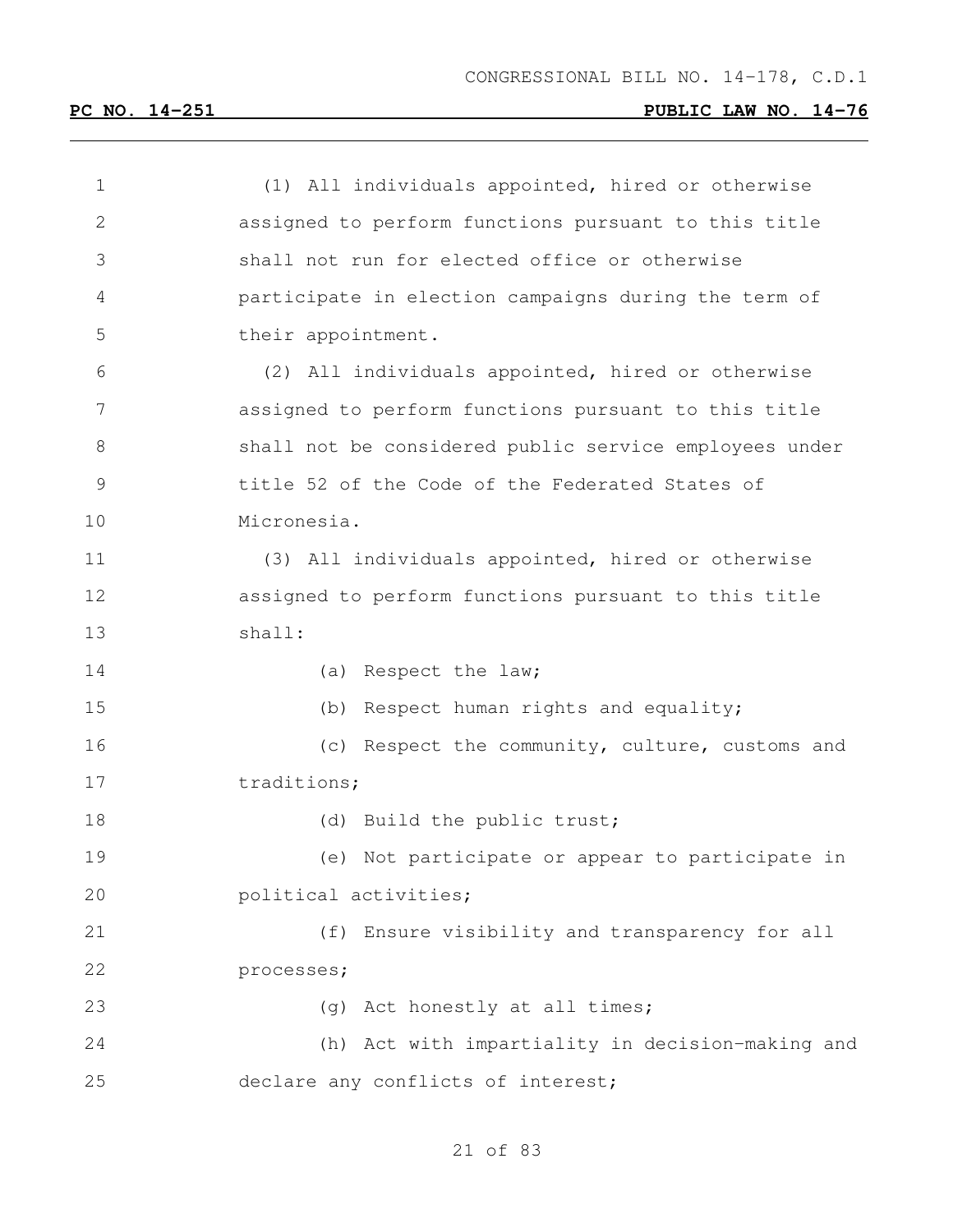| $\mathbf 1$ | (i) Be professional, knowledgeable, and act with                  |
|-------------|-------------------------------------------------------------------|
| 2           | integrity;                                                        |
| 3           | (j) Be responsive, accurate, and decisive;                        |
| 4           | (k) Be polite, firm and efficient; and                            |
| 5           | (1) Not compromise the secrecy of the ballot."                    |
| 6           | Section 25. Title 9 of the Code of the Federated States of        |
| 7           | Micronesia, as amended, is hereby further amended by adding a new |
| 8           | section 302 of chapter 3 to read as follows:                      |
| 9           | "Section 302. Appointment of national election                    |
| 10          | officials.                                                        |
| 11          | (1) National Election Director.                                   |
| 12          | (a) The President shall appoint one National                      |
| 13          | Election Director with the advice and consent of the              |
| 14          | Congress. The National Election Director shall be a               |
| 15          | Resident of a State of the Federated States of                    |
| 16          | Micronesia.                                                       |
| 17          | The National Election Director shall serve<br>(b)                 |
| 18          | until resignation, or until removed from office upon a            |
| 19          | determination by the President that such removal is               |
| 20          | necessary. An appointment of a successor shall then be            |
| 21          | made by the President with the advice and consent of the          |
| 22          | Congress.                                                         |
| 23          | (2) National election commissioners.                              |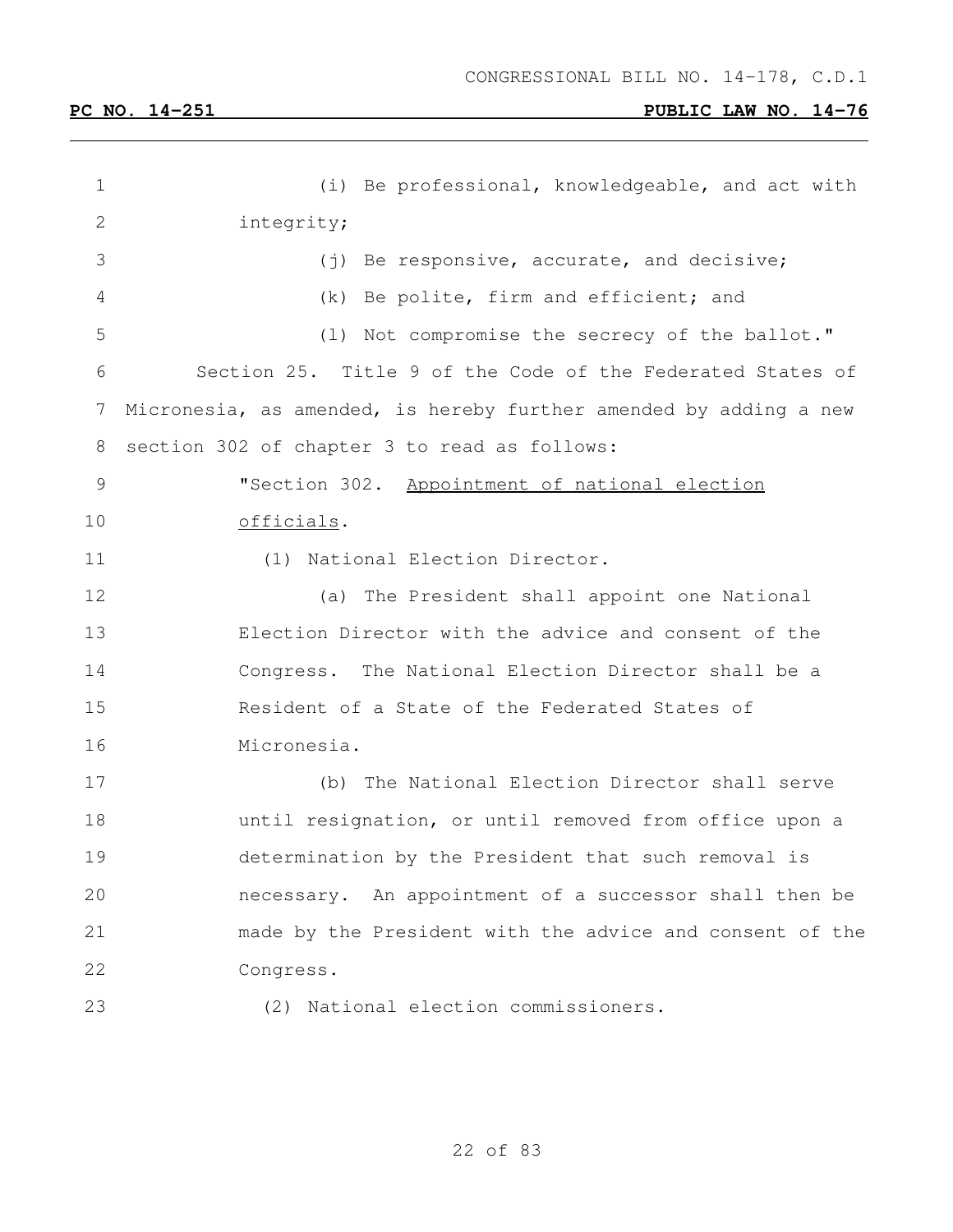(a) The President shall appoint a national election commissioner for each of the four States with the advice and consent of Congress. (b) National election commissioners shall serve for a term of four years, which term shall commence upon appointment, subject to removal by the President for cause; provided, that they shall be employed full-time and compensated pursuant to employment contracts during their four-year terms only for such period(s) of time as deemed necessary by the National Election Director for 11 the purpose of preparing for and administering an upcoming National Election. (c)National election commissioners shall not concurrently serve as State election commissioners; provided, however, that if any current national election commissioner is nominated to serve as a State election commissioner, he or she may continue to serve as national election commissioner until such time as a new appointment by the President becomes effective. (d)Each national election commissioner shall be a legal Resident of the State for which he or she is appointed to serve as national election commissioner. (3)Election board and counting and tabulation committee members.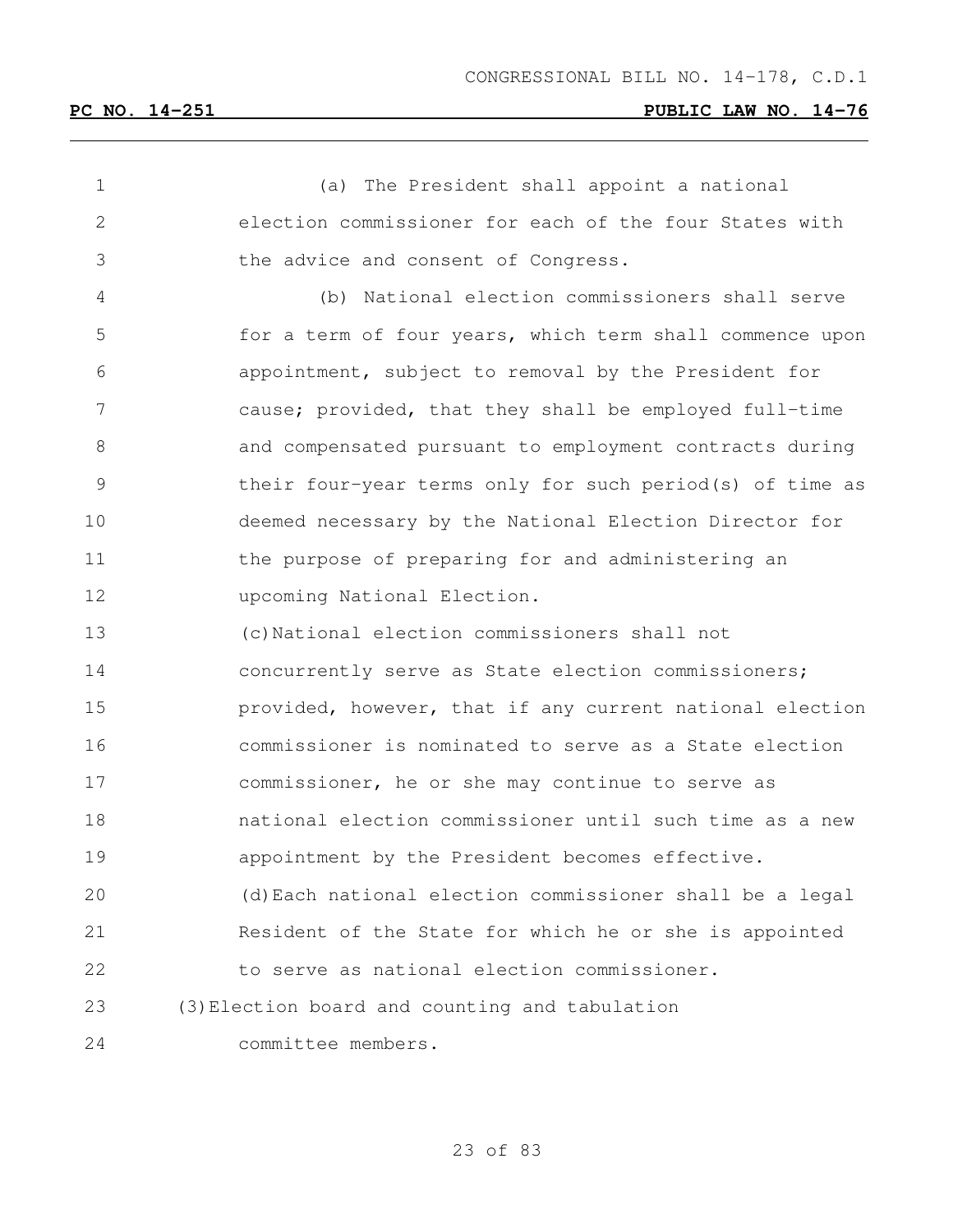| 1  | (a) The national election commissioner of each State,                 |
|----|-----------------------------------------------------------------------|
| 2  | with the approval of the National Election Director,                  |
| 3  | shall appoint an election board for each Polling Place                |
| 4  | on or before January $2^{nd}$ of each election year. There            |
| 5  | shall be at least two board members at each Polling                   |
| 6  | Place.                                                                |
| 7  | (b) The national election commissioner of each State,                 |
| 8  | with the approval of the National Election Director,                  |
| 9  | shall appoint members of the counting and_tabulation                  |
| 10 | committee for each Polling Place on or before January 2 <sup>nd</sup> |
| 11 | of an election year. There shall be at least three                    |
| 12 | committee members for each Polling Place.                             |
| 13 | (c) Election board and counting and tabulation committee              |
| 14 | members shall serve until the completion of the                       |
| 15 | electoral process for a general or special election in a              |
| 16 | given election year, or until resignation or removal                  |
| 17 | from office for cause by the National Election Director               |
| 18 | after consultation with the national election                         |
| 19 | commissioner for the State concerned; provided, that                  |
| 20 | they shall be compensated pursuant to employment                      |
| 21 | contracts only for such period(s) of time as deemed                   |
| 22 | necessary by the national election commissioner for the               |
| 23 | purpose of preparing for and administering an upcoming                |
| 24 | election.                                                             |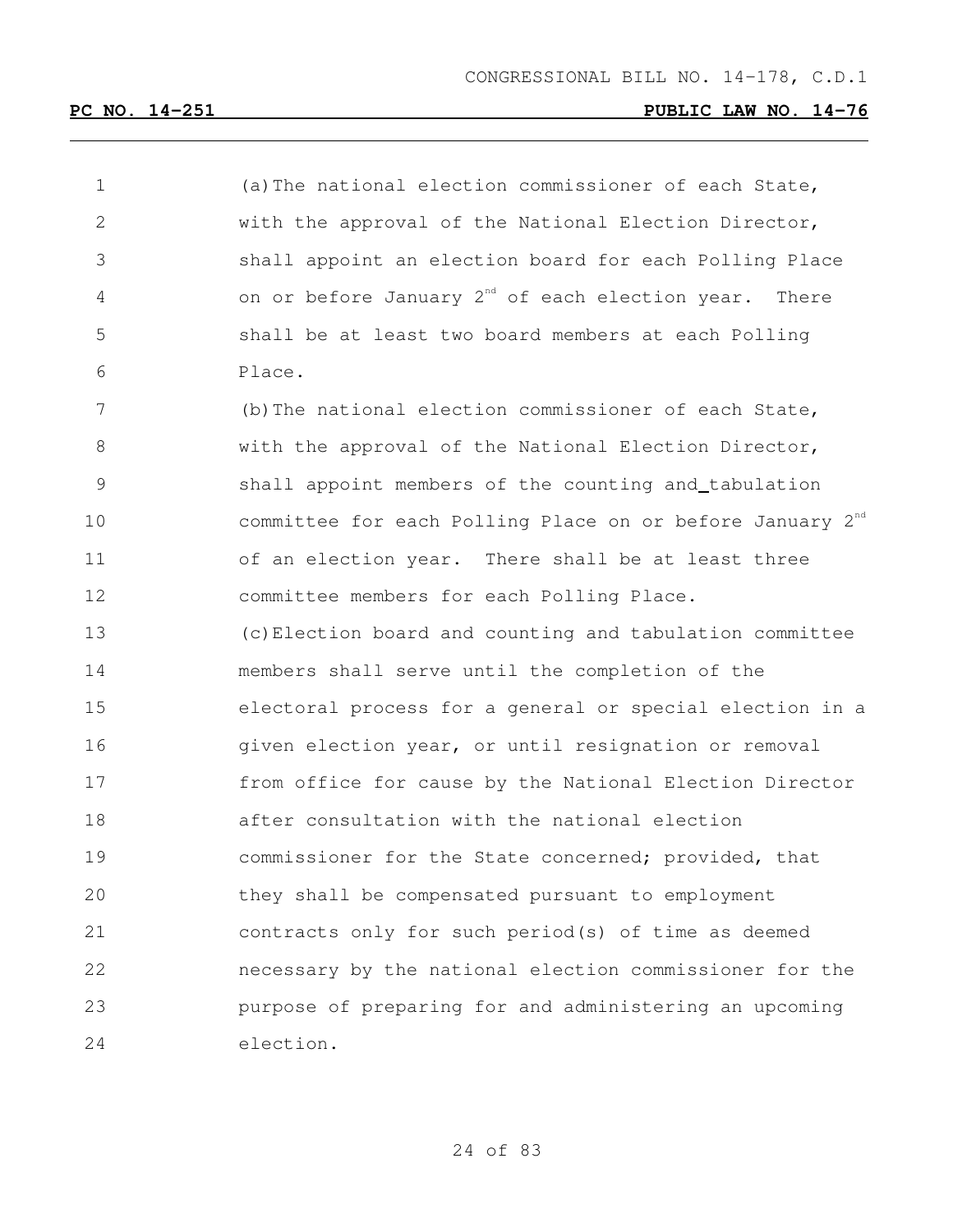| 1              | (d) Election board and counting and tabulation committee          |
|----------------|-------------------------------------------------------------------|
| $\overline{2}$ | members shall be legal Residents of the State and                 |
| 3              | Congressional Election District for which they are                |
| 4              | appointed to serve."                                              |
| 5              | Section 26. Title 9 of the Code of the Federated States of        |
| 6              | Micronesia, as amended, is hereby further amended by adding a new |
| 7              | section 303 of chapter 3 to read as follows:                      |
| 8              | "Section 303. Powers and duties of the National                   |
| $\mathcal{G}$  | Election Director. The National Election Director shall           |
| 10             | have responsibility for the overall supervision and               |
| 11             | administration of all National Elections, and shall               |
| 12             | perform such duties as are prescribed by law or                   |
| 13             | regulation, which include, but are not limited to, the            |
| 14             | following:                                                        |
| 15             | (1) to supervise and direct the four national election            |
| 16             | commissioners in their administration of all general and          |
| 17             | special elections and in the performance of their                 |
| 18             | duties;                                                           |
| 19             | (2) to approve the appointment by the four national               |
| 20             | election commissioners of all election board members,             |
| 21             | counting and tabulation committee members, and other              |
| 22             | temporary or permanent election staff;                            |
| 23             | (3) to request such reports from election officials as            |
| 24             | may be required by law or regulation or as the National           |
| 25             | Election Director may deem necessary;                             |
|                |                                                                   |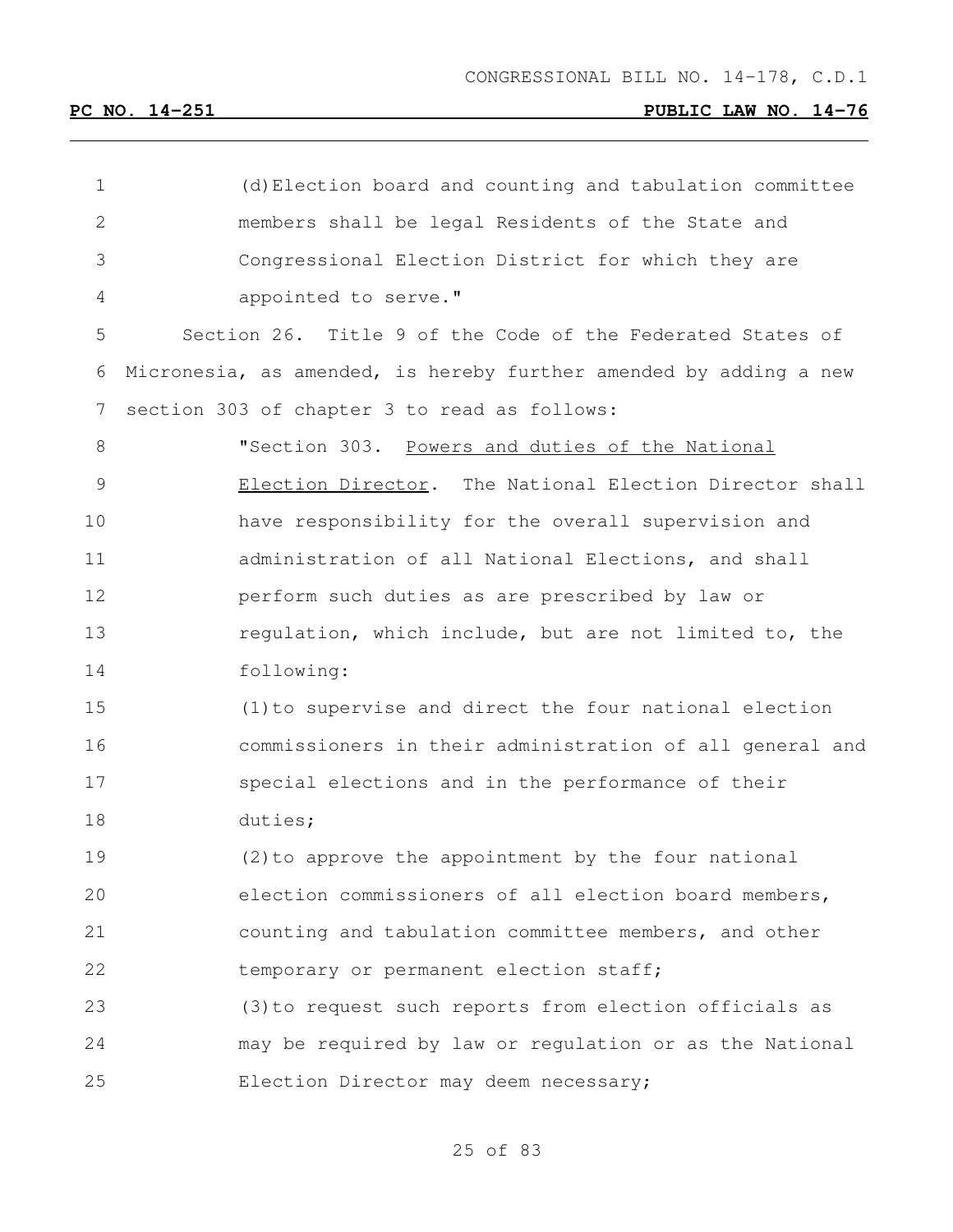| $\mathbf 1$ | (4) to review and approve all nomination papers received |
|-------------|----------------------------------------------------------|
| 2           | by the four national election commissioners pursuant to  |
| 3           | section 202 of this title;                               |
| 4           | (5) to maintain, update and preserve the National Voter  |
| 5           | Register;                                                |
| 6           | (6) to issue and implement rules and regulations for the |
| 7           | conduct of regular and absentee balloting in all         |
| 8           | National Elections;                                      |
| 9           | (7) not less than 20 days prior to each election, to     |
| 10          | prepare from the National Voter Register a Signature     |
| 11          | List for each Polling Place;                             |
| 12          | (8) to certify and declare the results of all National   |
| 13          | Elections;                                               |
| 14          | (9) to review and investigate all registration and       |
| 15          | election irregularities, and any other alleged           |
| 16          | violations of this title, and where appropriate, to seek |
| 17          | the assistance of other departments and agencies within  |
| 18          | the National Government with such investigations,        |
| 19          | provided, that in relation to assistance from the        |
| 20          | Department of Justice:                                   |
| 21          | (a) the Secretary of Justice or an attorney employed     |
| 22          | by the Department of Justice shall not provide           |
| 23          | assistance to the National Election Director unless he   |
| 24          | or she makes a written request for legal advice, in      |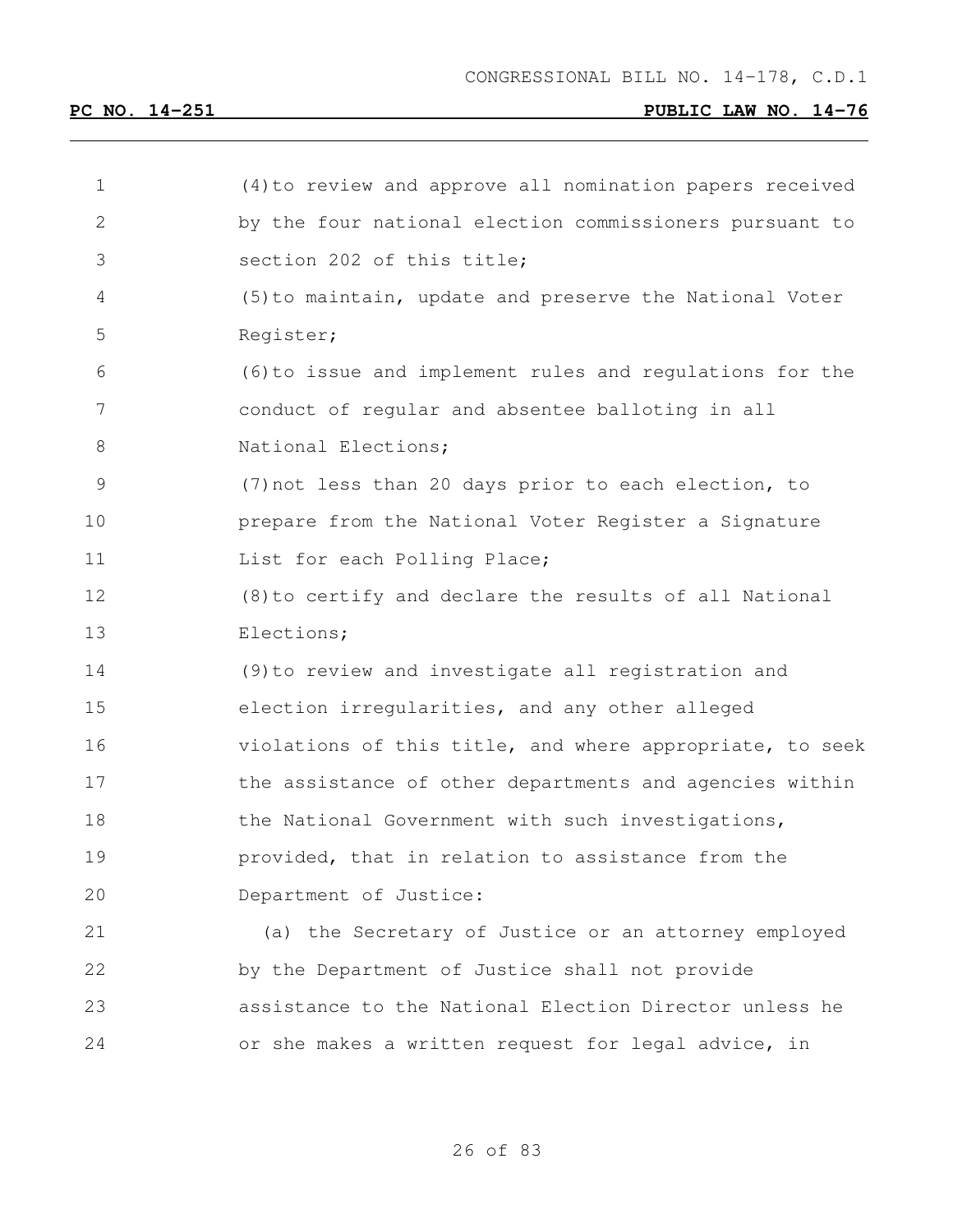| 1               | which the scope of the legal advice sought is clearly    |
|-----------------|----------------------------------------------------------|
| 2               | identified;                                              |
| 3               | (b) when providing legal advice pursuant to paragraph    |
| 4               | (a) of this section, neither the Secretary of Justice    |
| 5               | nor any attorney employed by the Department of Justice   |
| 6               | shall make a decision in relation to a matter arising    |
| $7\phantom{.0}$ | under this title independently of the National Election  |
| 8               | Director; and                                            |
| $\mathsf 9$     | (c) notwithstanding anything in this subsection,         |
| 10              | neither the Secretary of Justice nor any attorney        |
| 11              | employed by the Department of Justice shall actively     |
| 12              | participate in the conduct of a National Election,       |
| 13              | provided, that he or she may be present to observe and   |
| 14              | provide advice upon request;                             |
| 15              | (10) upon a finding that significant election            |
| 16              | irregularities at a Polling Place have affected the      |
| 17              | outcome of the election at the Polling Place, order a    |
| 18              | recount or exclusion of the votes cast at the Polling    |
| 19              | Place, a revote at the Polling Place, or any other       |
| 20              | remedy the National Election Director deems necessary to |
| 21              | ensure a free and fair election;                         |
| 22              | (11) to rule on petitions alleging election              |
| 23              | irregularities pursuant to chapter 8 of this title;      |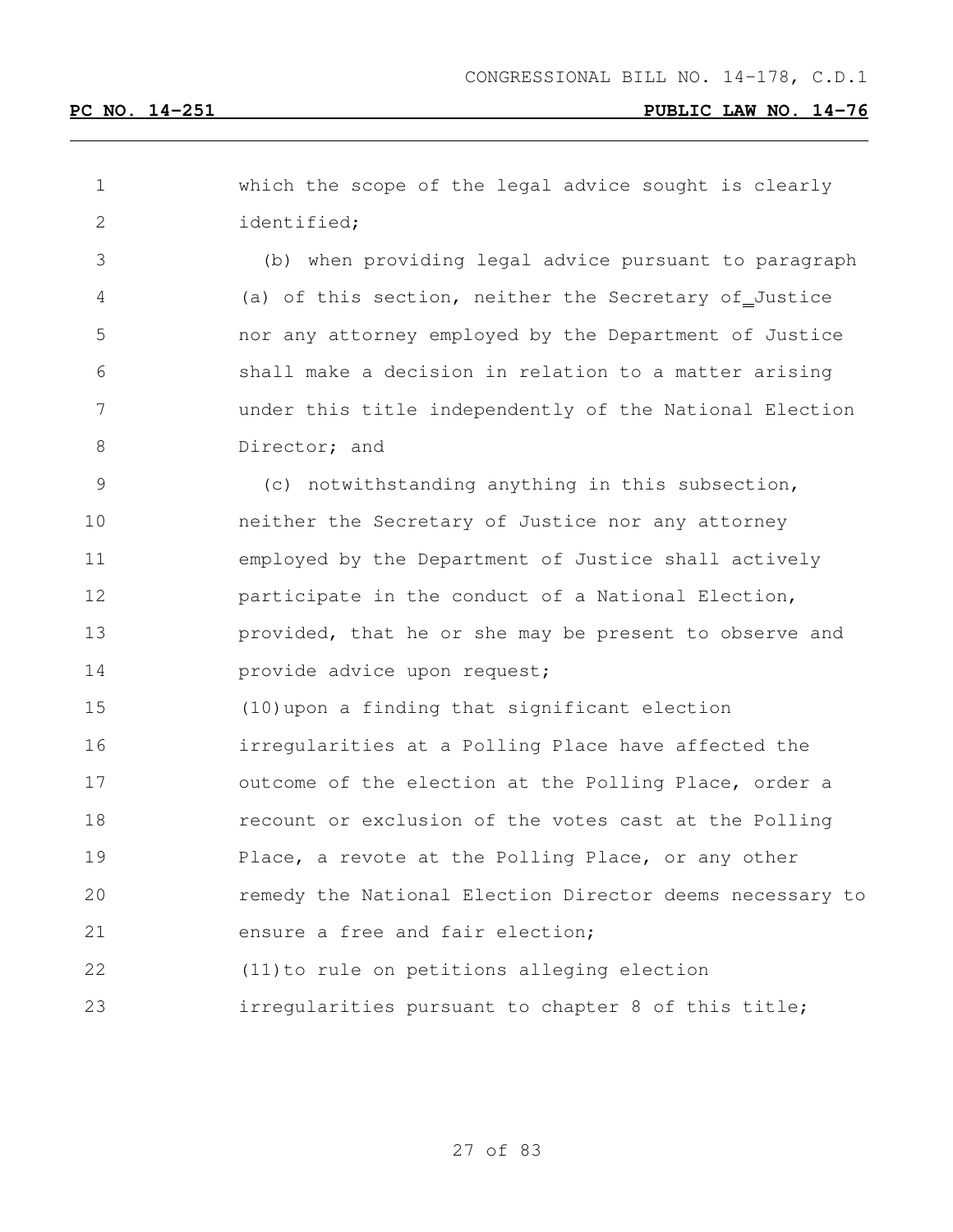| 1  | (12) to refer to the Department of Justice any case in  |
|----|---------------------------------------------------------|
| 2  | which he or she determines that a criminal prosecution  |
| 3  | for a violation of this title may be warranted;         |
| 4  | (13) to determine and prescribe forms of                |
| 5  | affidavits, applications, petitions, ballots, Signature |
| 6  | Lists, National Voter Register, cards of instruction,   |
| 7  | poll books, tally sheets, Voter Identification Cards,   |
| 8  | and other materials required by the provisions of this  |
| 9  | title for use by candidates, boards, committees, and    |
| 10 | voters, and to supply the same to the national election |
| 11 | commissioners, election boards and counting and         |
| 12 | tabulation committees;                                  |
| 13 | (14) to list all candidates for election on the         |
| 14 | ballot for each Congressional Election District in      |
| 15 | alphabetical order by first name;                       |
| 16 | (15) to be the allottee of election funds unless        |
| 17 | otherwise provided for in the act appropriating such    |
| 18 | funds;                                                  |
| 19 | (16) to designate appropriate Polling Places within     |
| 20 | the Municipalities of each Congressional Election       |
| 21 | District, upon recommendations of the national election |
| 22 | commissioners;                                          |
| 23 | (17) to administer the National Election Offices        |
| 24 | and appoint and supervise the election staff of the     |
| 25 | National Election Offices; and                          |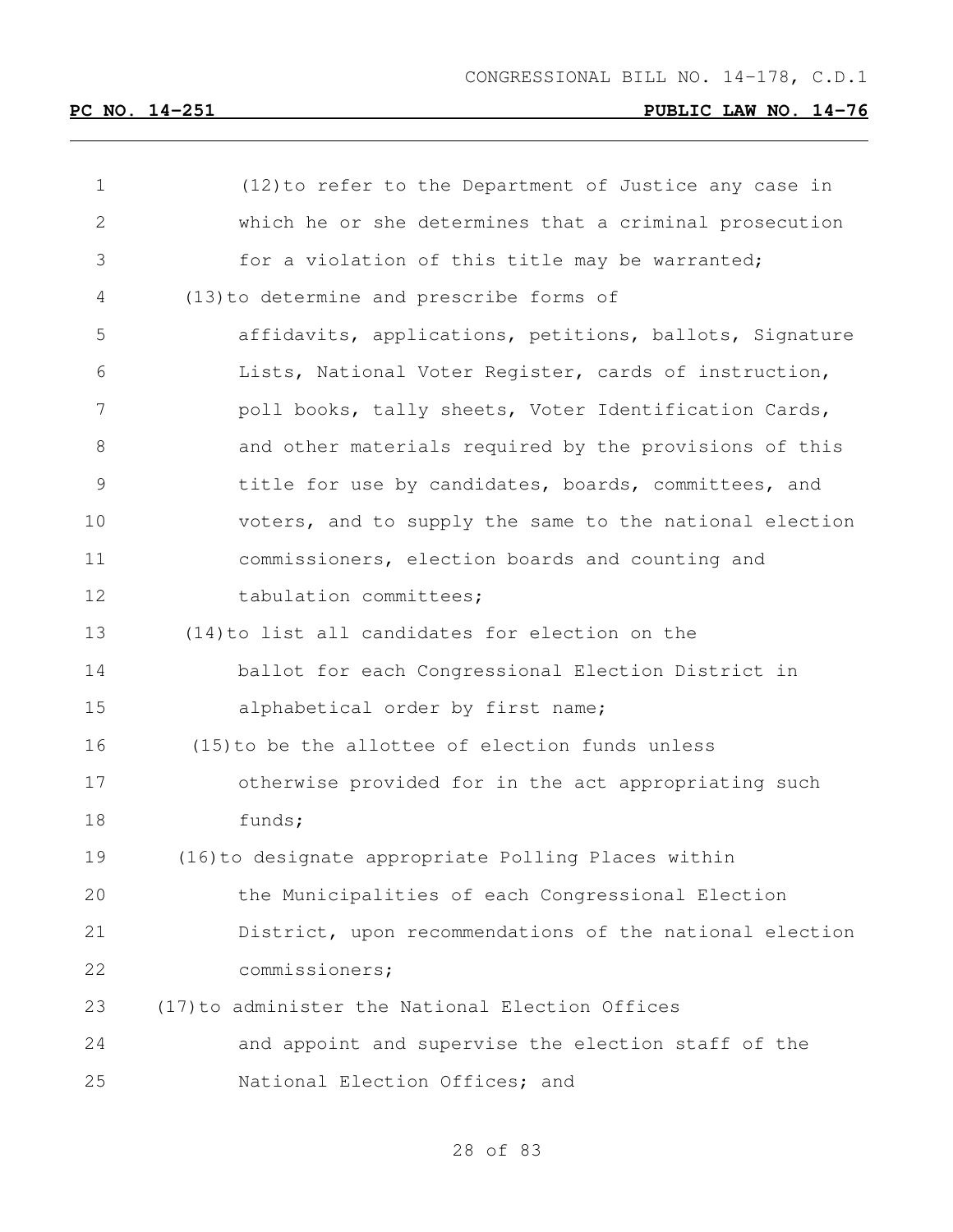| 1            | (18) to retain an elections advisor.                     |
|--------------|----------------------------------------------------------|
| $\mathbf{2}$ | The National Election Director may<br>(a)                |
| 3            | retain an elections advisor to provide independent legal |
| 4            | advice in relation to any matter arising under this      |
| 5            | title including, but not limited to:                     |
| 6            | (i) the supervision and administration of                |
| 7            | National Elections;                                      |
| $8\,$        | (ii) the review and investigation of any                 |
| 9            | registration and election irregularities, and any other  |
| 10           | alleged violations of this title;                        |
| 11           | (iii) any decision or determination the                  |
| 12           | Election Director is required or authorized to make      |
| 13           | pursuant to this title; and                              |
| 14           | (iv) the referral, to the Department of                  |
| 15           | Justice, of any case in which the Election Director      |
| 16           | determines that a criminal prosecution for a violation   |
| 17           | of this title may be warranted.                          |
| 18           | (b) An elections advisor shall not conduct criminal      |
| 19           | prosecutions on behalf of the National Government.       |
| 20           | (c) The National Election Director shall not retain      |
| 21           | any person as an elections advisor unless he or she is   |
| 22           | licensed to practice law before the Supreme Court of the |
| 23           | Federated States of Micronesia, is of good character,    |
| 24           | has not been convicted of a felony even if pardoned, and |
| 25           | is not an employee of the National_Government.           |
|              |                                                          |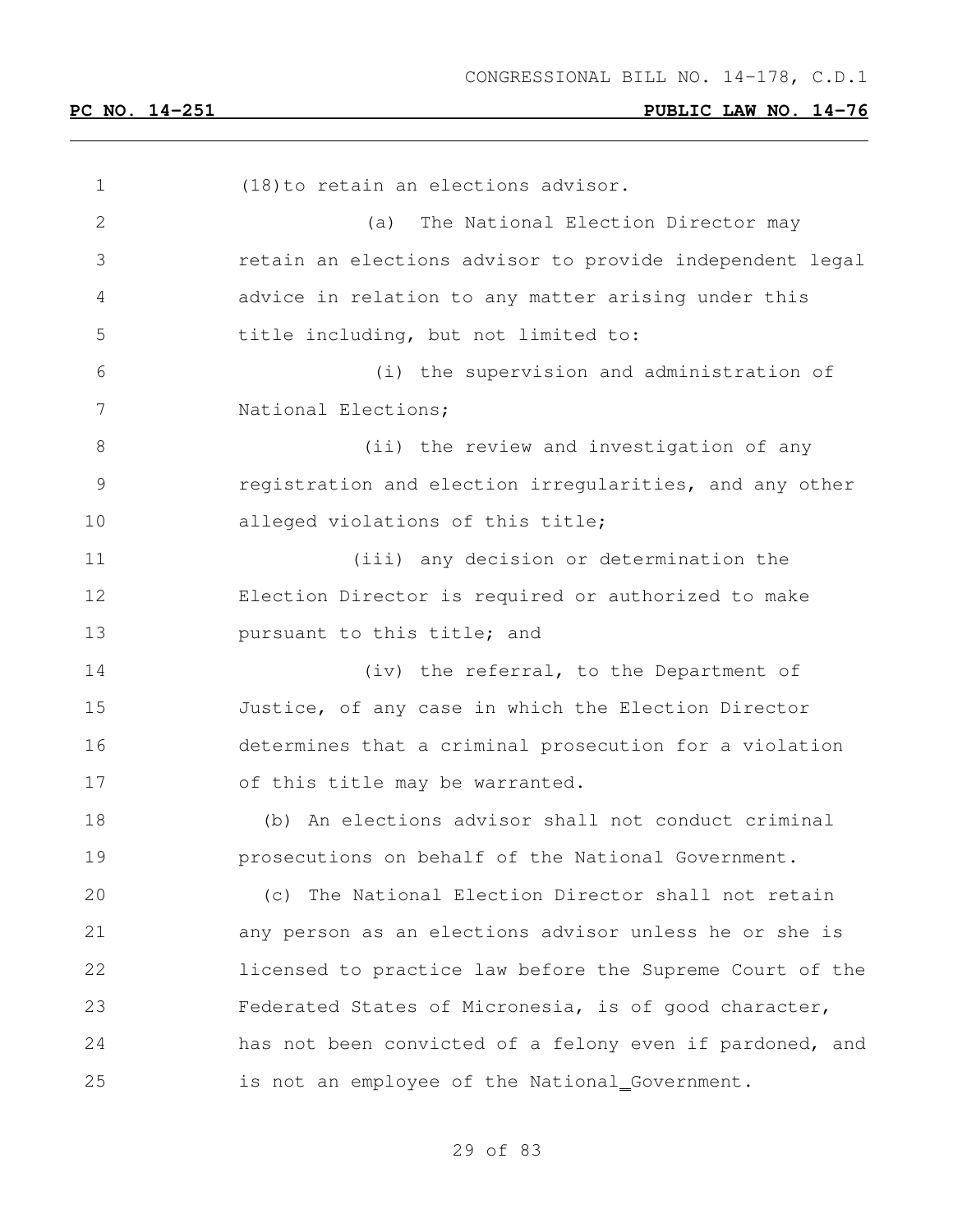| $\mathbf 1$     | (d) The National Election Director shall advise the               |
|-----------------|-------------------------------------------------------------------|
| $\mathbf{2}$    | President and the Speaker of Congress in writing within           |
| 3               | 14 days of entering into any retainer agreement with an           |
| 4               | elections advisor."                                               |
| 5               | Section 27. Title 9 of the Code of the Federated States of        |
| 6               | Micronesia, as amended, is hereby further amended by adding a new |
| $7\phantom{.0}$ | section 304 of chapter 3 to read as follows:                      |
| $\,8\,$         | "Section 304. Powers and duties of national election              |
| $\mathsf 9$     | commissioners. Subject to the authority of the National           |
| 10              | Election Director, each national election commissioner            |
| 11              | shall have responsibility for the overall supervision             |
| 12              | and_administration of the election within his or her              |
| 13              | State and shall perform such duties as are prescribed by          |
| 14              | law, which include, but are not limited to the                    |
| 15              | following:                                                        |
| 16              | (1) to appoint, subject to the approval of the National           |
| 17              | Election Director, all election board members, counting           |
| 18              | and tabulating committee members and other temporary or           |
| 19              | permanent election staff;                                         |
| 20              | (2) to require such reports from the several election             |
| 21              | boards and counting and tabulation committees as may be           |
| 22              | required by law or regulation or as the national                  |
| 23              | election commissioner may deem necessary;                         |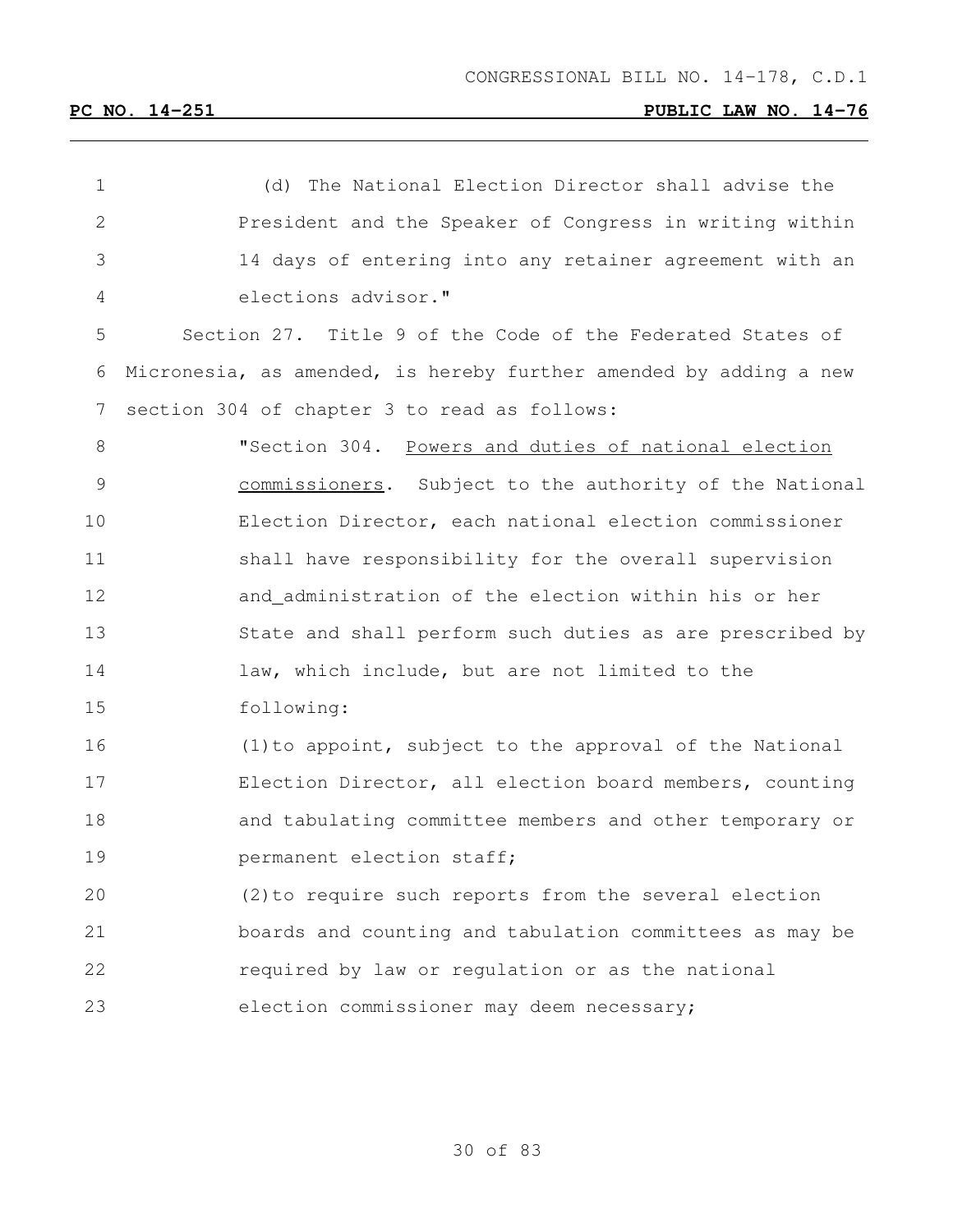| 1  | (3) to recommend to the National Election Director       |
|----|----------------------------------------------------------|
| 2  | Polling Places within each Congressional Election        |
| 3  | District;                                                |
| 4  | $(4)$ to receive nomination papers;                      |
| 5  | (5) to register voters for National Elections;           |
| 6  | (6) to assist the National Election Director in          |
| 7  | maintaining the National Voter Register required by      |
| 8  | section 401 of this title;                               |
| 9  | (7) to administer a National Election Office in          |
| 10 | the State and supervise the election staff of that       |
| 11 | office;                                                  |
| 12 | (8) to review and investigate all registration and       |
| 13 | election irregularities, and any other alleged           |
| 14 | violations of this title, and where appropriate, to seek |
| 15 | the_assistance of other departments and agencies within  |
| 16 | the National Government with such investigations,        |
| 17 | provided, that in relation to assistance from the        |
| 18 | Department of Justice:                                   |
| 19 | (a) the Secretary of Justice or an attorney employed     |
| 20 | by the Department of Justice shall not provide           |
| 21 | assistance to a national election commissioner unless he |
| 22 | or she makes a written request for legal advice, in      |
| 23 | which the scope of the legal advice sought is clearly    |
| 24 | identified;                                              |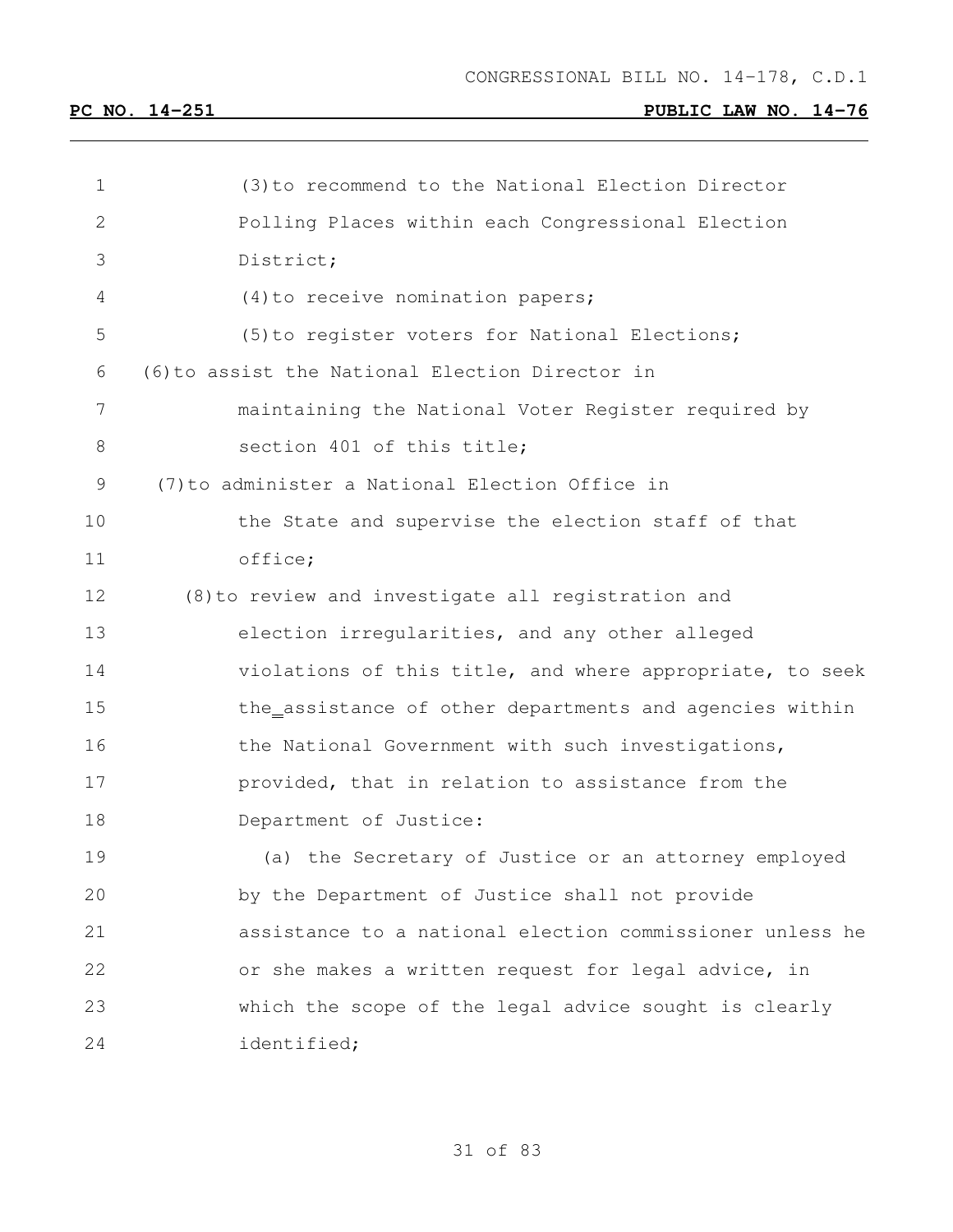| $\mathbf 1$     | (b) when providing legal advice pursuant to_paragraph             |
|-----------------|-------------------------------------------------------------------|
| 2               | (a) of this section, neither the Secretary of Justice             |
| 3               | nor any attorney employed by the Department of Justice            |
| $\overline{4}$  | shall make a decision in relation to a matter arising             |
| 5               | under this title independently of the National Election           |
| 6               | Director or the relevant national election commissioner;          |
| $7\phantom{.0}$ | and                                                               |
| 8               | (c) notwithstanding anything in this subsection,                  |
| $\mathcal{G}$   | neither the Secretary of Justice nor any attorney                 |
| 10              | employed by the Department of Justice shall actively              |
| 11              | participate in the conduct of a National Election,                |
| 12              | provided that he or she may be present to observe and             |
| 13              | provide advice upon request;                                      |
| 14              | (9) to report directly to the National Election Director;         |
| 15              | and                                                               |
| 16              | (10) to perform such other duties as the National                 |
| 17              | Election Director may from time to time assign."                  |
| 18              | Section 28. Title 9 of the Code of the Federated States of        |
| 19              | Micronesia, as amended, is hereby further amended by adding a new |
| 20              | section 305 of chapter 3 to read as follows:                      |
| 21              | "Section 305. Powers and duties of election boards.               |
| 22              | Each election board member shall have the following               |
| 23              | powers and duties:                                                |
| 24              | (1) to perform all duties prescribed under this title or          |
| 25              | the applicable rules and regulations;                             |
|                 |                                                                   |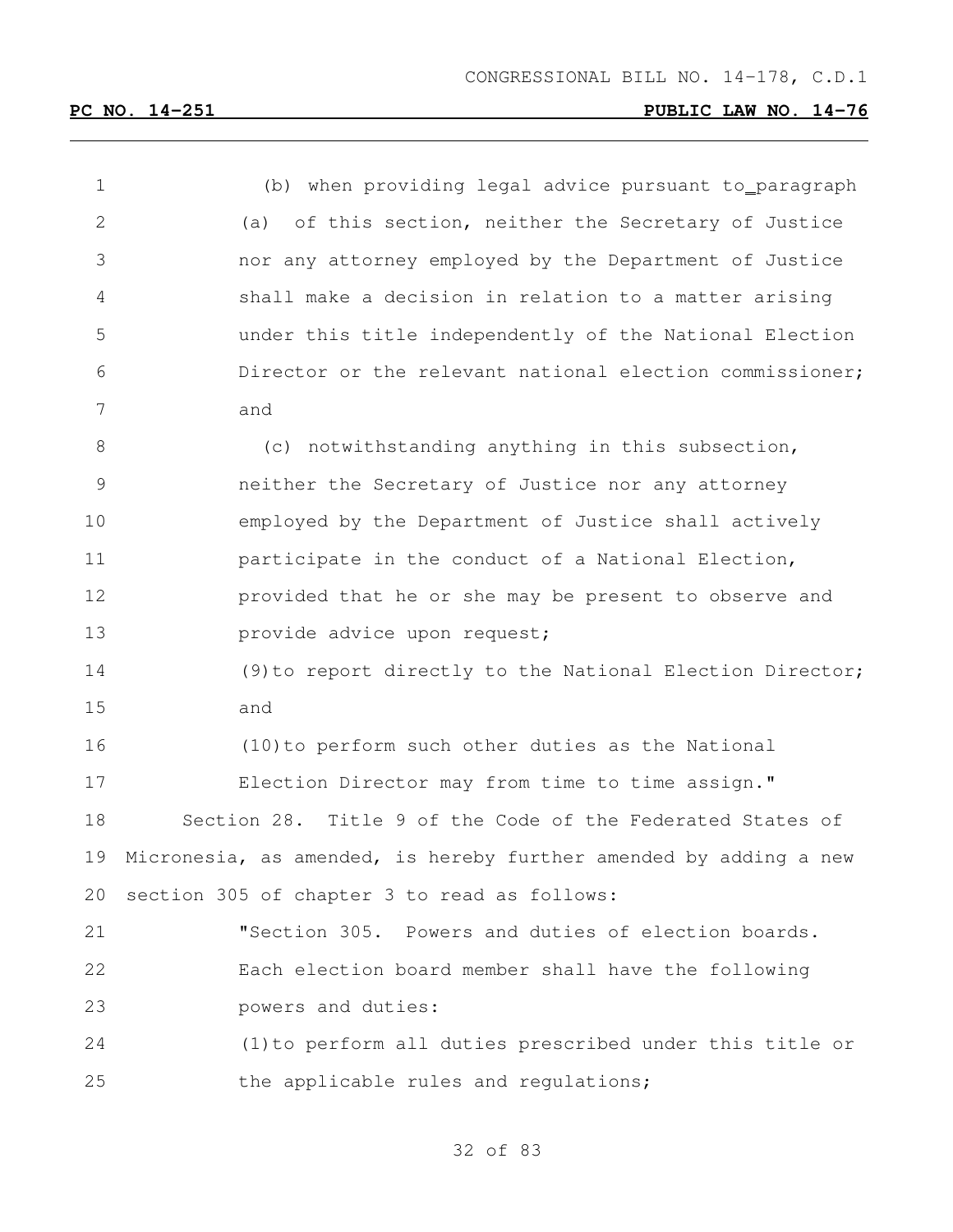| 1     | (2) to supervise and manage the Polling Place to which    |
|-------|-----------------------------------------------------------|
| 2     | the board member has been assigned;                       |
| 3     | (3) to report to the national election commissioner and   |
| 4     | National Election Director any violations of this title   |
| 5     | or the applicable rules and requlations;                  |
| 6     | (4) to report any election irregularities to the national |
| 7     | election commissioner and National Election Director,     |
| $8\,$ | and to assist in investigating and resolving such         |
| 9     | irregularities;                                           |
| 10    | (5) to receive, preserve, and maintain ballot boxes,      |
| 11    | locks, maps, cards of instructions, and other supplies    |
| 12    | and equipment necessary to conduct elections;             |
| 13    | (6) to give such instruction deemed necessary for the     |
| 14    | orderly conduct of the election;                          |
| 15    | (7) to provide for the issuance of all notices and        |
| 16    | publications concerning elections;                        |
| 17    | (8) to review and examine the sufficiency and validity of |
| 18    | nomination papers and other documents where the national  |
| 19    | election commissioner of the National Election Director   |
| 20    | designates the board to act in his or her stead;          |
| 21    | (9) to receive and transmit all ballot boxes, locked and  |
| 22    | sealed, to the counting and tabulation committee; and     |
| 23    | (10) to perform such other duties as the national         |
| 24    | election commissioner or National Election Director may   |
| 25    | from time to time assign to the board member."            |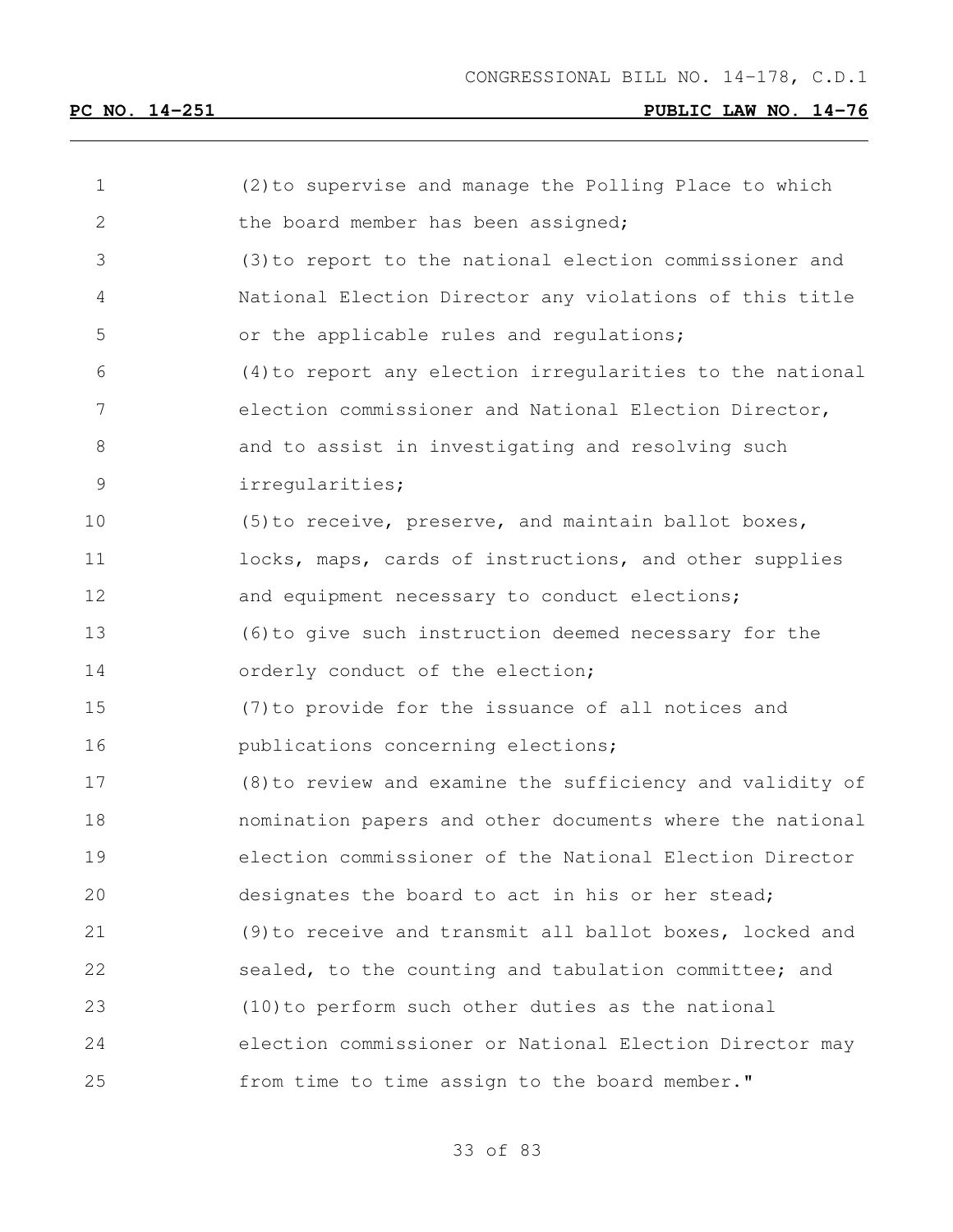| $\mathbf 1$ | Section 29. Title 9 of the Code of the Federated States of        |
|-------------|-------------------------------------------------------------------|
| 2           | Micronesia, as amended, is hereby further amended by adding a new |
| 3           | section 306 of chapter 3 to read as follows:                      |
| 4           | "Section 306. Powers and duties of counting and                   |
| 5           | tabulation committees. Each counting and tabulation               |
| 6           | committee member shall have the following powers and              |
| 7           | duties:                                                           |
| 8           | (1) to perform all duties prescribed under this title or          |
| 9           | the applicable rules and requlations;                             |
| 10          | $(2)$ to conduct the counting and tabulation process for          |
| 11          | the Polling Place to which the committee member has been          |
| 12          | assigned;                                                         |
| 13          | (3) to report to the national election commissioner and           |
| 14          | National Election Director any violations of this title           |
| 15          | or the applicable rules and regulations;                          |
| 16          | (4) to report any election irregularities to the national         |
| 17          | election commissioner and National Election Director,             |
| 18          | and to assist in investigating and resolving_such                 |
| 19          | irregularities;                                                   |
| 20          | (5) to receive, preserve, and maintain ballot boxes,              |
| 21          | locks, maps, cards of instructions, and other supplies            |
| 22          | and equipment necessary to conduct elections;                     |
| 23          | (6) to give such instruction deemed necessary for the             |
| 24          | orderly conduct of the counting and tabulation process;           |
|             |                                                                   |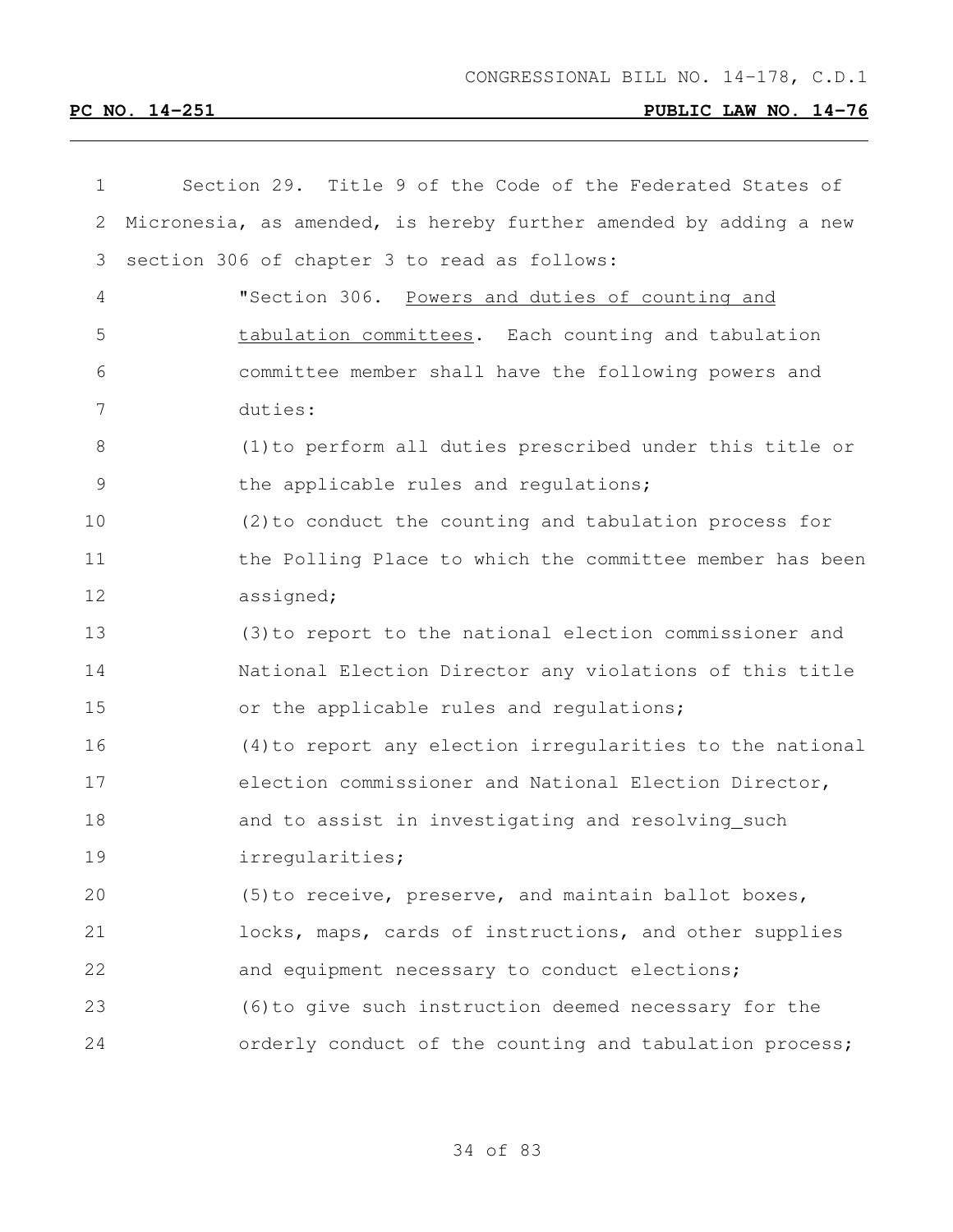(7)to review and examine the sufficiency and validity of 2 any affidavits submitted along with cast ballots; (8)to receive and transmit all ballot boxes, locked and sealed, to the national election commissioner; and (9)to perform such other duties as the national election commissioner or National Election Director may from time 7 to time assign to the committee member." Section 30. Title 9 of the Code of the Federated States of Micronesia, as amended, is hereby further amended by enacting a new chapter 4 entitled "Registration." Section 31. Title 9 of the Code of the Federated States of Micronesia, as amended, is hereby further amended by adding a new section 401 of chapter 4 to read as follows: "Section 401. National Voter Register. (1)There shall be one unified National Voter Register 16 for all of the Federated States of Micronesia, which 17 shall consist of the full name, date of birth, sex, State, Congressional Election District and Municipality of residence, registration number and other identifying information that the National Election Director deems appropriate, of all Registered Voters who are currently eligible to vote. (2)A Registered Voter shall only have one entry on the National Voter Register.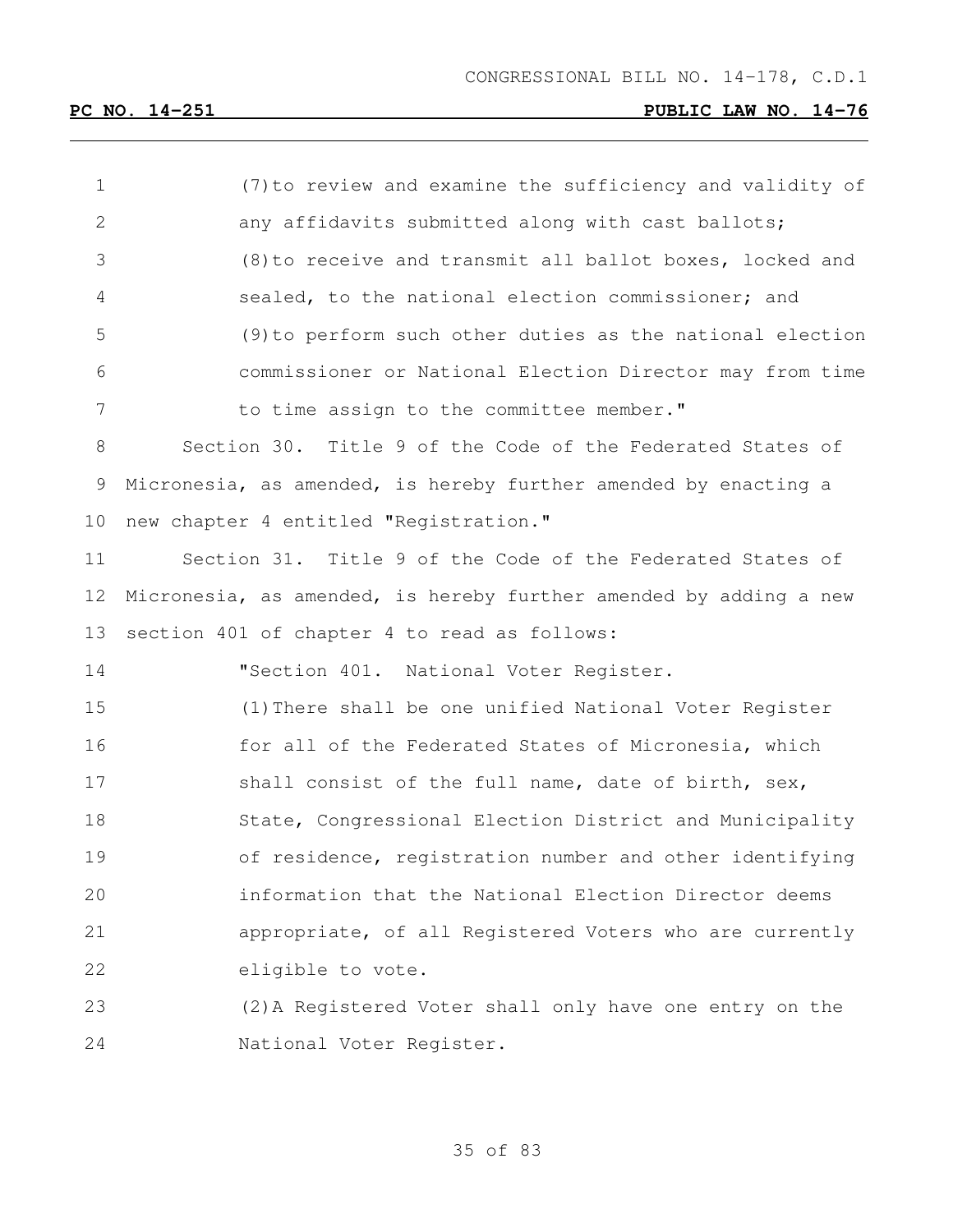| $\mathbf 1$    | (3) The National Election Director shall be responsible    |
|----------------|------------------------------------------------------------|
| 2              | for creating, maintaining and preserving the National      |
| 3              | Voter Register with the assistance of the national         |
| 4              | election commissioners.                                    |
| 5              | (4) The National Voter Register shall be used to generate  |
| 6              | the Signature Lists for the various Polling Places.        |
| $7\phantom{.}$ | (5) Reconciling State Voter Register                       |
| 8              | (a) On a periodic basis, the National Election Director    |
| $\mathsf 9$    | shall reconcile the National Voter Register with the       |
| 10             | State Voter Register thereby ensuring that all             |
| 11             | Registered Voters on the State Voter Registers are also    |
| 12             | listed on the National Voter Register.                     |
| 13             | (b) Thirty days before a National Election, the National   |
| 14             | Election Director shall perform a final reconciliation     |
| 15             | of the State and National Voter Registers before the       |
| 16             | Signature Lists are generated from the National Voter      |
| 17             | Register.                                                  |
| 18             | (c) When reconciling the State Voter Register with the     |
| 19             | National Voter Register, the National Election Director    |
| 20             | shall ensure that a Registered Voter has only one entry    |
| 21             | on the National Voter Register pursuant to subsection      |
| 22             | (2) of this section.                                       |
| 23             | (6) The National Voter Register shall be open to public    |
| 24             | inspection at all times during normal business hours."     |
| 25             | Section 32. Title 9 of the Code of the Federated States of |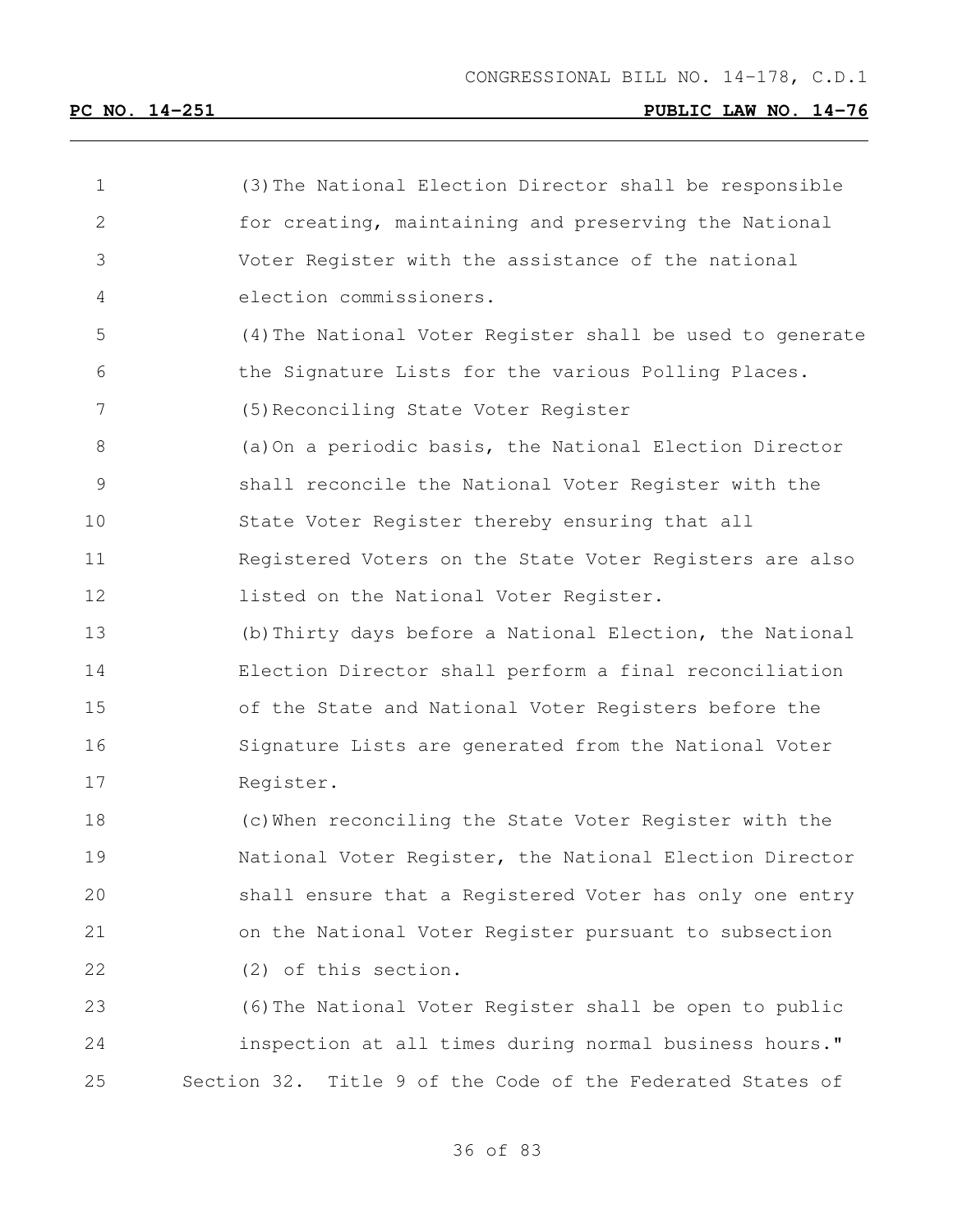| $\mathbf 1$    | Micronesia, as amended, is hereby further amended by adding a new |
|----------------|-------------------------------------------------------------------|
| $\overline{2}$ | section 402 of chapter 4 to read as follows:                      |
| 3              | "Section 402. Registration required; re-registration              |
| 4              | prohibited.                                                       |
| 5              | (1) No person shall be entitled to vote in any National           |
| 6              | Election, or to be listed upon the National Voter                 |
| 7              | Register, or upon any Signature List, who fails to                |
| 8              | register to vote with the National Election Office or             |
| $\mathcal{G}$  | State Election Office at least 30 days prior to Election          |
| 10             | Day.                                                              |
| 11             | (2) A person having once been registered with the                 |
| 12             | National Election Office or State Election Office shall           |
| 13             | not re-register, or be required to re-register, in a              |
| 14             | National Election, except:                                        |
| 15             | (a) in case of change of name or residence, as                    |
| 16             | specified in section 405 of this chapter; or                      |
| 17             | (b) in the event voting records are lost or                       |
| 18             | destroyed, the National Election Director may require             |
| 19             | the re-registration of those voters whose records are             |
| 20             | lost or destroyed."                                               |
| 21             | Section 33. Title 9 of the Code of the Federated States of        |
| 22             | Micronesia, as amended, is hereby further amended by adding a new |
| 23             | section 403 of chapter 4 to read as follows:                      |
| 24             | "Section 403. Eligibility to register; place of                   |
| 25             | registration and voting.                                          |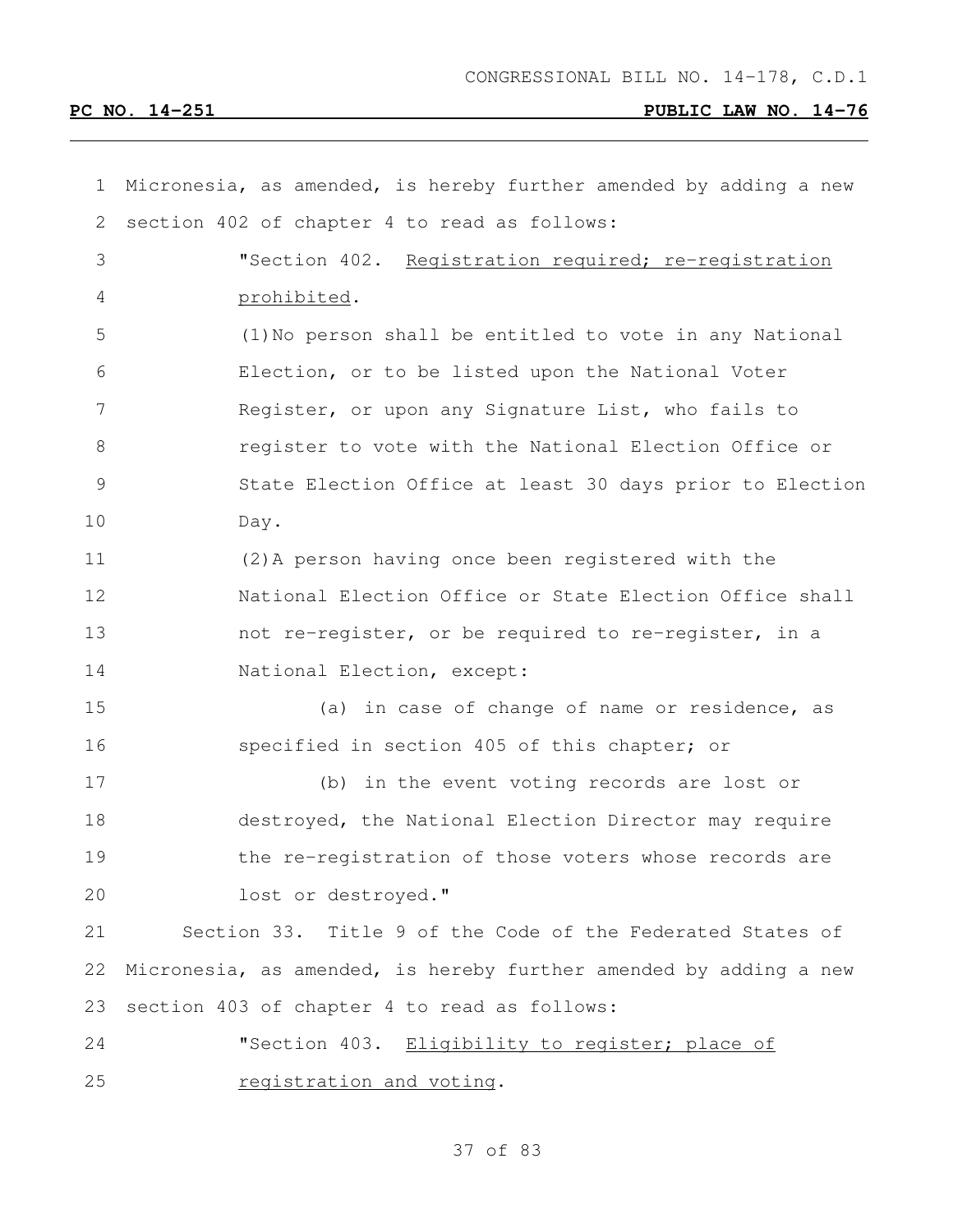(1) Every Citizen who fulfills the requirements enumerated in section 103 of this title may register to vote in the National Elections in the State, Congressional Election District and Municipality in which he or she currently resides.

 (2) Except as provided in section 406 of this chapter, a person shall register to vote at a National Election Office or State Election Office in the State in which the person is a Resident. The national election commissioners, with the approval of the National Election Director, may designate other locations within 12 a State where a person may register to vote or may conduct mobile registration drives.

 (3) No person shall register to vote in National Elections in any State, Congressional Election District or Municipality other than the one in which he or she currently resides.

 (4) Once a person has registered to vote in National Elections in a State and Congressional Election District, he or she shall not vote in a National Election for another State or Congressional Election District without first filing a change of registration request form and receiving written notice of approval of 24 that request\_pursuant to section 405 of this chapter. (5) Except as provided in chapter 6 of this title, no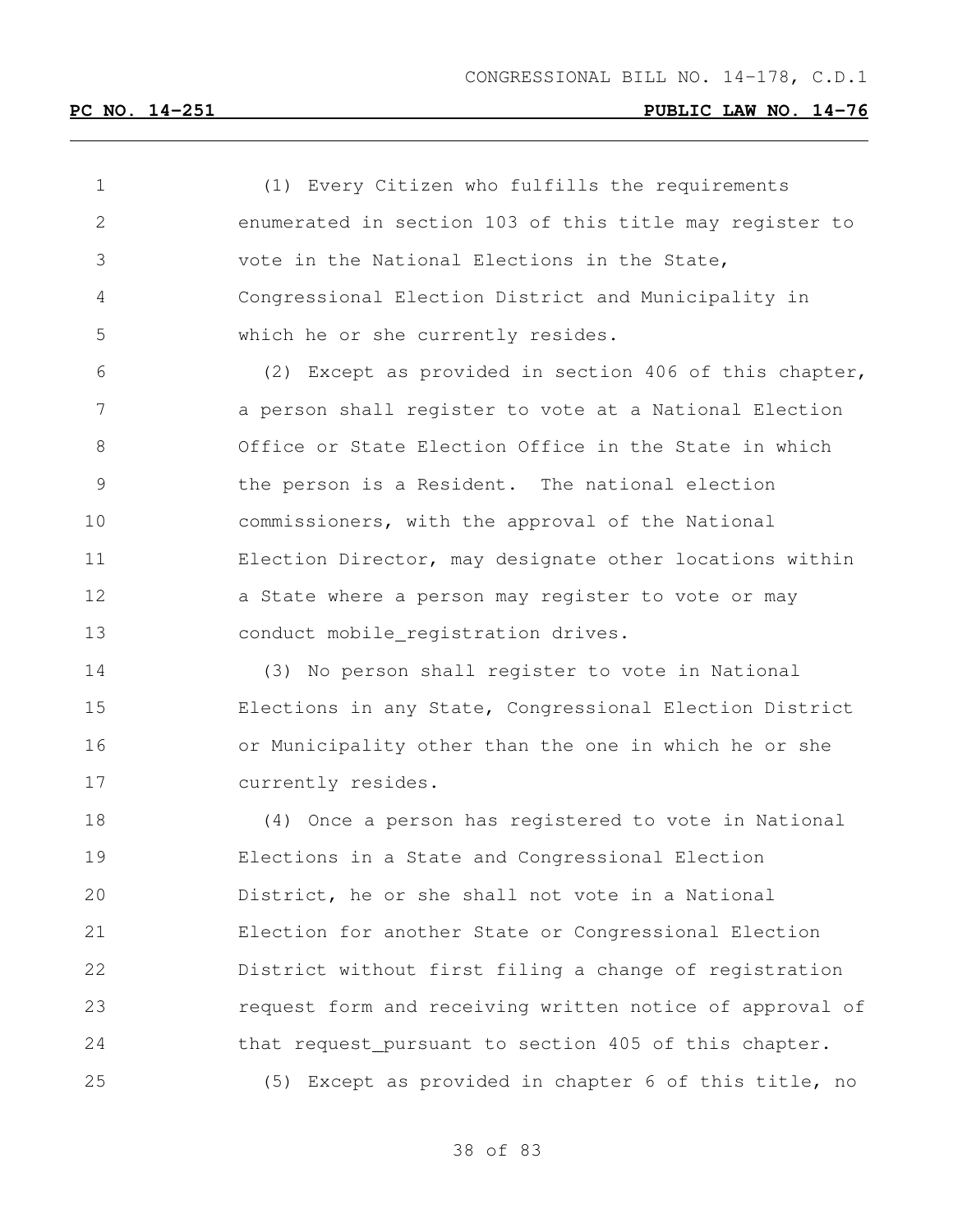person shall vote in National Elections in any State, Congressional Election District or Municipality other than the one in which he or she currently resides; provided, however, that where there is a mistake in placing the name of a voter on the Signature List of a Polling Place in a State, Congressional Election District or Municipality in which he or she does not **8** reside, such voter shall nevertheless be allowed to vote therein, if otherwise qualified. The election board member of the particular Polling Place where such voter 11 has voted shall\_notify the national election commissioner of the affected State of the error in order 13 that such voter shall be placed on the correct Signature List for the next National Election. (6) If a person is a Resident of more than one State,

 or resides in more than one Congressional Election District, he or she may choose in which State or Congressional Election District to register to vote for National Elections, but he or she shall register to vote in only one State and Congressional Election District." Section 34. Title 9 of the Code of the Federated States of Micronesia, as amended, is hereby further amended by adding a new section 404 of chapter 4 to read as follows:

 "Section 404. Registration procedures. (1) A person desiring to register to vote in National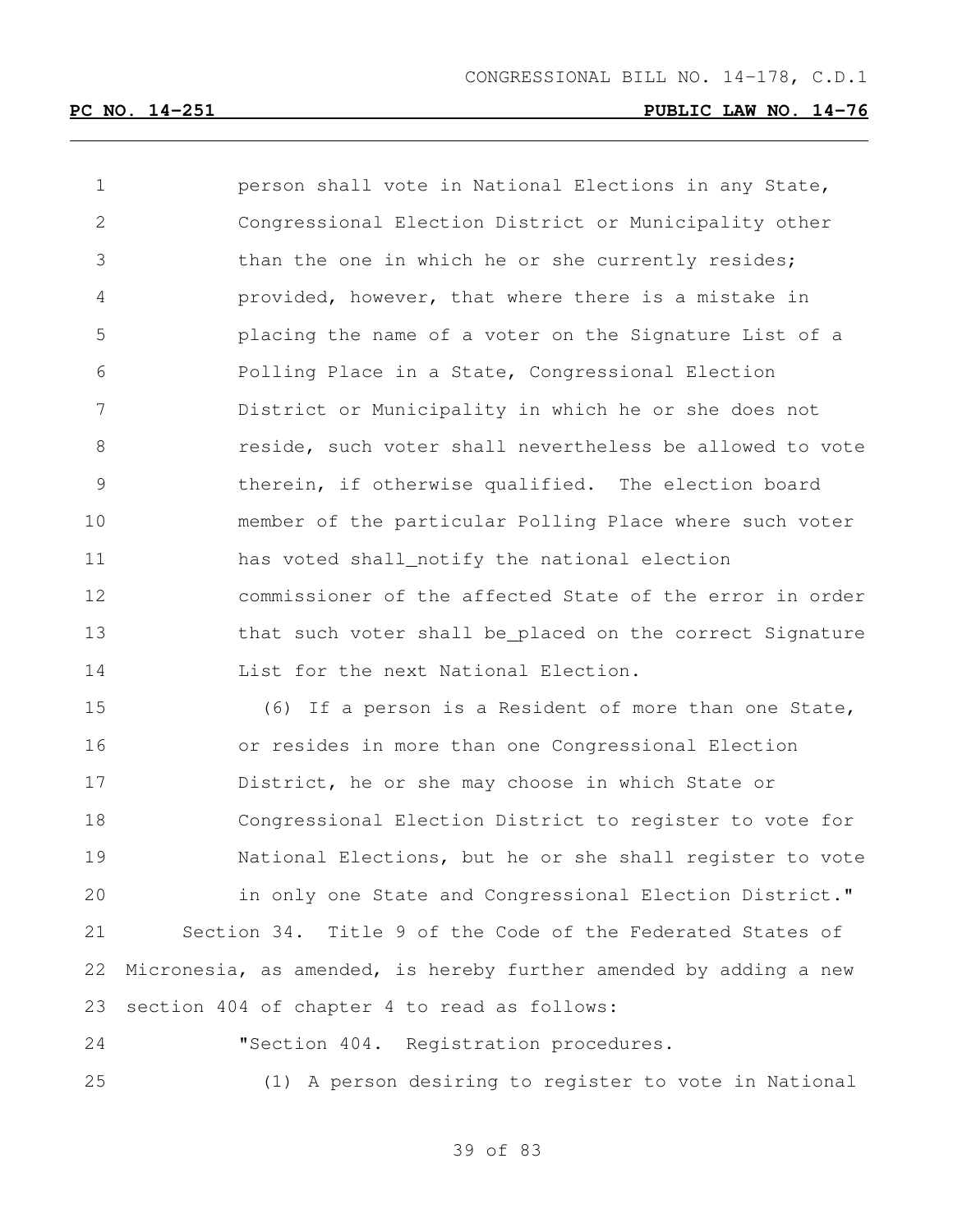Elections shall complete such applications and affidavits, take such oaths, and present such personal documentation and witnesses, as required by the rules and regulations promulgated by the National Election Director pursuant to this title. (2) Regardless of the place of registration, all

 completed applications and affidavits of registration shall be transmitted to the national election commissioner of the relevant state for final approval 10 and entry onto the National Voter Register.

 (3) Every completed application or affidavit of registration shall be maintained and preserved at the National Election Office of the State of registration until such time as the Registered Voter who completed the application or affidavit is deceased or is otherwise 16 mo longer eligible to vote.

 (4) All completed applications and affidavits of registration shall be open to public inspection during **regular business hours.** 

 (5) The National Election Director may issue Voter Identification Cards to all Registered Voters at or after the time of registration. All Voter Identification Cards shall be issued free of charge, provided that, there shall be a charge in an amount to be set out in the rules and regulations promulgated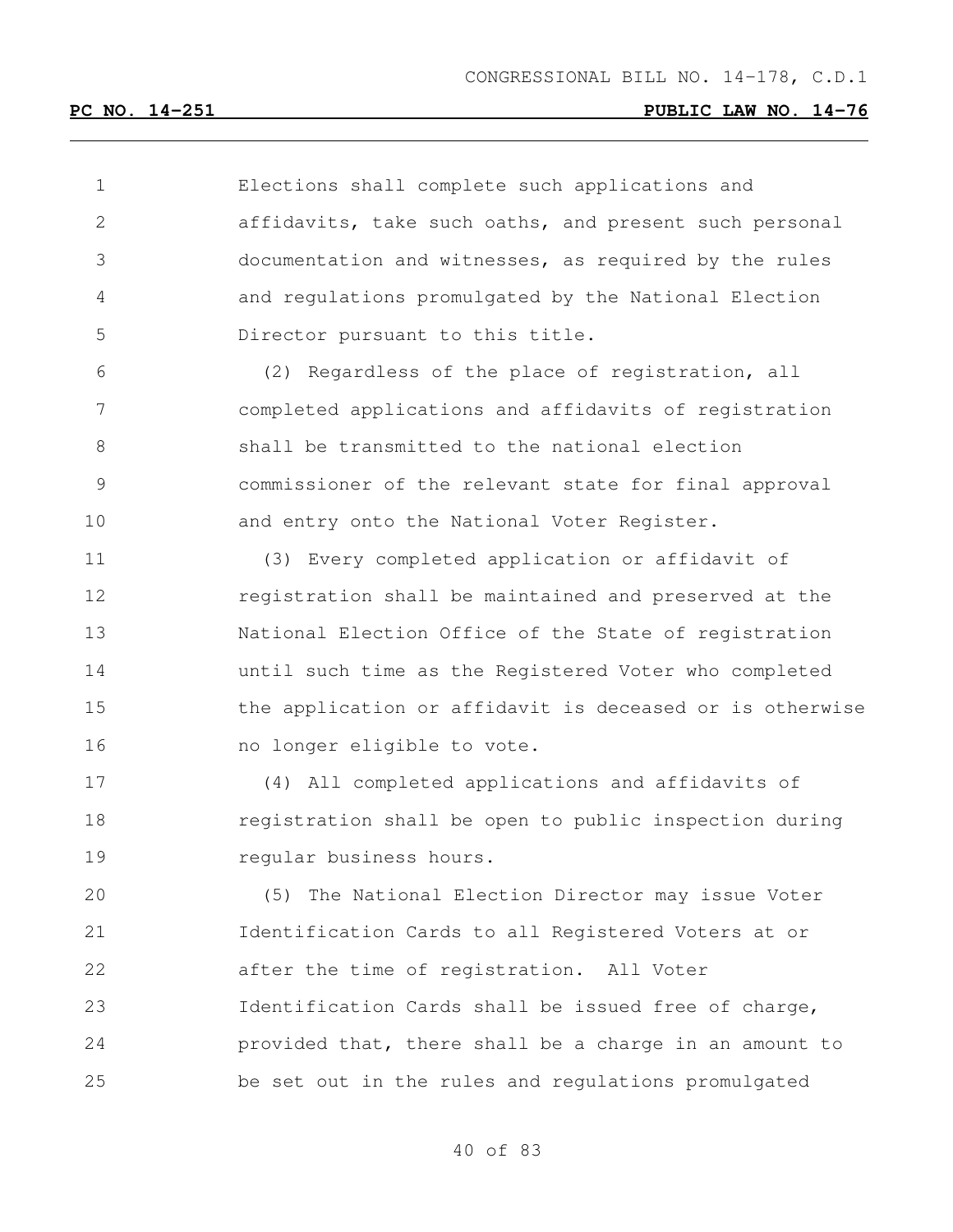| $\mathbf 1$  | pursuant to this title for_issuing a Registered Voter             |
|--------------|-------------------------------------------------------------------|
| $\mathbf{2}$ | with a replacement Voter Identification Card. Upon                |
| 3            | issuing a Voter Identification Card to a Registered               |
| 4            | Voter, the National Election Director, or his or her              |
| 5            | designee, shall make a notation next to that Registered           |
| 6            | Voter's entry on the National Voter Register. A                   |
| 7            | Registered Voter who has been issued a Voter                      |
| 8            | Identification Card must present that card before being           |
| 9            | issued a ballot at his or her Polling Place."                     |
| 10           | Section 35. Title 9 of the Code of the Federated States of        |
| 11           | Micronesia, as amended, is hereby further amended by adding a new |
| 12           | section 405 of chapter 4 to read as follows:                      |
| 13           | "Section 405. Change of registration.                             |
| 14           | (1) Any Registered Voter who changes his or her                   |
| 15           | Congressional Election District or Municipality of                |
| 16           | residency, but not his or her State of residency, or who          |
| 17           | changes his or her name after registration, must file a           |
| 18           | change of registration request form and supporting                |
| 19           | documentation, as required by the rules and requlations           |
| 20           | promulgated pursuant to this title, with the national             |
| 21           | election commissioner of his or her State.                        |
| 22           | (2) Any Registered Voter who (a) changes his or her               |
| 23           | State of residency, and (b) wishes to register to vote            |

residency, must file a change of registration request

in National Elections in his or her new State of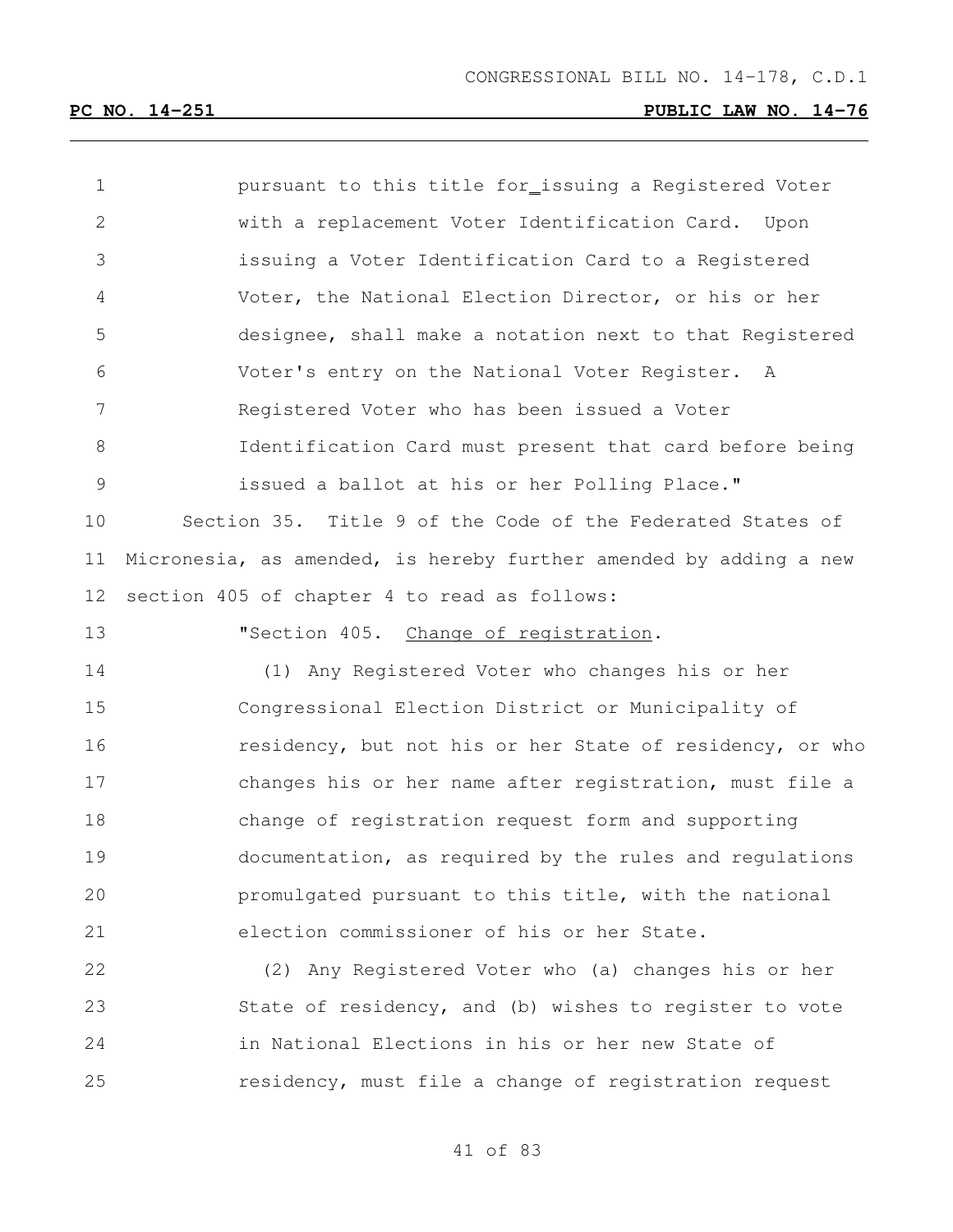form and supporting documentation, as required by the rules and regulations promulgated pursuant to this title, with the national election commissioner of the new State of residence.

 (3) Upon receipt of a change of registration form under subsection (1) of this section, the national election commissioner shall determine whether the Registered Voter has submitted sufficient proof of his or her change in name or residency. Upon making this determination, the national election commissioner shall cause the entry on the National Voter Register for that 12 Reqistered Voter to be amended in order to reflect the change in name or residency.

 (4) Upon receipt of a change of registration form under subsection (2) of this section, the national election commissioner of the new State of residence shall (a) determine whether the Registered Voter has submitted sufficient proof of his or her change in residency, and (b) verify the voter's registration in the former State of residence with the national election commissioner of the former State of residence. Upon verification of change in residency and of prior registration, the national election commissioner of the new State of residence shall cause the entry on the National Voter Register for that Registered Voter to be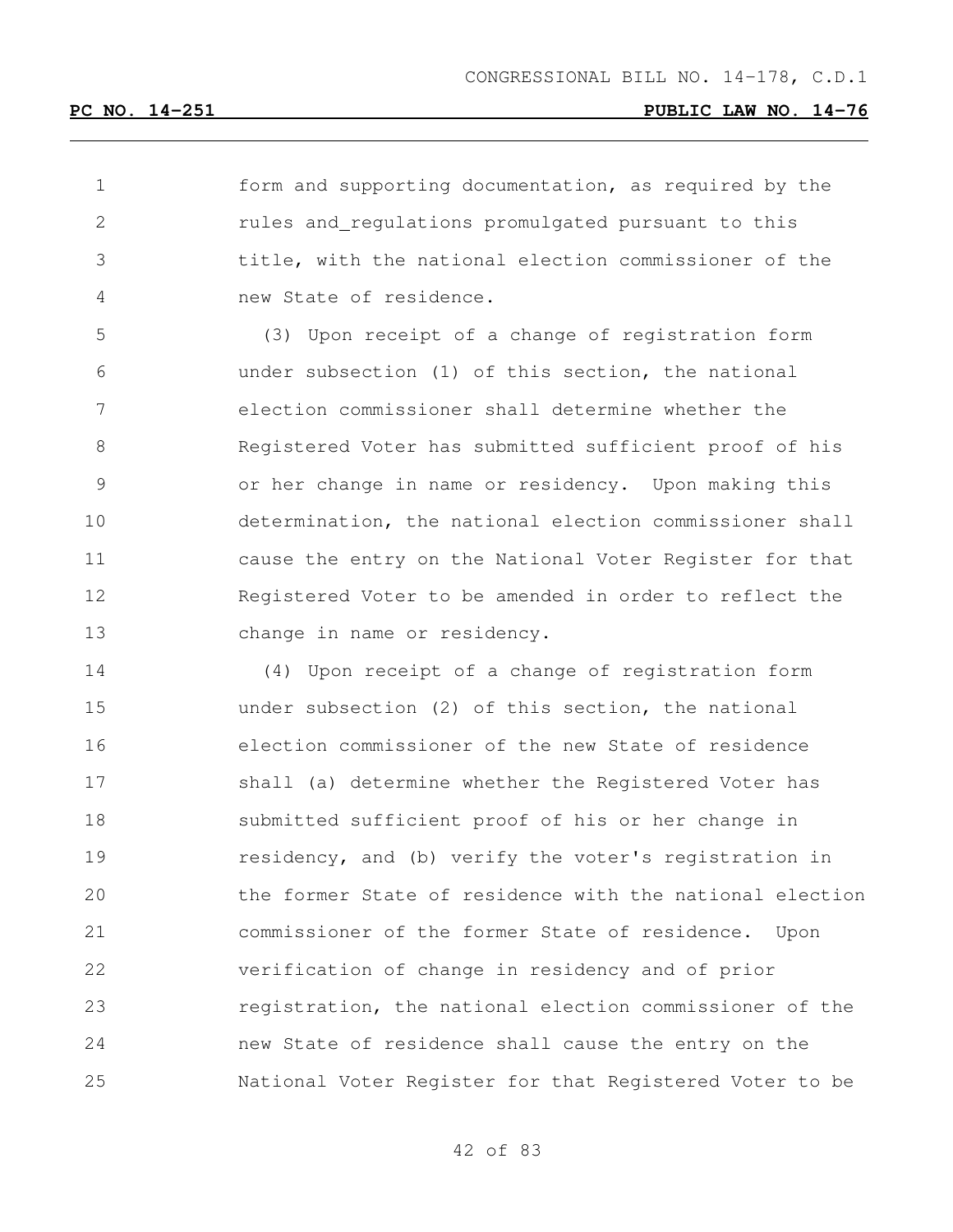**amended to reflect the change in residency, and advise**  the national election commissioner of the former State of residence to remove the Registered Voter from any lists maintained in that State.

 (5) Upon approving a change in residency or name pursuant to subsections (3) and (4) of this section, the national election commissioner processing the request shall notify the Registered Voter of the approval in writing.

 (6) Change of registration forms received by the national election commissioners less than 30 days before a National Election shall not be accepted for that election."

 Section 36. Title 9 of the Code of the Federated States of Micronesia, as amended, is hereby further amended by adding a new section 406 of chapter 4 to read as follows:

 "Section 406. Student registration. A Student currently enrolled at an institution of learning outside his or her State of residency shall not be required to register in person in his or her State of residency, but 21 such student shall submit any applications, affidavits and other documentation required by the rules and regulations promulgated pursuant to this title to the national election commissioner of his or her State of residency."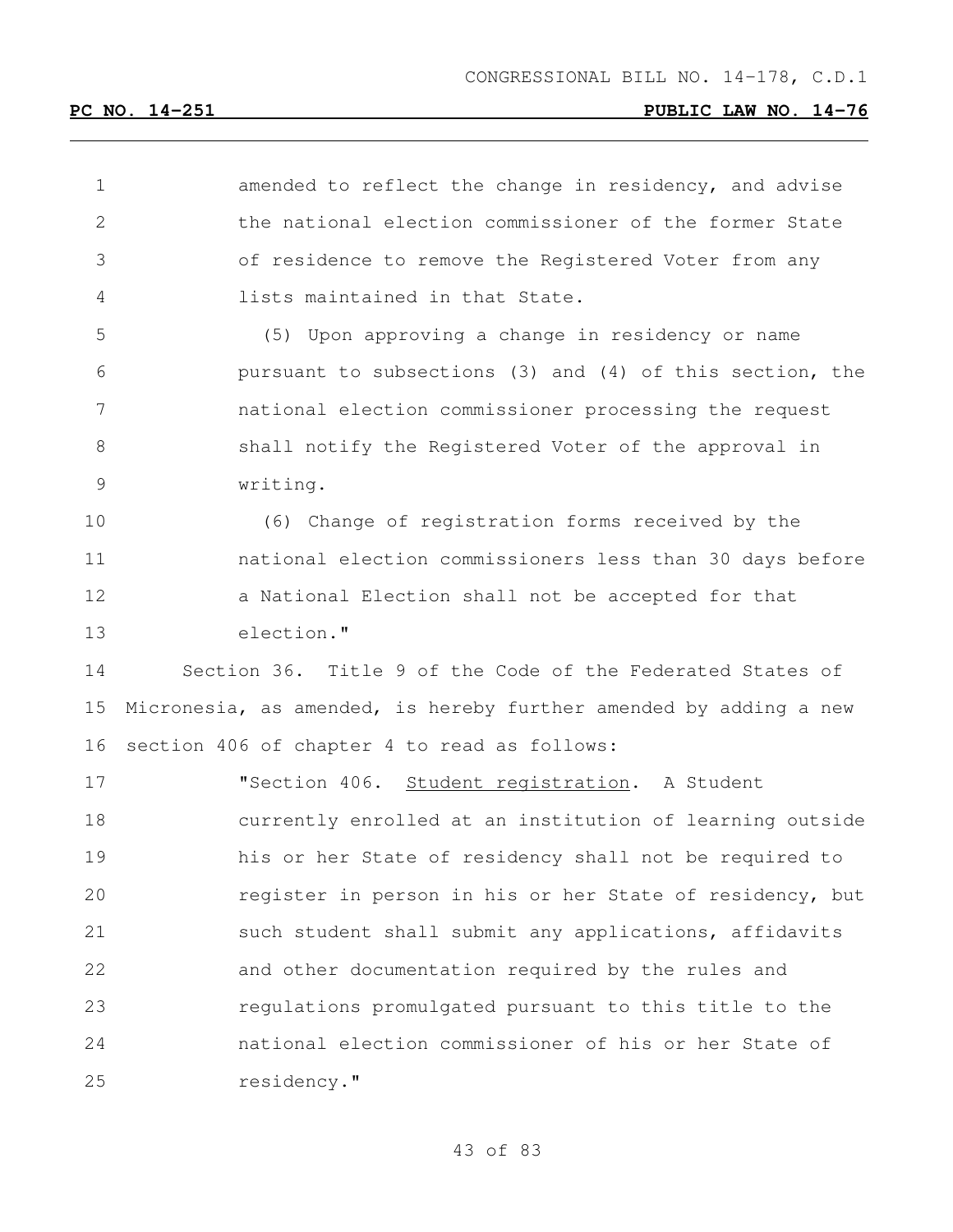| 1             | Section 37. Title 9 of the Code of the Federated States of        |
|---------------|-------------------------------------------------------------------|
| 2             | Micronesia, as amended, is hereby further amended by enacting a   |
| 3             | new chapter 5 entitled "Procedure for Ballots".                   |
| 4             | Section 38. Title 9 of the Code of the Federated States of        |
| 5             | Micronesia, as amended, is hereby further amended by adding a new |
| 6             | section 501 of chapter 5 to read as follows:                      |
| 7             | "Section 501. Official ballots required; specimen                 |
| 8             | ballots.                                                          |
| $\mathcal{G}$ | (1) All elections held in accordance with the                     |
| 10            | provisions of this title shall be held by official                |
| 11            | ballot only. An official ballot is a written or                   |
| 12            | printed, or partly written and partly printed, paper              |
| 13            | designated as an official ballot that contains the names          |
| 14            | of persons to be voted for and the office to be filled,           |
| 15            | or the_constitutional amendments to be voted upon by              |
| 16            | referendum, and that is issued by the National Election           |
| 17            | Director.                                                         |
| 18            | The National Election Director shall have printed<br>(2)          |
| 19            | two exact copies of each official ballot which is to be           |
| 20            | used in the National Election, for each Polling Place,            |
| 21            | such copies to have printed thereon, in large bold                |
| 22            | letters, and with ink of a color plainly contrasting to           |
| 23            | the color of the paper used, the word 'Specimen.'<br>Two          |
| 24            | copies of each such specimen ballot shall be forwarded            |
| 25            | to the national election commissioner of each State and           |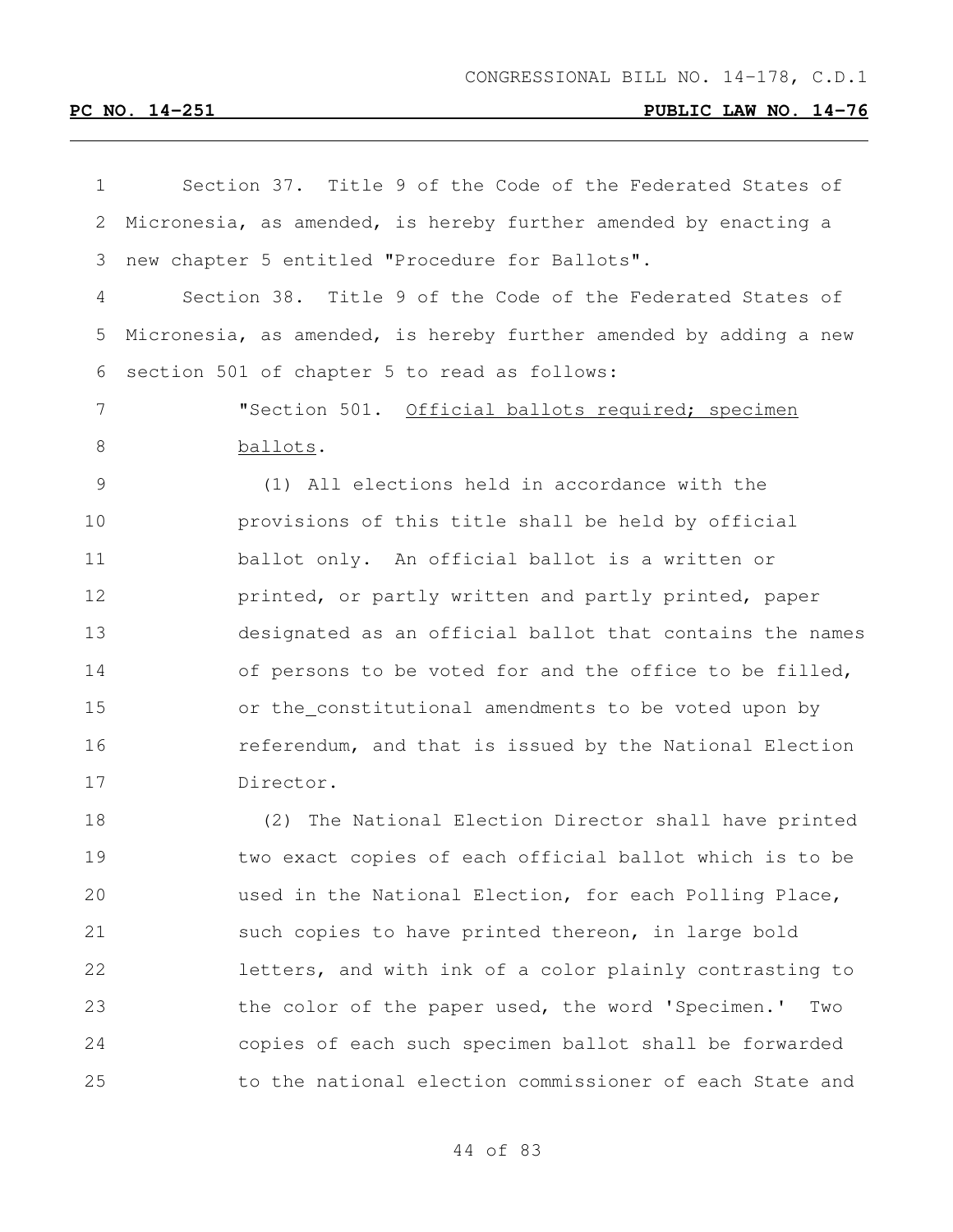| 1            | the members of the election board at the same time with           |
|--------------|-------------------------------------------------------------------|
| $\mathbf{2}$ | the official ballots, and the election board members              |
| 3            | shall post one of each specimen ballot on either side of          |
| 4            | the entrance of the Polling Place or other places                 |
| 5            | plainly in sight for the general public."                         |
| 6            | Section 39. Title 9 of the Code of the Federated States of        |
| 7            | Micronesia, as amended, is hereby further amended by adding a new |
| 8            | section 502 of chapter 5 to read as follows:                      |
| 9            | "Section 502. Contents of ballots.                                |
| 10           | (1) A ballot for the election of a Member shall                   |
| 11           | contain the names of the persons and the offices to be            |
| 12           | voted for, the State and the Congressional Election               |
| 13           | District in which the election is being held, and the             |
| 14           | term or terms of the respective offices being voted for.          |
| 15           | (2) A ballot for a referendum on a constitutional                 |
| 16           | amendment shall follow the basic quidelines established           |
| 17           | in section 703 of title 1 of the Code of the Federated            |
| 18           | States of Micronesia. In addition, the referendum                 |
| 19           | ballot may contain a concise, neutral statement                   |
| 20           | regarding the purpose and effect of the constitutional            |
| 21           | amendment if such purpose and effect is not self-evident          |
| 22           | from the proposed amendment itself."                              |
| 23           | Section 40. Title 9 of the Code of the Federated States of        |
| 24           | Micronesia, as amended, is hereby further amended by adding a new |
| 25           | section 503 of chapter 5 to read as follows:                      |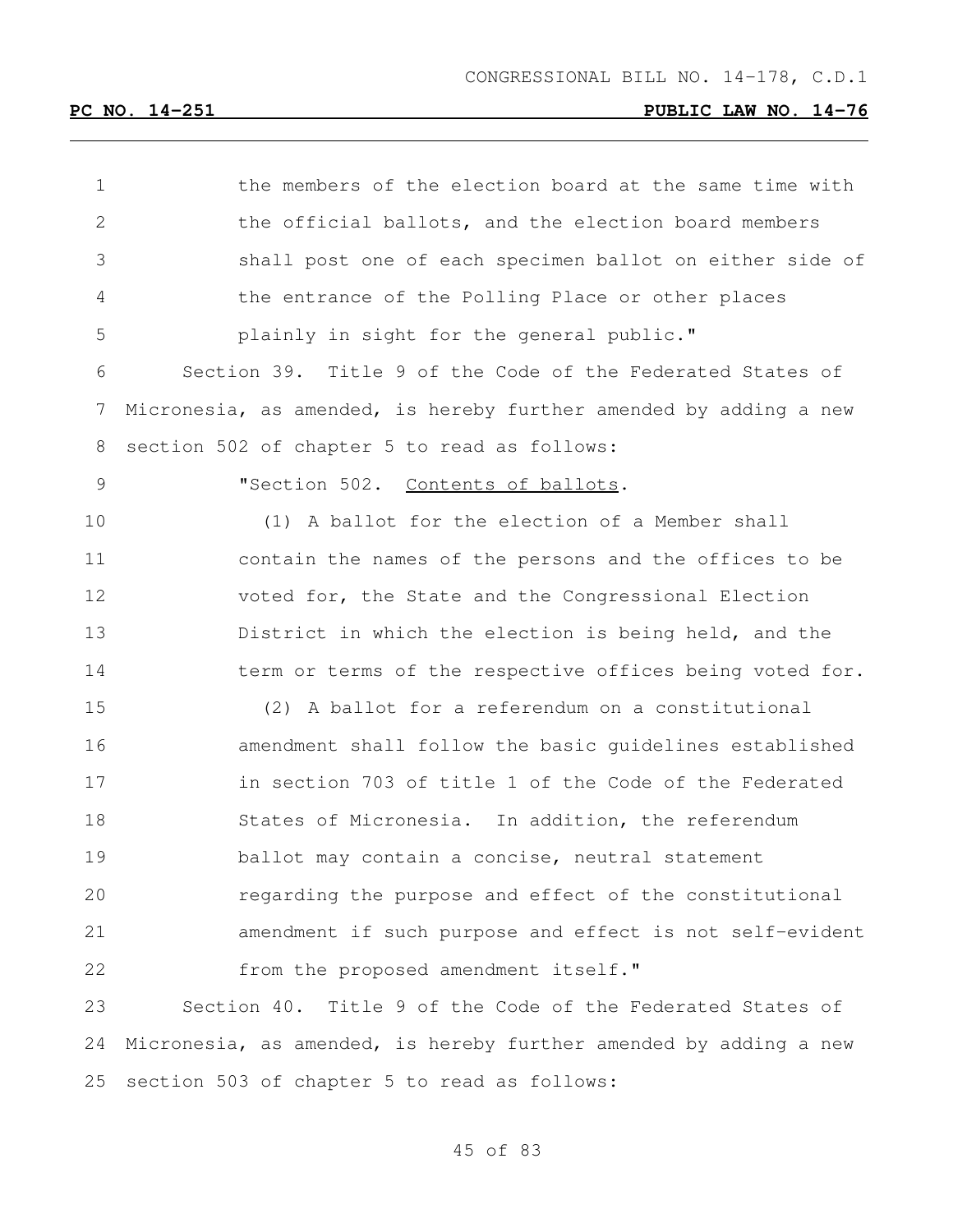"Section 503. Printing and distribution of ballots. (1) The ballots shall be printed by order of the National Election Director at the expense of the Federated States of Micronesia. The National Election Director shall complete the printing of the official ballots no later than 50 days before a general election, or no later than 35 days before a special election. Ballots shall be consecutively numbered. Under the direction of the National Election Director, the national election commissioners shall deliver adequate numbers of ballots to each Polling Place. (2) At least 55 days before a general election, and at least 40 days before a special election, the National Election Director shall print a sample ballot and shall forthwith submit copies of the same to the national election commissioners for distribution to the members of the several election boards and to the several candidates at their addresses as given on their nomination papers, and the national election commissioners and election board member shall post a copy of the same in a conspicuous place in their office 22 or a public place." Section 41. Title 9 of the Code of the Federated States of

 Micronesia, as amended, is hereby further amended by adding a new section 504 of chapter 5 to read as follows: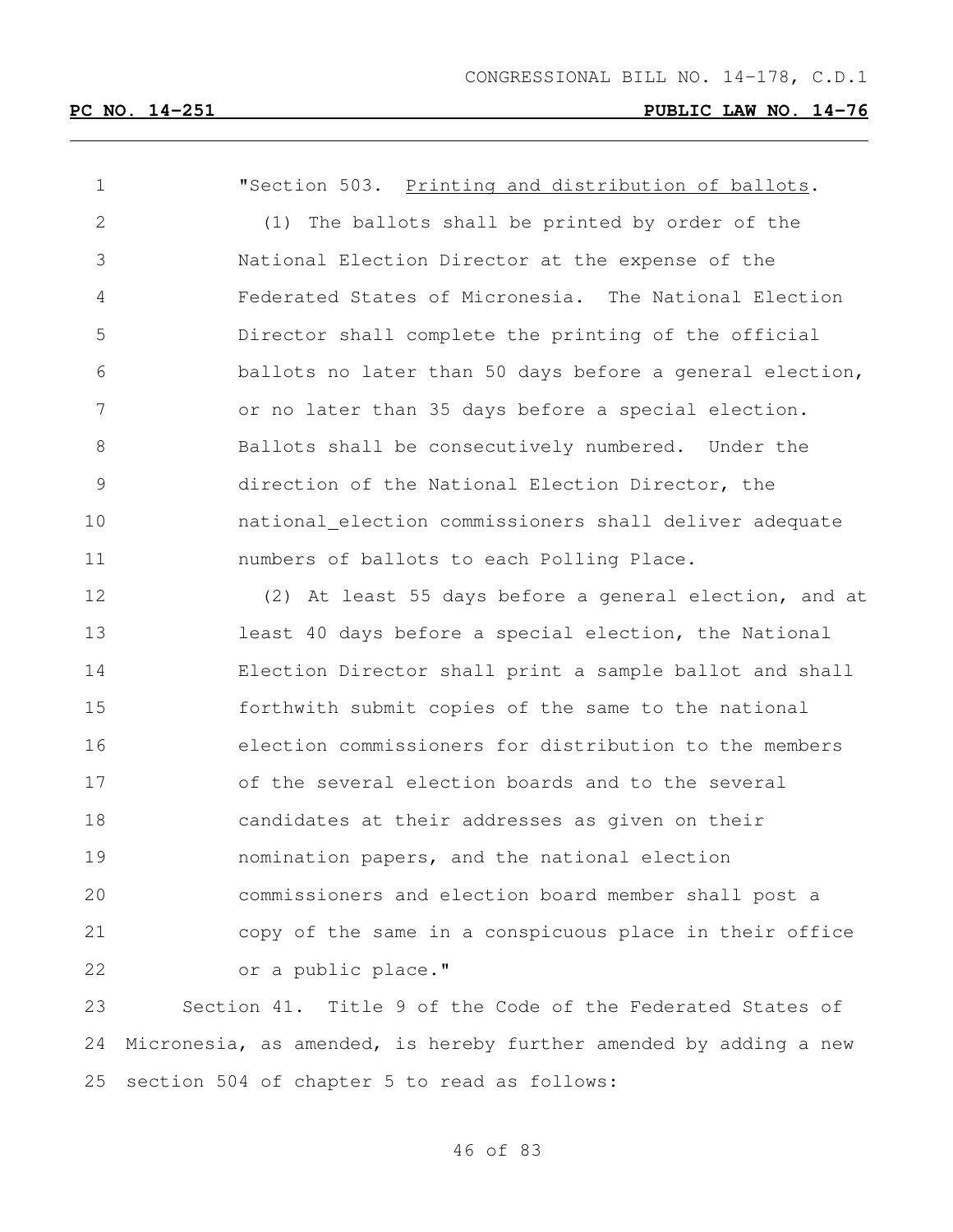**"Section 504.** Amendments to ballots. (1) If a candidate is disqualified, dies or, in the case of a general election, withdraws after the printing of the ballots but prior to a National Election, the national election commissioner shall cause the name of the candidate to be stricken from the ballots and in 7 that regard, may require the services of the election board members of the Congressional Election District in which any person was a candidate and shall notify in writing such election board of the withdrawal, disqualification or death, whereupon notice thereof 12 shall, before the opening of the Polls on election day, be posted at the Polling Place and publicly broadcasted over the radio. (2) If a candidate withdraws his name later than 80 days before a general election, or is disqualified at any time before a National Election, and it becomes necessary, in the opinion of the National Election Director, for a reprinting of ballots or a striking out of the candidate's name by a reprint blockout, all expenses thereof, except in case of a withdrawal necessitated for medical cause and so certified by a physician, shall be a charge against the withdrawing or disqualified candidate and shall be paid by him or her within 60 days after such withdrawal or disqualification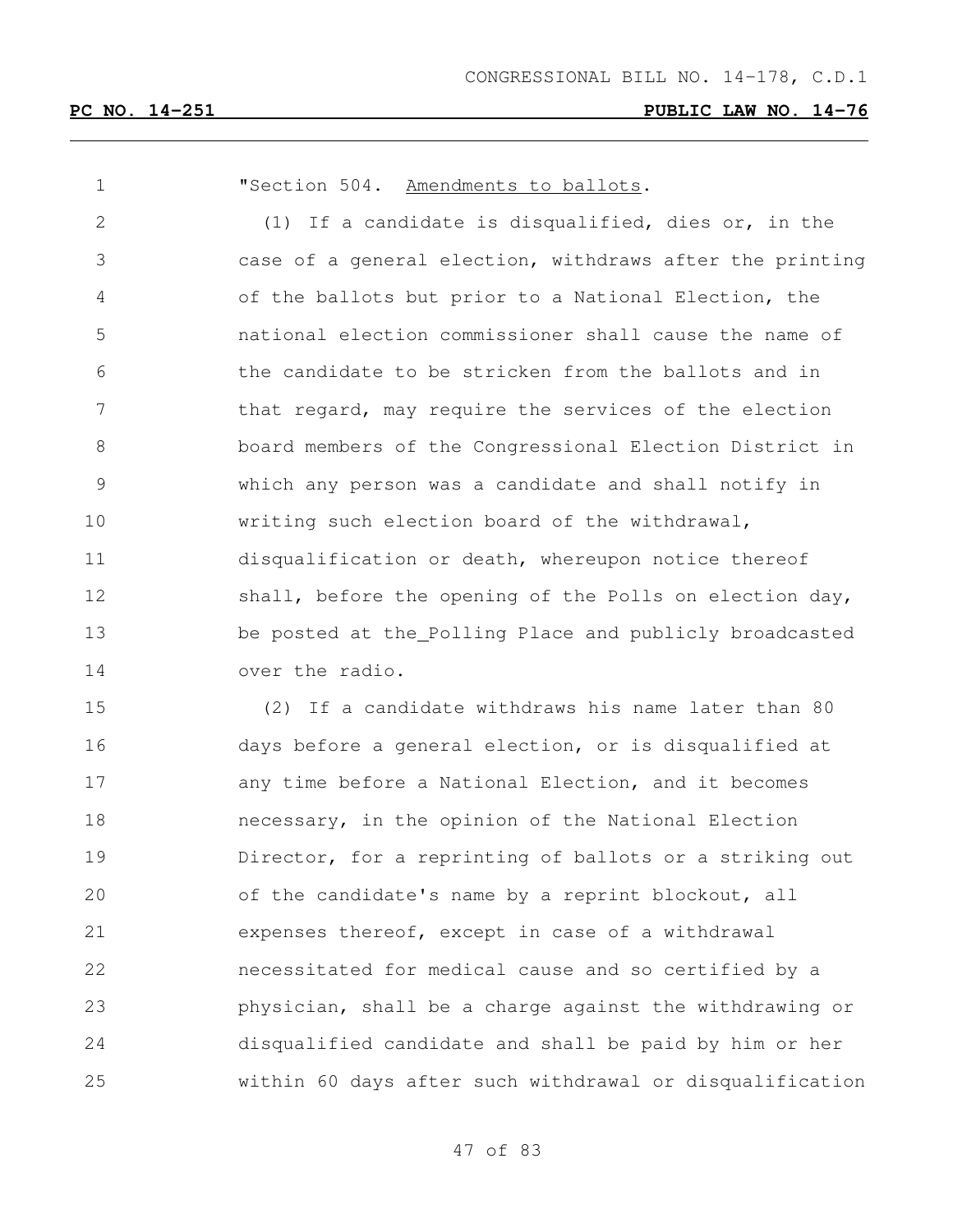1 to the National Election Director.

 (3) The national election commissioner of the State concerned shall cause the name of the substitute candidate to be placed upon the proper ballots by reprinting, over-printing, or through the use of stamps or such other means as the national election commissioner may deem satisfactory for the purpose and may require the services of election board members who may be in the Congressional Election District in which such person is a candidate. The election board shall **post a notice at the Polling Place, and make a public** 12 broadcast over the radio, of the name and office sought 13 by any such substitute candidate."

 Section 42. Title 9 of the Code of the Federated States of Micronesia, as amended, is hereby further amended by adding a new section 505 of chapter 5 to read as follows:

 "Section 505. Packaging and sealing of ballots; record 18 of distribution. When printed, the ballots shall be fastened together in consecutively numbered blocks of 25 each in such manner that each ballot may be detached and **removed separately.** The National Election Director shall forward the ballots to the national election commissioner of each State who will forward them to the members of the election board in sealed packages, which shall not be opened until the opening of the Polls on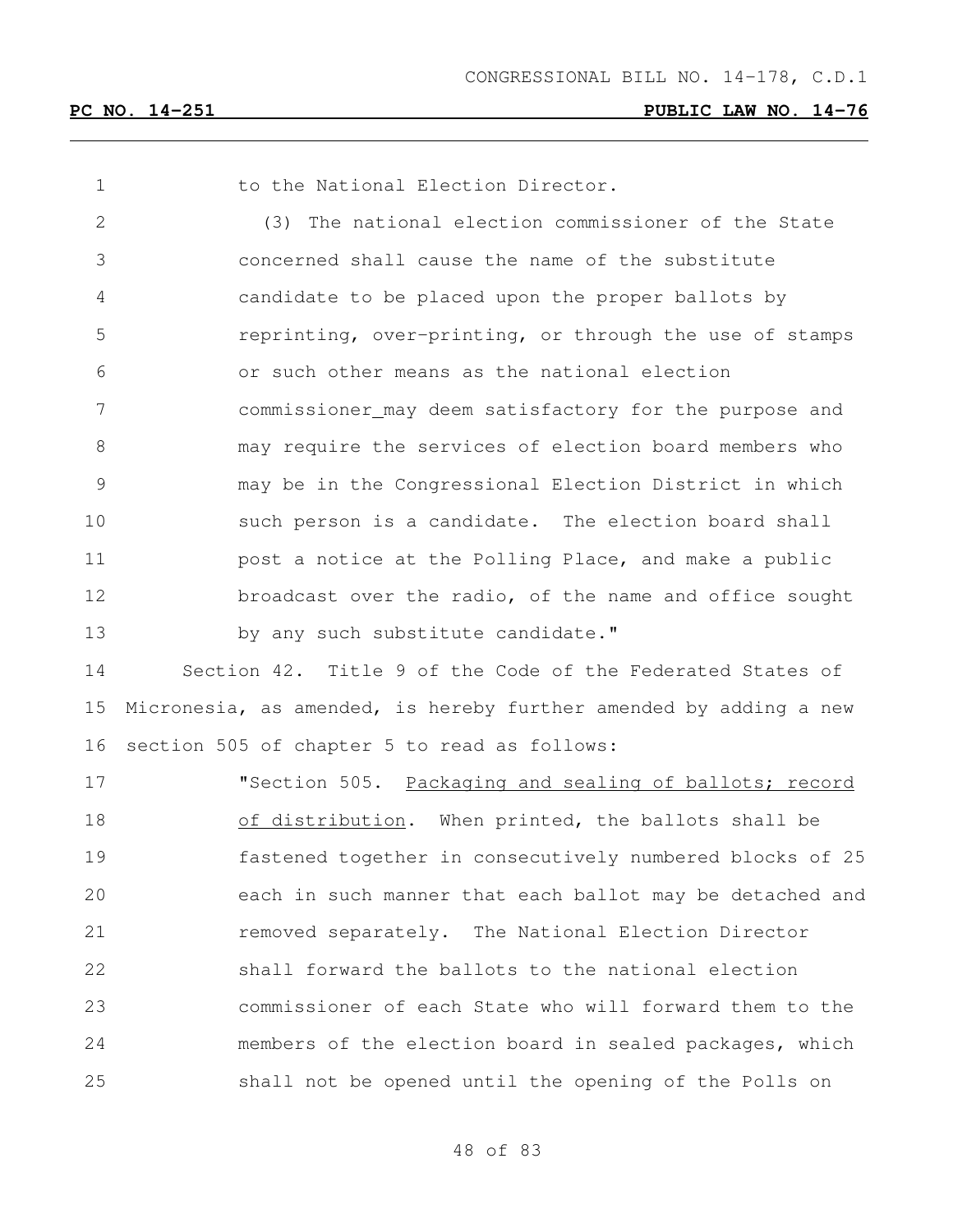Election Day. The national election commissioners shall keep a record of the number of ballots sent to each election board, and on Election Day each election board shall confirm the total number of ballots received from the national election commissioner on their inventory sheet for the Polling Place." Section 43. Title 9 of the Code of the Federated States of Micronesia, as amended, is hereby further amended by enacting a new chapter 6 entitled "Procedure for Absentee Voters". Section 44. Title 9 of the Code of the Federated States of Micronesia, as amended, is hereby further amended by adding new 601 of chapter 6 to read as follows: "Section 601. Absentee voting and ballots in general. (1) An absentee ballot is an official ballot that is authorized by this title to be voted outside of any designated Polling Place or prior to Election Day. (2) Any Registered Voter qualified to vote in any general or special election shall be qualified as an 19 Tabsentee voter' and entitled to vote according to the provisions set forth in this chapter if: (a) he or she is confined to home or hospital by reason of illness or physical disability, or is incarcerated for a crime, as will prevent him or her from coming to the Polling Place to cast a ballot on Election Day; or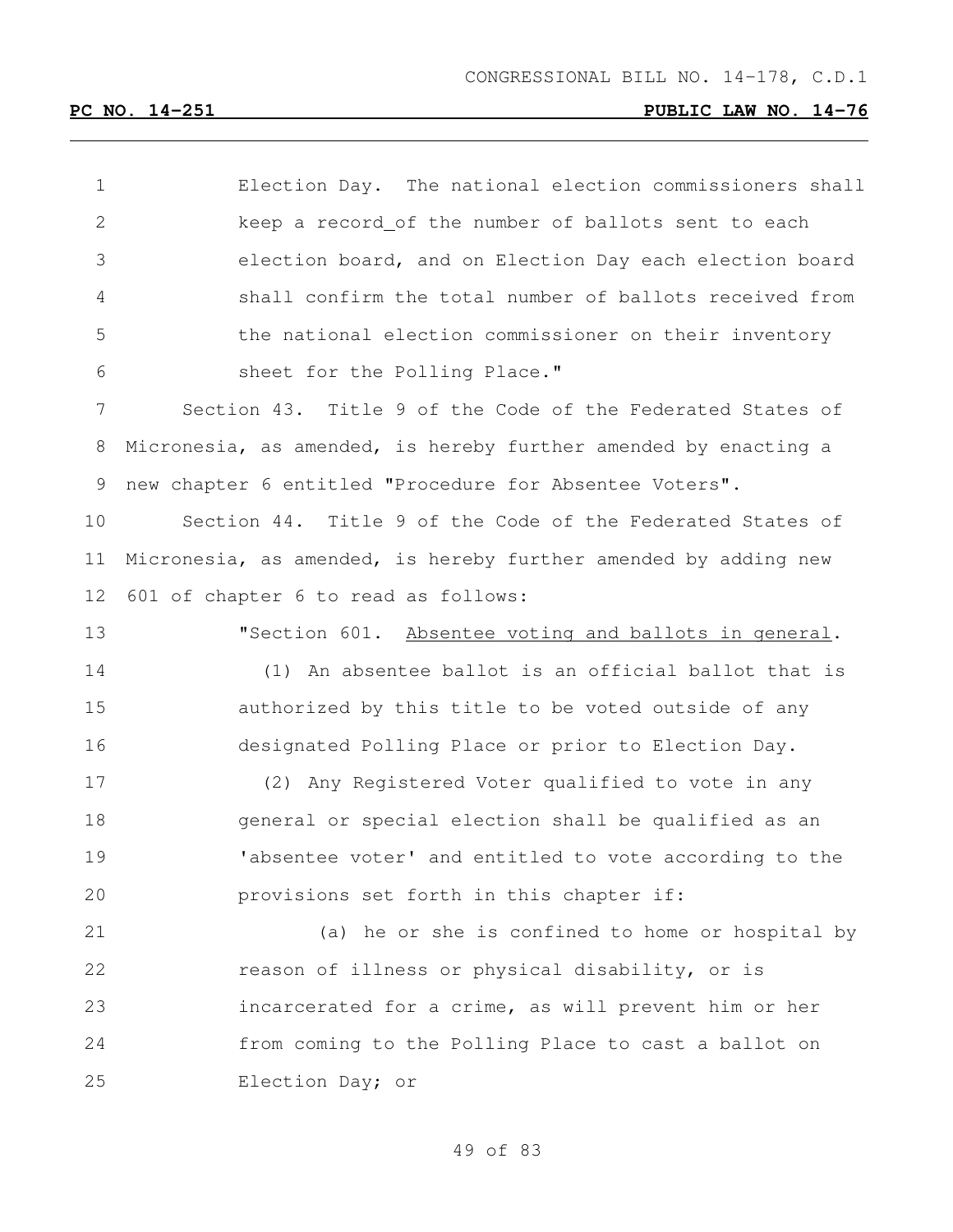| $\mathbf 1$  | (b) he or she is prevented from coming to the             |
|--------------|-----------------------------------------------------------|
| $\mathbf{2}$ | Polling Place in the Congressional Election District of   |
| 3            | registration by reason of being at sea, serving in the    |
| 4            | armed forces, being obstructed by natural barrier, or     |
| 5            | being otherwise absent from the Congressional Election    |
| 6            | District of registration, making it highly impractical    |
| 7            | or extremely difficult for him or her to arrive at the    |
| 8            | Polling Place in time to cast a ballot on Election Day.   |
| 9            | (3) An absentee voter may vote by absentee ballot in      |
| 10           | one of the following ways:                                |
| 11           | (a) by $mail;$                                            |
| 12           | (b) by voting at a mobile Polling Place;                  |
| 13           | (c) by voting at a VAAPP Polling Place in another         |
| 14           | Congressional Election District;                          |
| 15           | (d) by voting at a special Polling Place; or              |
| 16           | (e) by voting at a traveler Polling Place.                |
| 17           | It shall be unlawful for an absentee voter to vote<br>(4) |
| 18           | using more than one method of absentee voting.            |
| 19           | (5) Any Registered Voter wishing to vote by absentee      |
| 20           | ballot must submit a written request, using the forms     |
| 21           | specified in the rules and regulations promulgated        |
| 22           | pursuant to this title, to the national election          |
| 23           | commissioner of the State in which the voter is           |
| 24           | registered. The request shall be signed and dated by      |
| 25           | the Registered voter and shall include the following      |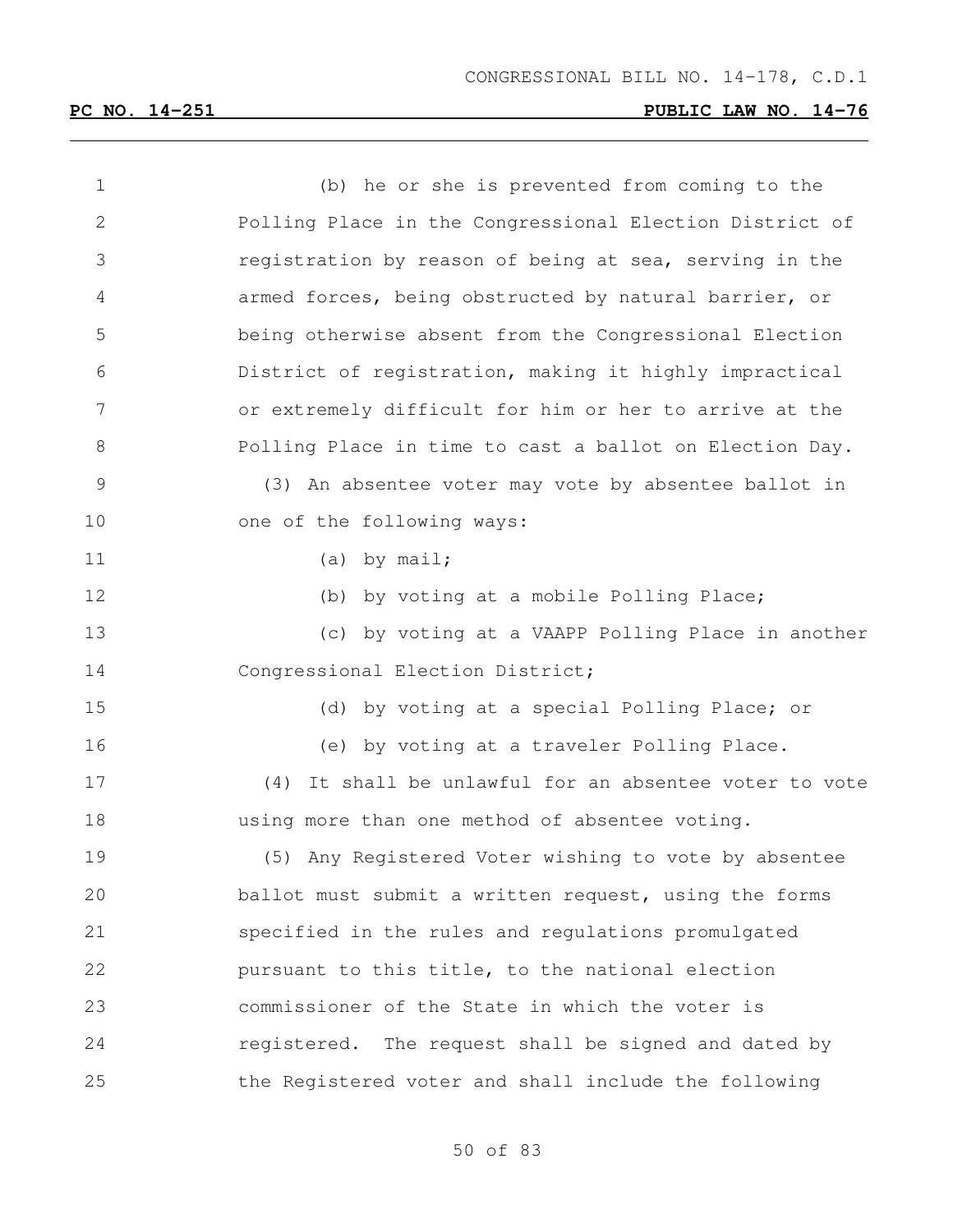| 1             | information, as well as any additional information the            |
|---------------|-------------------------------------------------------------------|
| 2             | National Election Director may require:                           |
| 3             | (a) the voter's full and correct name and date of                 |
| 4             | birth;                                                            |
| 5             | (b) the voter's current place of residence and                    |
| 6             | mailing address;                                                  |
| 7             | (c) the voter's Municipality and Congressional                    |
| $8\,$         | Election District of registration;                                |
| $\mathcal{G}$ | (d) the voter's reasons for being absent from his                 |
| 10            | or her Congressional Election District on Election Day;           |
| 11            | and                                                               |
| 12            | (e) the type of absentee voting the voter seeks                   |
| 13            | to use.                                                           |
| 14            | (6) Only the Registered Voter seeking to vote by                  |
| 15            | absentee ballot may submit an absentee ballot request to          |
| 16            | the national election commissioner. With the exception            |
| 17            | of confined voting pursuant to section 603 of this                |
| 18            | chapter, all absentee ballot request forms must be                |
| 19            | individually mailed or delivered in person to the                 |
| 20            | national election commissioner by the Registered Voter            |
| 21            | making the request. Bulk delivery of absentee request             |
| 22            | forms by hand, mail or other means shall not be accepted          |
| 23            | and shall be considered invalid."                                 |
| 24            | Section 45. Title 9 of the Code of the Federated States of        |
| 25            | Micronesia, as amended, is hereby further amended by adding a new |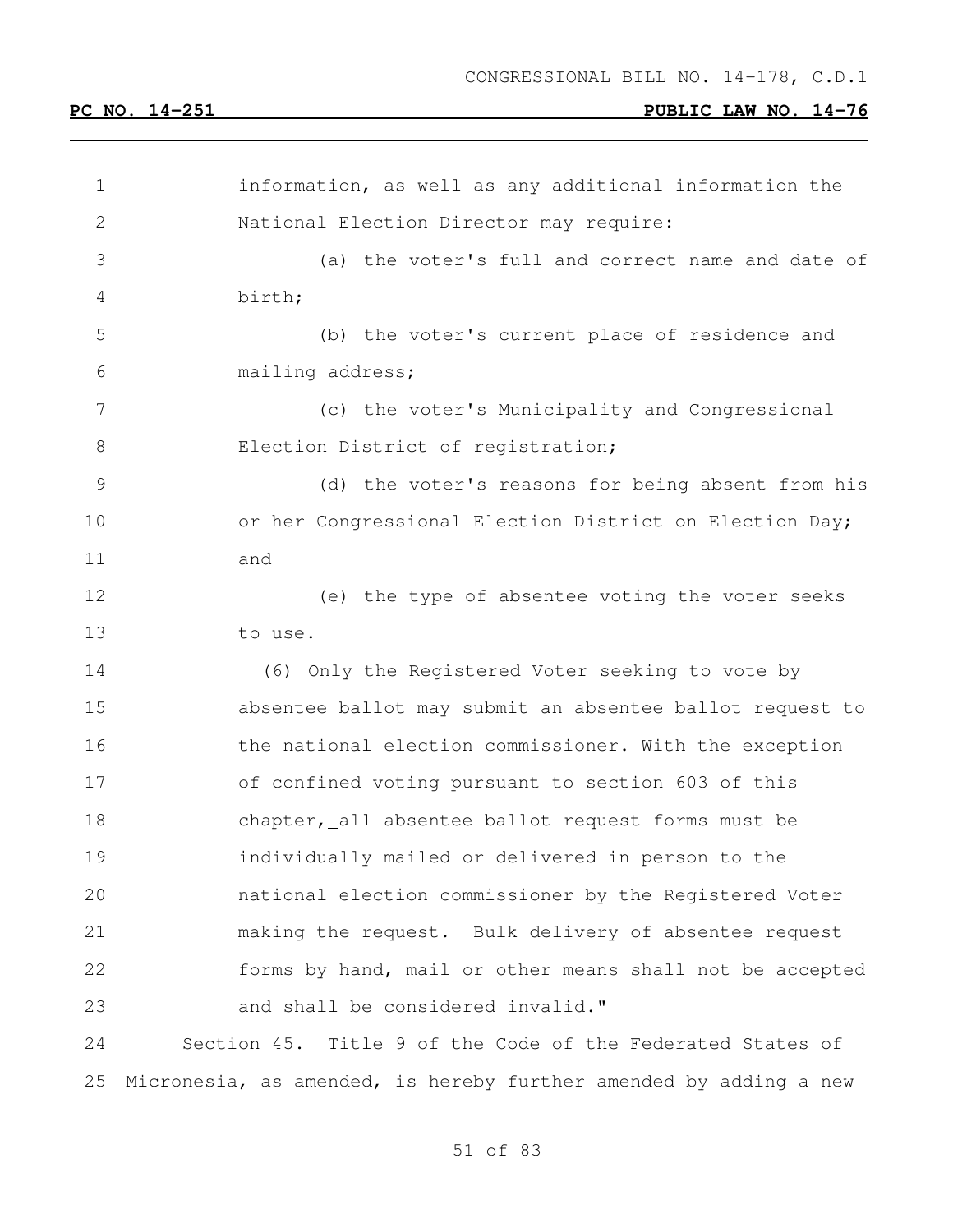section 602 of chapter 6 to read as follows: **"Section 602.** Voting absentee ballot by mail. (1) Any Registered Voter who will be outside his or her State of registration on Election Day may vote absentee ballot by mail. (2) Deadlines for submitting requests to vote absentee ballot by mail. 8 (a) In the case of a general election, the request to vote absentee ballot by mail, using the forms required by the rules and regulations promulgated **pursuant to this title, must be received by the national**  election commissioner of the State in which the voter is registered not more than 120 days but not less than 40 days before Election Day. (b) In the case of a special election, the request to vote absentee ballot by mail must be received by the national election commissioner of the State in which the voter is registered not more than 50 days but not less than 35 days before the day of the special election. (c) If the absentee voter currently resides in a foreign country where the Federated States of Micronesia maintains an embassy or consulate, then a request to vote absentee ballot by mail may alternatively be sent to the embassy or consulate, which shall then forward a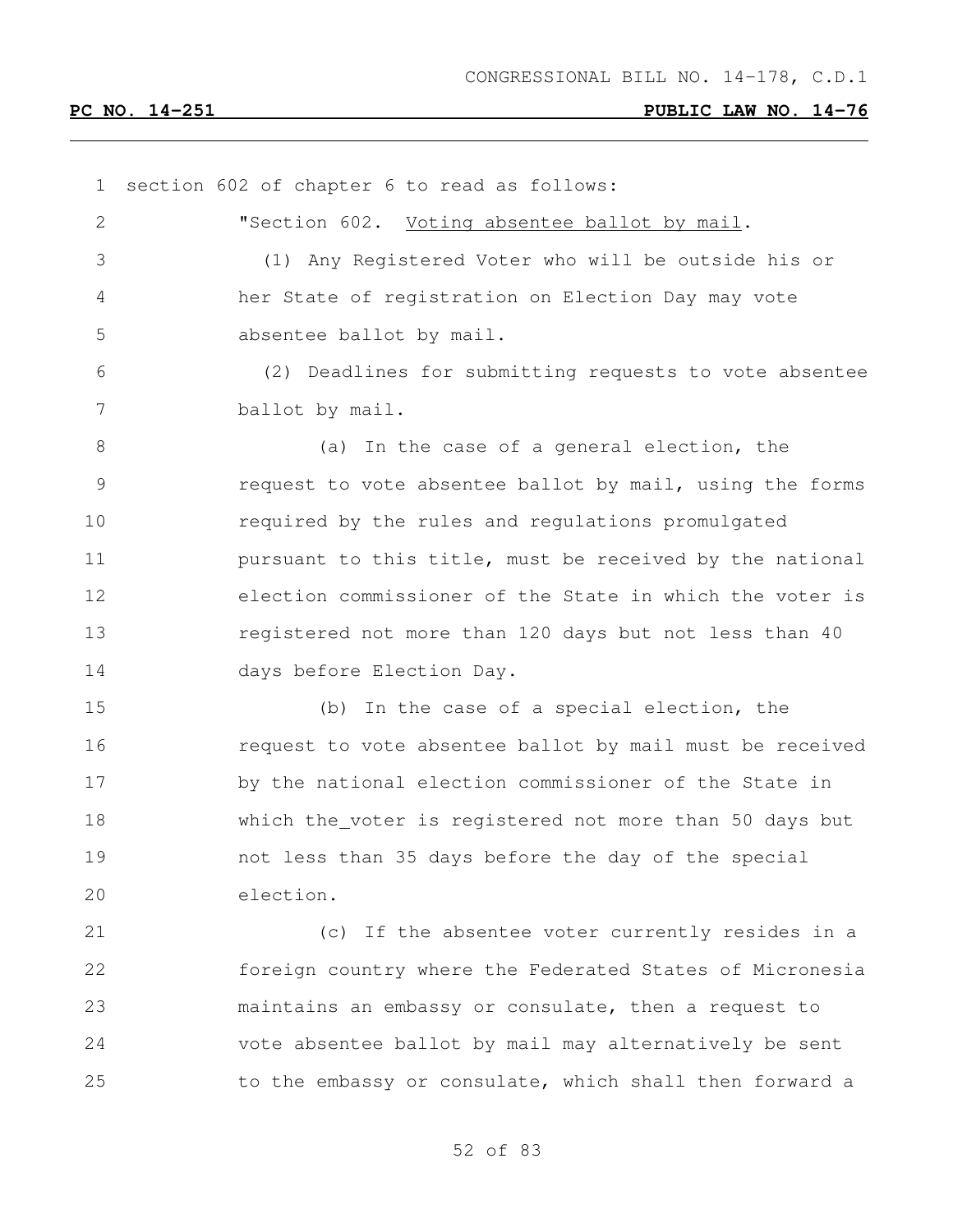copy of the request to the National Election Director, or his or her designee, for verification and processing. The absentee voter shall indicate on the request form whether he or she intends to pick up his or her absentee ballot at the embassy or consulate.

 (d) The voter is solely responsible for ensuring 7 that the request to vote absentee ballot by mail is received by the deadline. Delayed and lost mail for absentee ballot requests shall not create any obligation of the National Election Director or the national election commissioner to provide absentee ballots at any 12 time after the time periods set forth herein have expired.

 (e) The national election commissioner, shall, at least 30 days before a National Election, mail an absentee ballot to any absentee voter who has requested 17 an absentee ballot in accordance with this section; **provided, however, that for those absentee voters who**  have indicated on their request forms that they intend to pick up their absentee ballot at an embassy or consulate, the National Election Director shall provide sufficient absentee ballots to the embassy or consulate 10 days before a National election.

 (f) The National Election Director, or his or her designee, shall strike out or delete the entry of the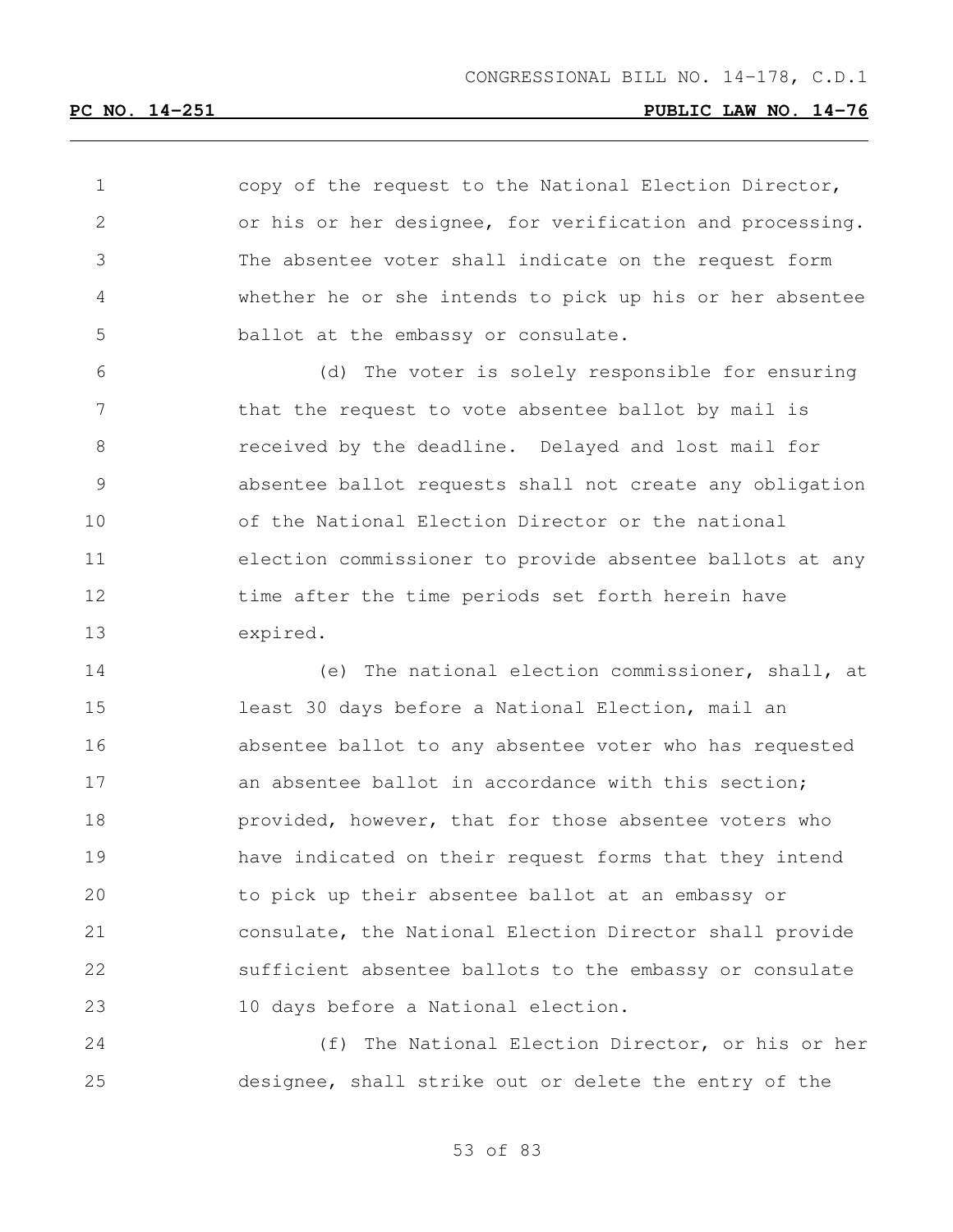| $\mathbf 1$    | absentee voter on the Signature List for that voter's      |
|----------------|------------------------------------------------------------|
| $\mathbf{2}$   | regular Polling Place. The absentee voter shall not be     |
| 3              | allowed to cast a ballot at his or her regular Polling     |
| 4              | Place on Election Day.                                     |
| 5              | (3) Marking and returning of absentee ballots by mail.     |
| 6              | (a) An absentee ballot by mail shall include the           |
| $\overline{7}$ | following parts: an official ballot, a ballot envelope,    |
| 8              | an affidavit prescribed by the National Election           |
| $\mathsf 9$    | Director, and a covering reply envelope.                   |
| 10             | (b) The absentee voter shall mark the ballot in            |
| 11             | the usual manner provided by law and in such manner that   |
| 12             | no person can see or know how the ballot is marked.<br>The |
| 13             | absentee voter shall then deposit the ballot in the        |
| 14             | envelope and securely seal the same. The absentee voter    |
| 15             | shall then complete and execute the affidavit.<br>The      |
| 16             | ballot envelope and the affidavit shall then be enclosed   |
| 17             | and sealed in the covering reply envelope.                 |
| 18             | (c) Absentee ballots and affidavits must be                |
| 19             | received by the national election commissioner of the      |
| 20             | State issuing the absentee ballot no later than the        |
| 21             | established closing hour of the Polls on Election Day.     |
| 22             | If an absentee voter resides in a foreign country where    |
| 23             | the Federated States of Micronesia maintains an embassy    |
| 24             | or consulate, and the absentee voter had submitted his     |
| 25             | or her request to vote absentee ballot to that embassy     |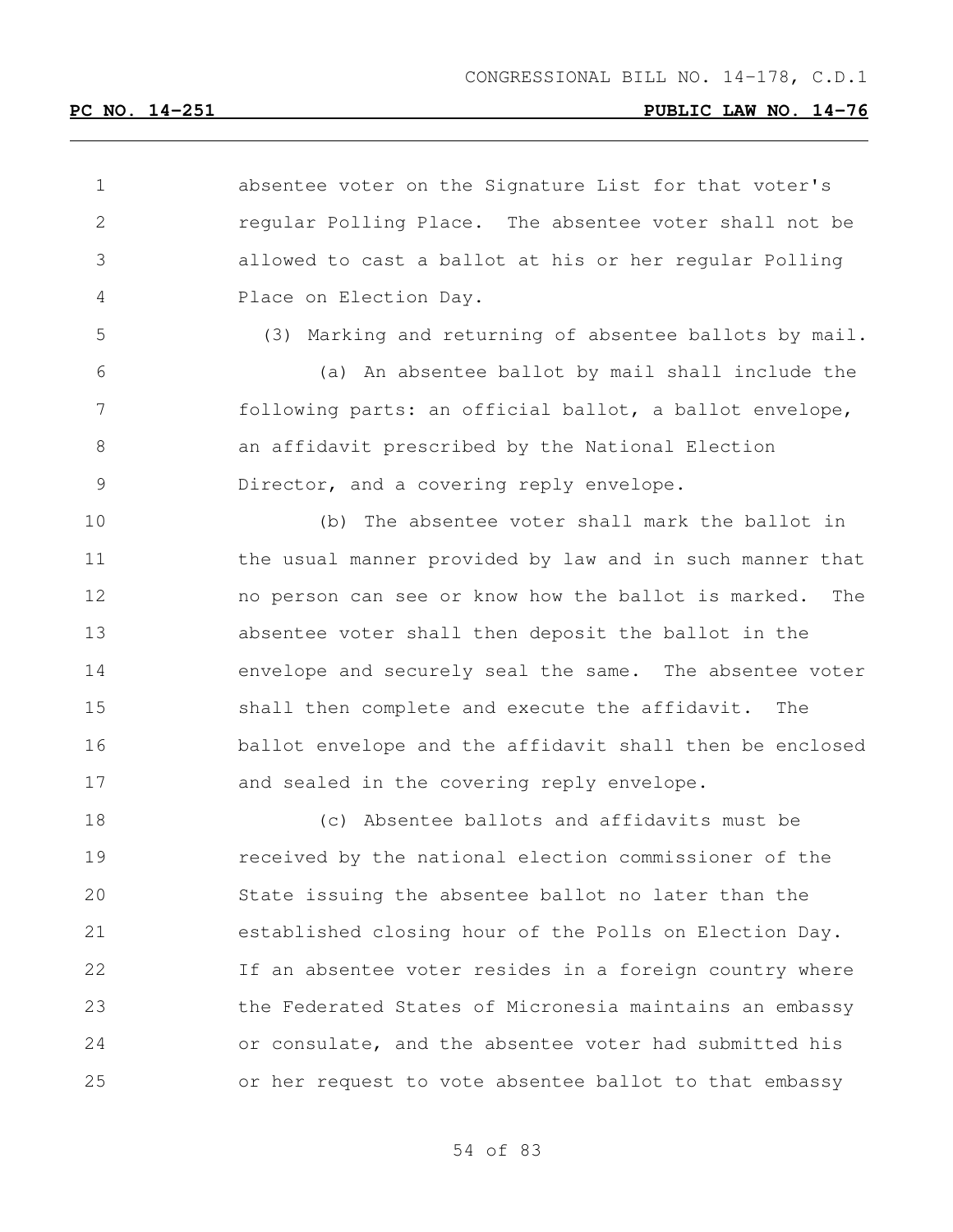1 or consulate, then the absentee voter may alternatively deliver his or her absentee ballot and affidavit to that embassy or consulate. The absentee ballot and affidavit must be received by the embassy or consulate no later than the established closing hour of the Polls on Election Day.

 (d) Absentee ballots received at a post office in 8 6 1 the Federated States of Micronesia on Election Day shall be stamped with the time and date of their receipt.

(4) Disposition of absentee ballots by mail.

11 (a) Upon the receipt of an absentee ballot, the national election commissioner, or his or her appointee, 13 shall open it, remove the ballot envelope, and examine 14 the affidavit. If the national election commissioner or his or her appointee determines that the absentee ballot is valid, the ballot envelope shall be deposited unopened in a container retained for that purpose. The container shall be securely sealed except for an opening sufficient to permit deposit of ballot envelopes and shall be marked with the name and official title of the national election commissioner, or his or her appointee, and the words, 'This container holds absentee ballots and must be opened only pursuant to law.' The national election commissioner, or his or her designee, shall safely keep each container secured in the commissioner's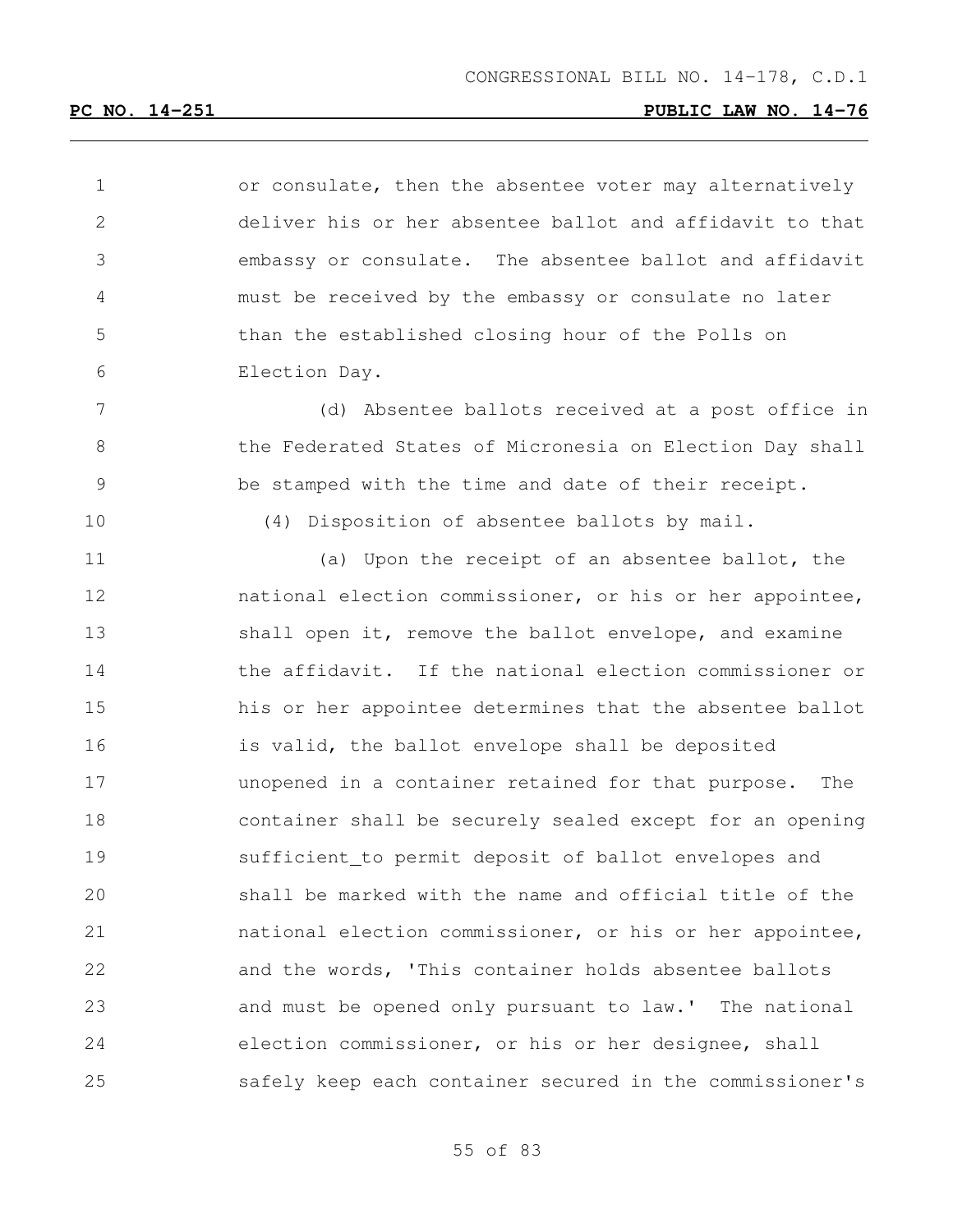office until Election Day. (b) On Election Day, the national election commissioner, or his or her designee, shall open the container, extract and segregate the ballot envelopes, and deliver such envelopes to the counting and tabulation committee. Each candidate, or his or her 7 representative, shall have the opportunity to be present 8 during this process. (c) An absentee ballot may be determined to be invalid if: (i) the affidavit is found to be insufficient; (ii) the signatures on the request for the 14 ballot and the affidavit do not correspond; (iii) the request for the ballot was not properly made or was untimely, as set forth in this section; (iv) the ballot was not returned in a timely fashion, as set forth in this section; (v) the ballot was returned in a bundle with 21 other ballots; 22 (vi) the voter is not qualified to vote; 23 (vii) the voter is not registered to vote; (viii) the ballot envelope is open or has been opened and resealed; or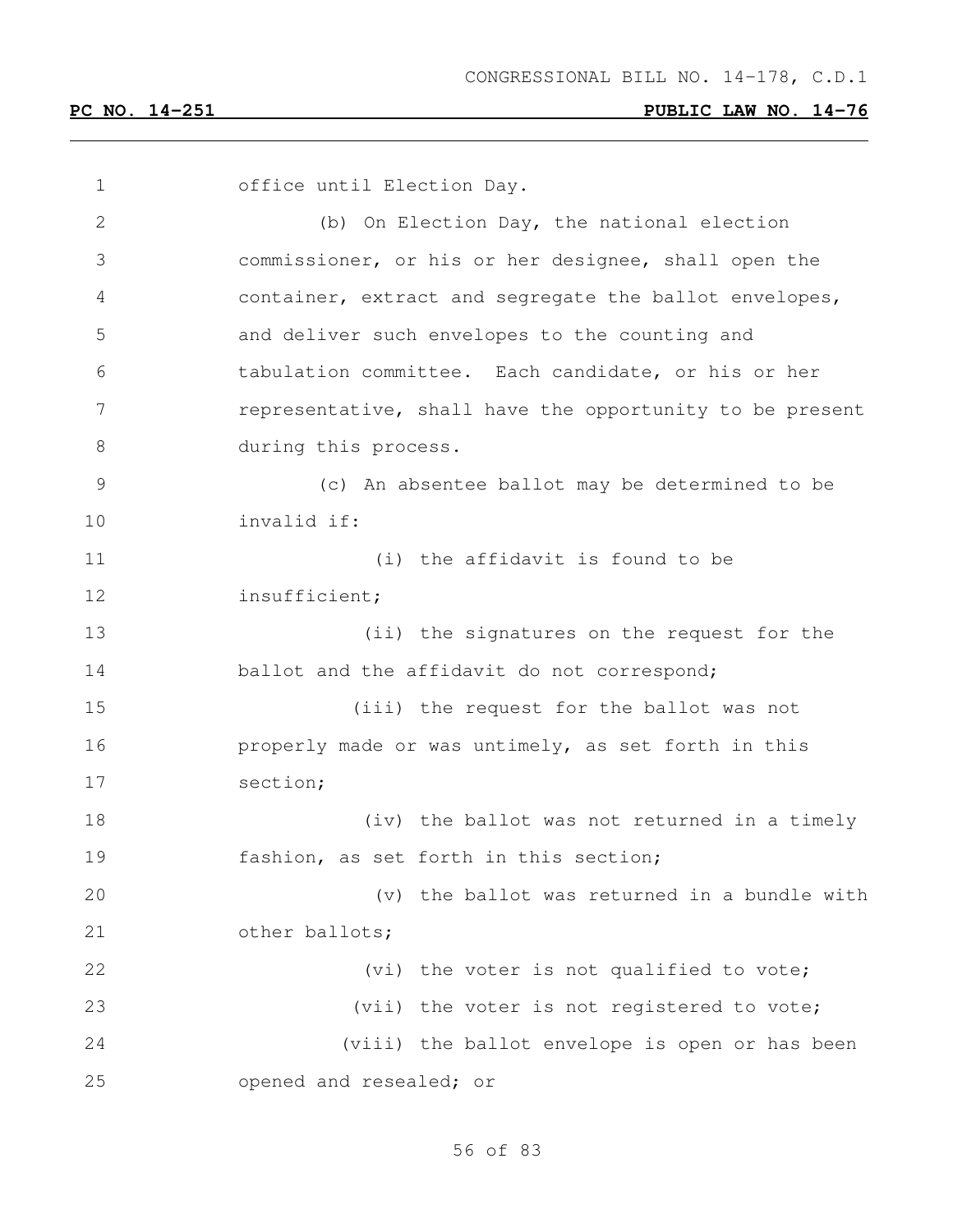1 (ix) the voter has already voted. (d) The ballot envelope of an invalid absentee ballot shall not be opened and the national election commissioner or his appointee shall mark across its face 'Rejected,' and write the reason for the rejection, and shall preserve the same in the manner and for the period of time required under this title for regular ballots cast in an election. At the end of this time period, the invalid absentee ballots shall be destroyed without being opened in the manner provided under this title." Section 46. Title 9 of the Code of the Federated States of Micronesia, as amended, is hereby further amended by adding a new section 603 of chapter 6 to read as follows: "Section 603. Voting absentee ballot at a mobile Polling Place. (1) Registered Voters who are confined, as set forth 17 in paragraph 601(2)(a), shall be entitled to vote by absentee ballot at a mobile Polling Place. (2) Written requests to vote at a mobile Polling Place, using the forms required by the rules and regulations promulgated pursuant to this title, must be submitted to the national election commissioner not more than 120 days before Election Day. If the absentee voter is unable to personally complete and deliver the request form to vote at a mobile Polling Place, then the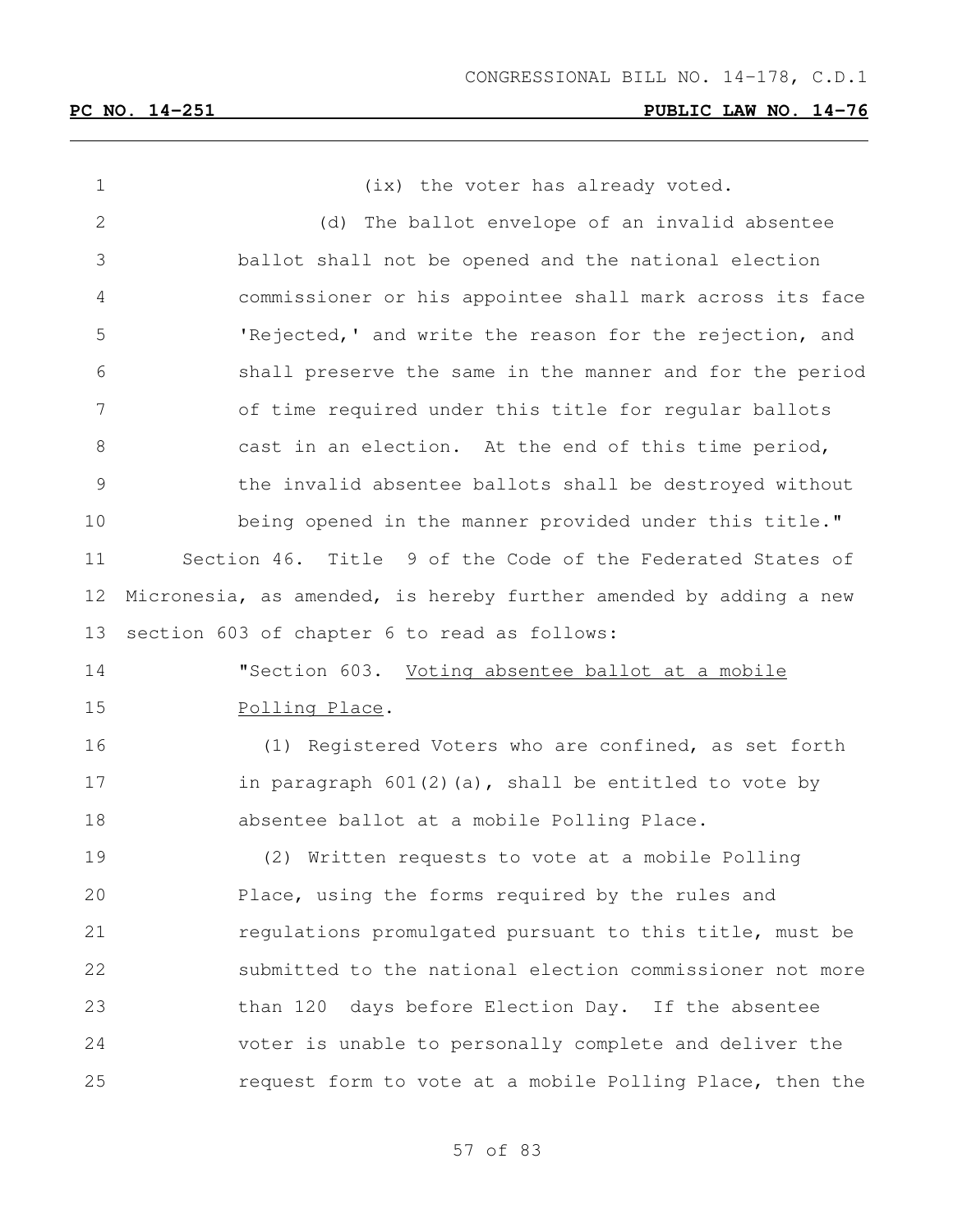| 1  | absentee voter can request the assistance of a family             |
|----|-------------------------------------------------------------------|
| 2  | member.                                                           |
| 3  | (3) voting by absentee ballot at a mobile Polling                 |
| 4  | Place shall take place either on Election Day or the day          |
| 5  | immediately preceding Election Day.                               |
| 6  | (4) Absentee voters voting at a mobile Polling Place              |
| 7  | shall vote in such manner as to ensure secrecy of ballot          |
| 8  | and to preclude tampering with the ballots of such                |
| 9  | voters and other election fraud; provided, that any               |
| 10 | voter who by reason of physical disability is unable to           |
| 11 | mark his or her ballot shall be authorized to receive             |
| 12 | assistance in the marking thereof.                                |
| 13 | (5)<br>The National Election Director may require                 |
| 14 | affidavits and other written statements from absentee             |
| 15 | voters voting at a mobile Polling Place and from                  |
| 16 | election officials who assist these voters to vote."              |
| 17 | Section 47. Title 9 of the Code of the Federated States of        |
| 18 | Micronesia, as amended, is hereby further amended by adding a new |
| 19 | section 604 of chapter 6 to read as follows:                      |
| 20 | "Section 604.<br>Voting absentee ballot in another                |
| 21 | Congressional Election District in the State of                   |
| 22 | registration.                                                     |
| 23 | (1) Registered Voters who are outside their                       |
| 24 | Congressional Election District of registration, but              |
| 25 | inside their State of registration, may vote at a VAAPP           |
|    |                                                                   |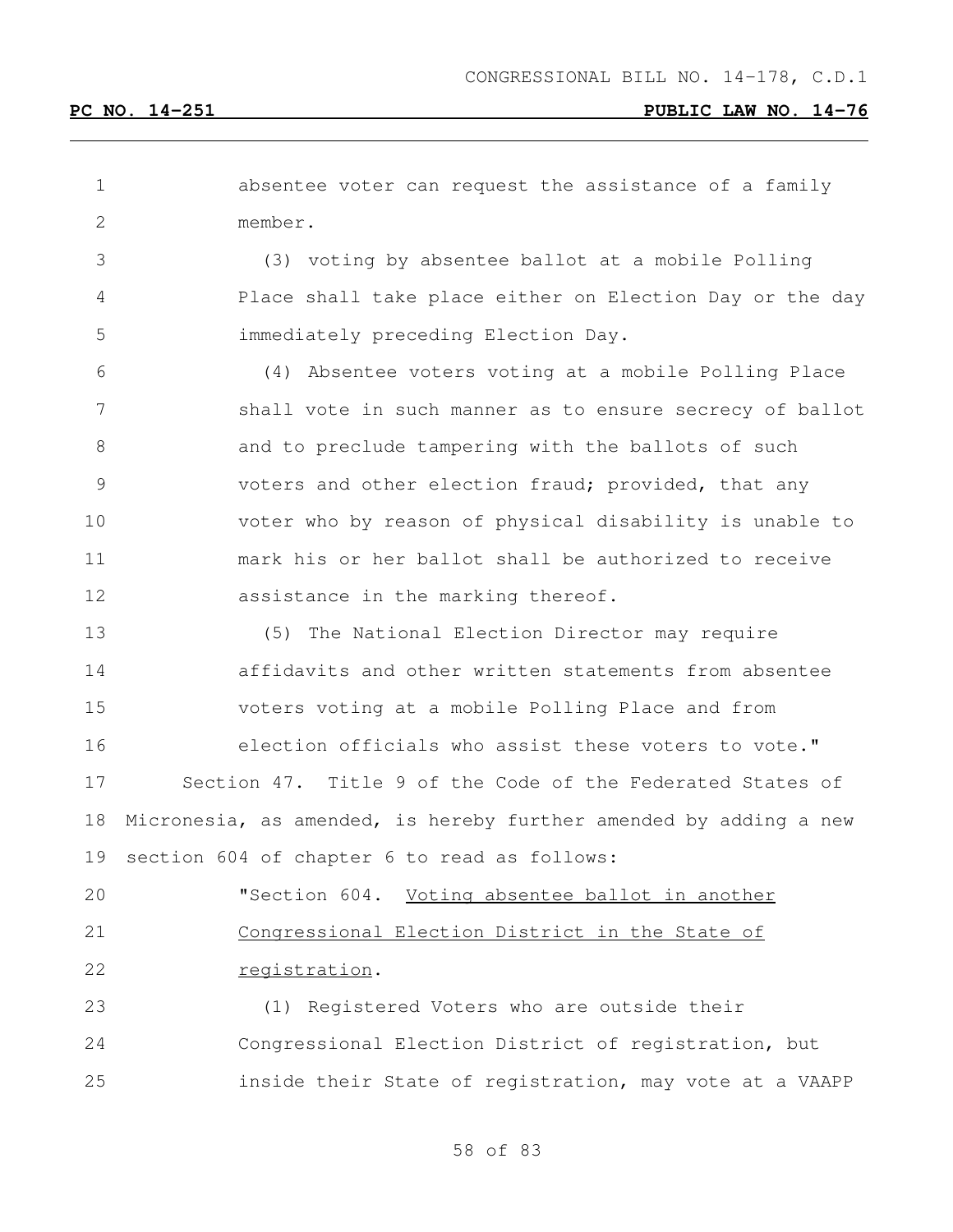Polling Place if the following conditions are met: (a) the voter is present in his or her State on Election Day; (b) the voter is lawfully registered to vote in his or her Congressional Election District; (c) the voter submits to the national election commissioner of the State of registration a written VAAPP request using the forms required by the rules and regulations promulgated pursuant to this title; and (d) the national election commissioner of the State of registration receives the written VAAPP request at least seven days before the National Election. (e) Notwithstanding subsections (c) or (d), a voter with a valid Voter Identification Card may vote at any VAAPP Polling Place designated for his or her Congressional Election District without submitting a written request. (2) The national election commissioner, or his or her designee, shall review all VAAPP requests for a particular Congressional Election District, and shall request that the National Election Director place on a VAAPP Signature List for that Congressional Election District all the information contained on the National Voter Register for those absentee voters who submitted valid and timely requests. No later than six days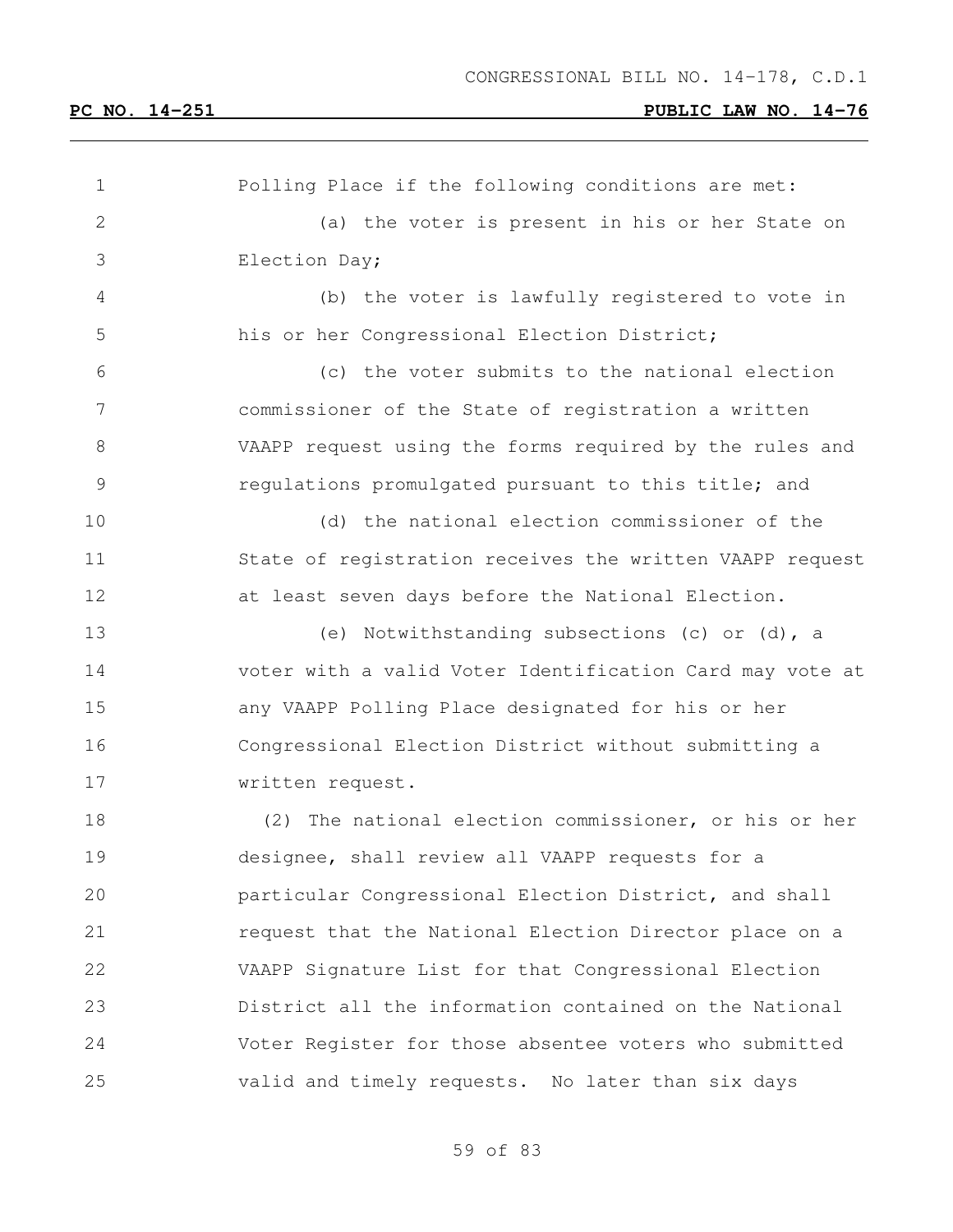before a National Election, the national election commissioners shall post at the National Election Office in their State the VAAPP Signature List for each VAAPP Polling Place in their State. (3) The National Election Director, or his or her designee, shall strike out or delete the entry of the absentee voter on the Signature List for that voter's regular Polling Place. The VAAPP absentee voter shall not be allowed to cast a ballot at his or her regular Polling Place on Election Day.

 (4) The seven-day notice requirement in subsection(1) of this section may be waived if the following conditions are met:

 (a) in a prior National Election, the absentee voter submitted a written VAAPP request in which he or 16 she indicated his or her desire to vote at the same VAAPP Polling Place in future National Elections until such time as the voter provides written notification to the national election commissioner that he or she wishes to resume voting at his or her regular Polling Place; or

 (b) the national election commissioner makes a finding in writing that an absentee voter was unable to give sufficient notice because of circumstances beyond his or her control, and that the waiver would not prevent compliance with any other provision of this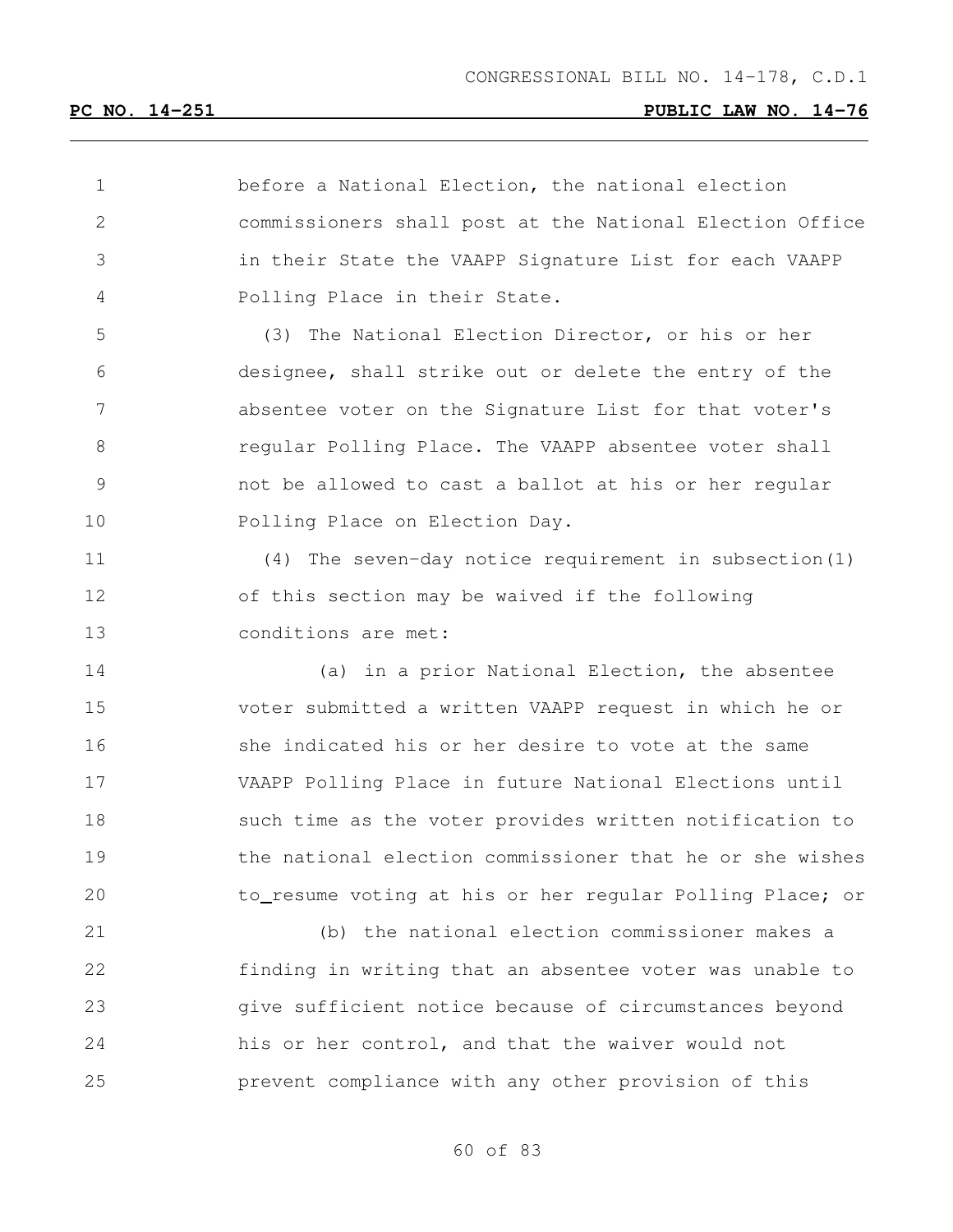| 1             | section."                                                         |
|---------------|-------------------------------------------------------------------|
| $\mathbf{2}$  | Section 48. Title 9 of the Code of the Federated States of        |
| 3             | Micronesia, as amended, is hereby further amended by adding a new |
| 4             | section 605 of chapter 6 to read as follows:                      |
| 5             | "Section 605. Voting absentee ballot at a special                 |
| 6             | Polling Place.                                                    |
| 7             | (1) Registered Voters who are absent from their State             |
| $8\,$         | of registration on Election Day may cast their votes at           |
| $\mathcal{G}$ | a special Polling Place.                                          |
| 10            | (2) Not less than 60 days prior to a general election,            |
| 11            | or 45 days prior to a special election, the National              |
| 12            | Election Director shall designate the locations of the            |
| 13            | special Polling Places, provided that, there shall be             |
| 14            | one special Polling Place in Guam and one special                 |
| 15            | Polling Place in Honolulu and that these shall be the             |
| 16            | only special Polling Places located outside the                   |
| 17            | Federated States of Micronesia.                                   |
| 18            | (3) Requests to vote absentee ballot at a special                 |
| 19            | Polling Place must be in writing, using the forms                 |
| 20            | required by the rules and regulations promulgated                 |
| 21            | pursuant to this_title, and received by the national              |
| 22            | election commissioner of the State of registration not            |
| 23            | less than 30 days prior to a general election or 10 days          |
| 24            | before a special election; provided however, no written           |
| 25            | request shall be required if in a previous National               |
|               |                                                                   |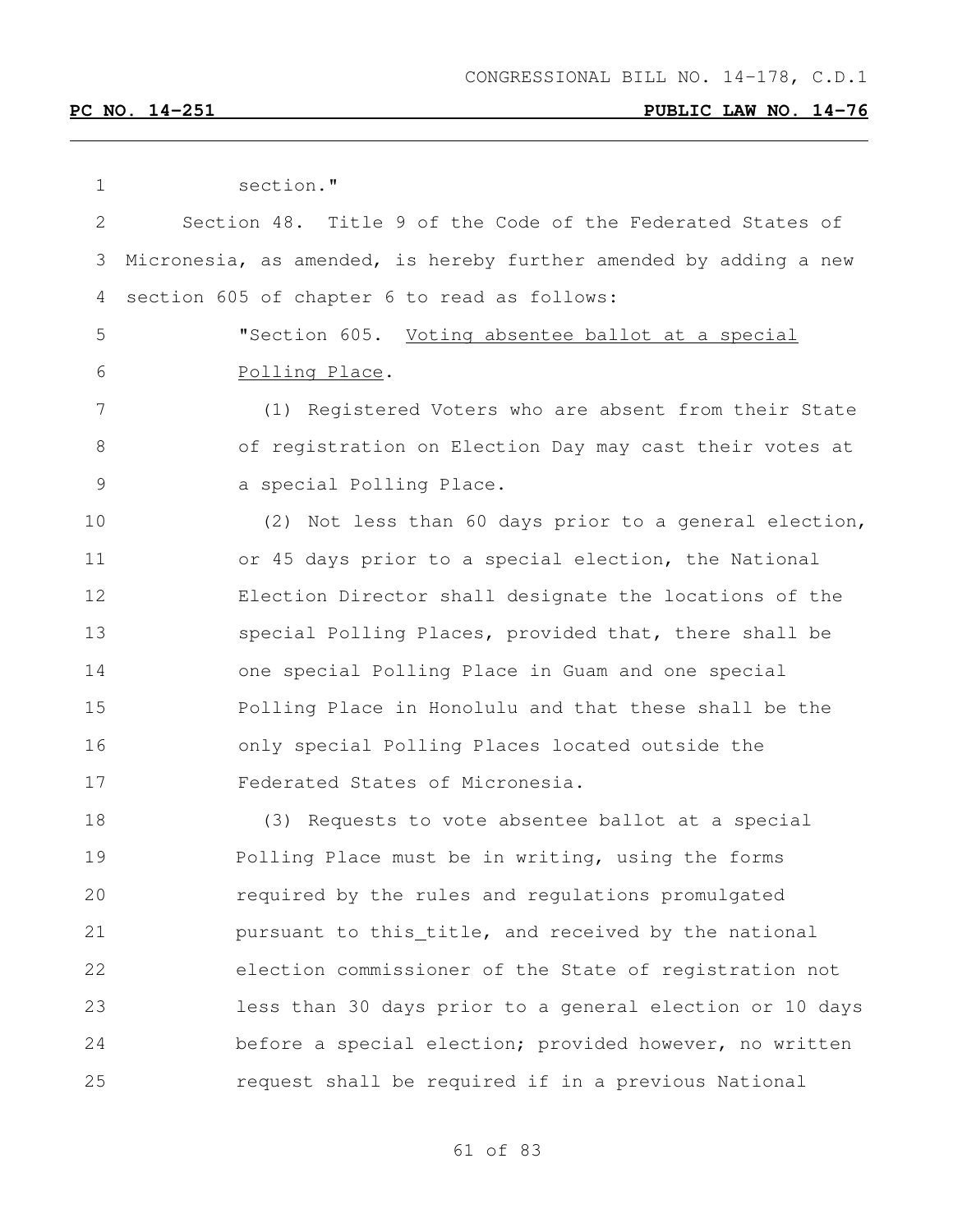Election the absentee voter submitted a request in which he or she indicated his or her desire to vote at the same special Polling Place in future National Elections until such time as the voter provides written notification to the national election commissioner that he or she wishes to resume voting at his or her regular Polling Place. Provided, further, that a voter with a valid Voter Identification Card may vote at any special Polling Place designated for his her Congressional Election District without submitting a written request.

 (4) The national election commissioner, or his or her designee, shall review all special Polling Place requests for a particular Congressional Election District, and shall request that the National Election Director place on a special Polling Place Signature List for that Congressional Election District all the information contained on the National Voter Register for 18 those absentee voters who submitted valid and timely requests. No later than six days before a National Election, the national election commissioners shall post at the National Election Office in their State the special Polling Place Signature List for each special Polling Place in their State.

 (5) The National Election Director, or his or her designee, shall review all requests to vote at a special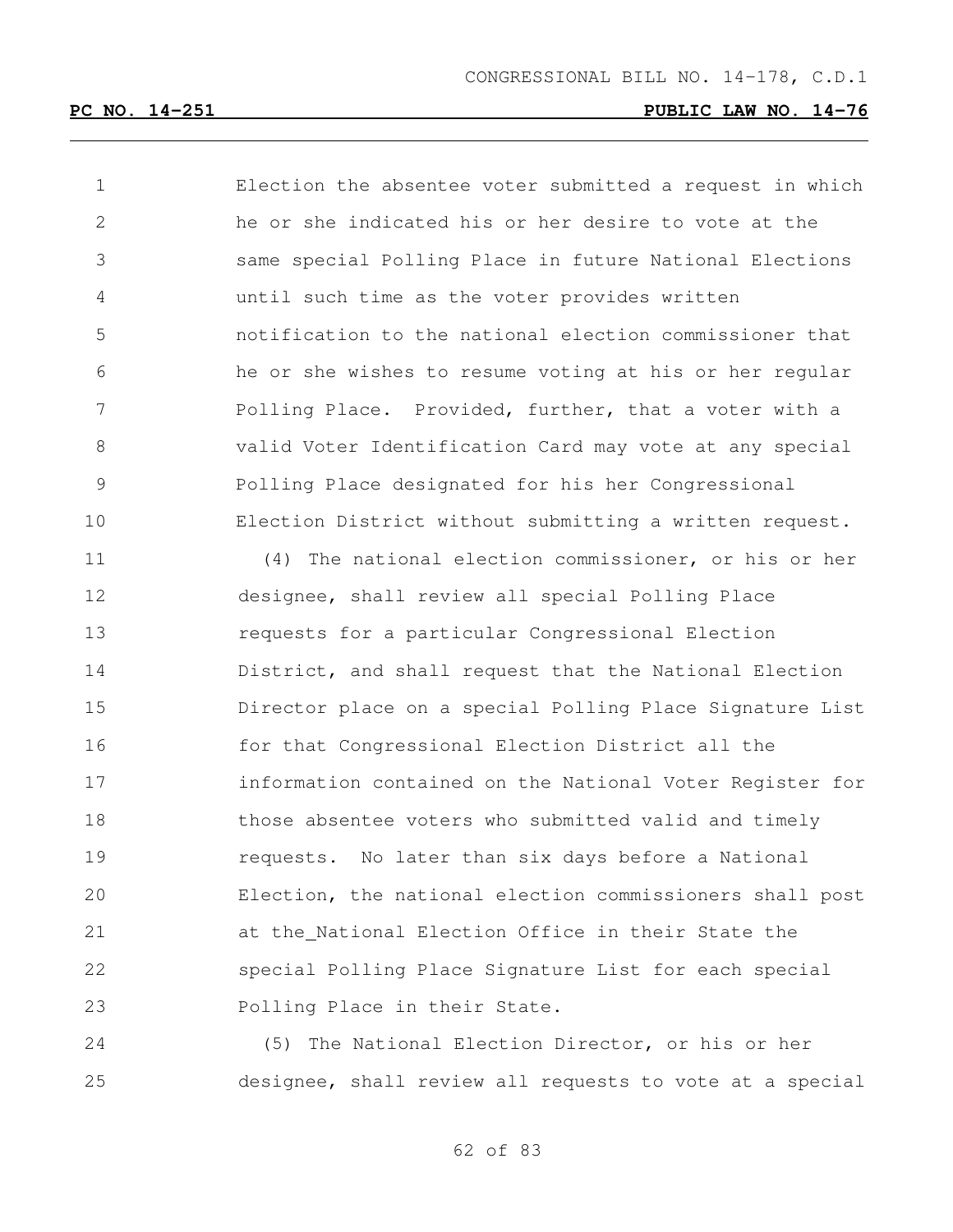| $\mathbf 1$     | Polling Place outside the Federated States of                     |
|-----------------|-------------------------------------------------------------------|
| $\mathbf{2}$    | Micronesia, and shall place on a special Polling Place            |
| 3               | signature list for that special Polling Place all the             |
| $\overline{4}$  | information contained on the National Voter Register for          |
| 5               | those absentee voters who submitted valid and timely              |
| 6               | requests. No later than six days before a National                |
| $7\phantom{.0}$ | Election, the National Election Director, or his or her           |
| 8               | designee, shall post the special Polling Place Signature          |
| $\mathcal{G}$   | Lists for Guam and Honolulu in a publicly accessible              |
| 10              | place in each respective location to be set out in the            |
| 11              | regulations promulgated pursuant to this title.                   |
| 12              | (6) The National Election Director, or his or her                 |
| 13              | designee, shall strike out or delete the entry of an              |
| 14              | absentee voter included on a special Polling Place                |
| 15              | Signature list from the Signature List for that voter's           |
| 16              | regular Polling Place. The absentee voter shall not be            |
| 17              | allowed to cast a ballot at his or her regular Polling            |
| 18              | Place on Election Day."                                           |
| 19              | Section 49. Title 9 of the Code of the Federated States of        |
| 20              | Micronesia, as amended, is hereby further amended by adding a new |
| 21              | section 606 of chapter 6 to read as follows:                      |
| 22              | "Section 606. Voting absentee ballot prior to traveling           |
| 23              | outside the State.                                                |
| 24              | (1) Registered Voters who will be traveling outside               |

their State of registration on Election Day may cast a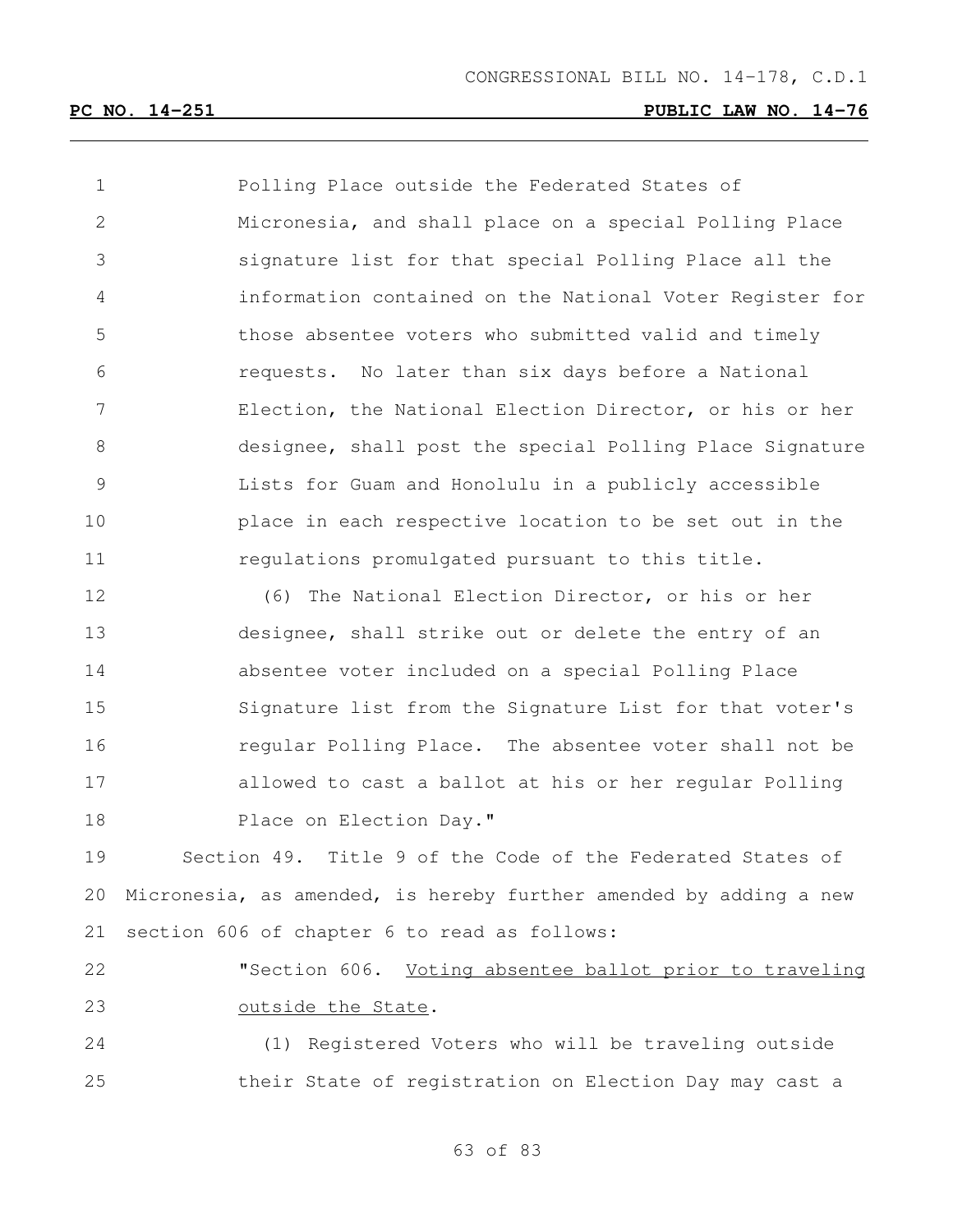| 1             | ballot at a traveler Polling Place prior to their         |
|---------------|-----------------------------------------------------------|
| 2             | departure from the State if they meet the following       |
| 3             | conditions:                                               |
| 4             | (a) the voter is lawfully registered to vote in           |
| 5             | his or her Congressional Election District;               |
| 6             | (b) the voter submits in person to the national           |
| 7             | election commissioner of the State of registration a      |
| 8             | written request to cast a ballot prior to traveling       |
| $\mathcal{G}$ | outside his or her State of registration, using the       |
| 10            | forms required by the rules and requlations promulgated   |
| 11            | pursuant to this title, not more than 30 days and not     |
| 12            | less than one day before the National Election; and       |
| 13            | (c) the voter submits proof, in the form of an            |
| 14            | airline or passenger ship ticket, of his or her travel    |
| 15            | plans.                                                    |
| 16            | (2) Upon meeting the conditions specified in              |
| 17            | subsection 1 of this section, the national election       |
| 18            | commissioner, or his or her designee, shall issue the     |
| 19            | traveler absentee voter the same voting materials that    |
| 20            | are issued to absentee voters by mail as specified in     |
| 21            | subsection $602(3)$ . The same procedures for marking,    |
| 22            | returning, and_disposition of absentee ballots by mail    |
| 23            | specified in subsection $602(3)$ and $(4)$ shall apply to |
| 24            | the marking, returning and disposition of traveler        |
| 25            | absentee ballots.                                         |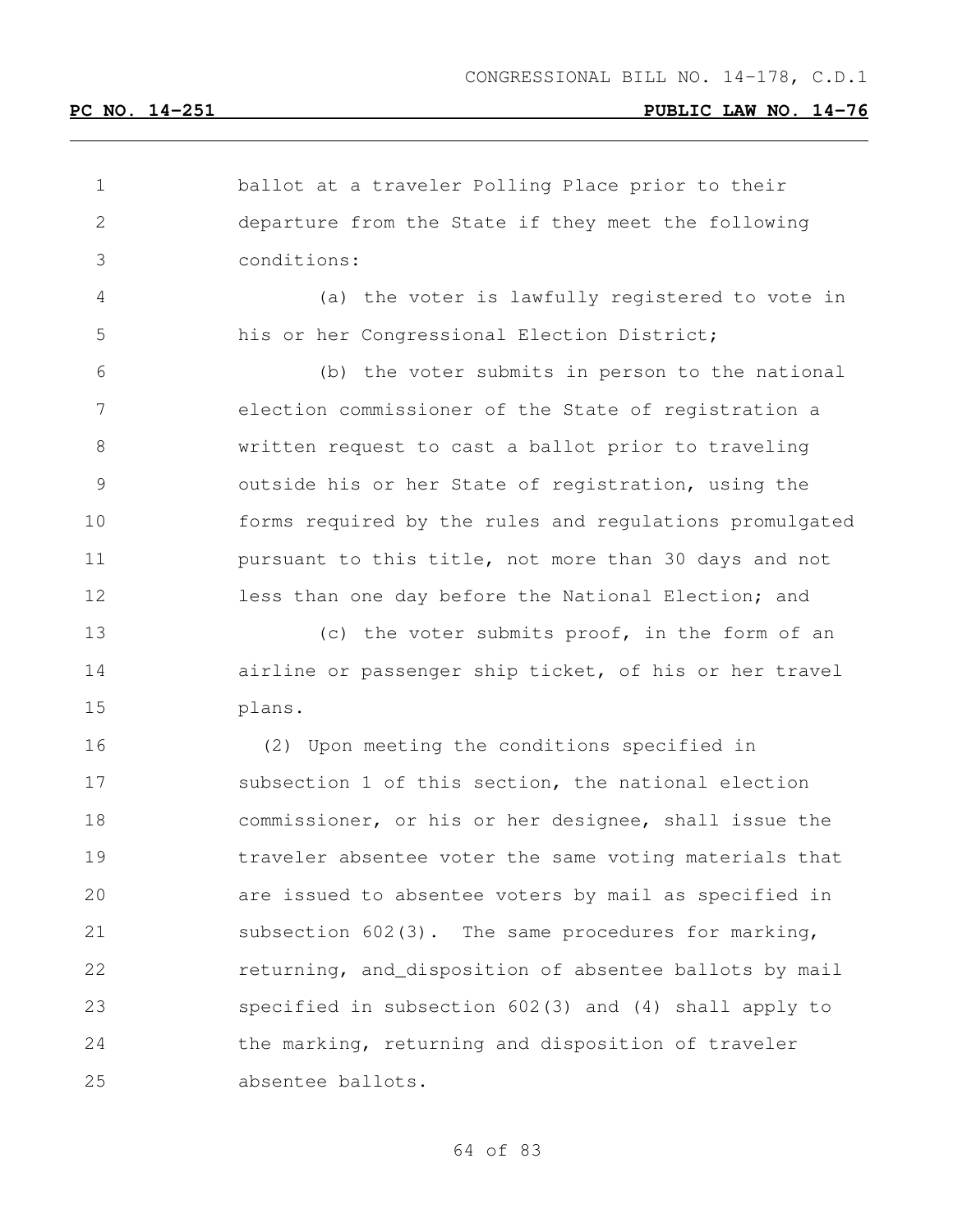| $\mathbf 1$  | (3) The National Election Director, or his or her                 |
|--------------|-------------------------------------------------------------------|
| $\mathbf{2}$ | designee, shall strike out or delete the entry of the             |
| 3            | absentee voter on the Signature List for that voter's             |
| 4            | regular Polling Place. The traveler absentee voter                |
| 5            | shall not be allowed to cast a ballot at his or her               |
| 6            | regular Polling Place on Election Day."                           |
| 7            | Section 50. Title 9 of the Code of the Federated States of        |
| 8            | Micronesia, as amended, is hereby further amended by enacting a   |
| 9            | new chapter 7 entitled "Procedure for Conduct of National         |
| 10           | Elections.                                                        |
| 11           | Section 51. Title 9 of the Code of Federated States of            |
| 12           | Micronesia, as amended, is hereby further amended by adding a new |
| 13           | section 701, of chapter 7 to read as follows:                     |
| 14           | Section 701. Supervision of Polling Places.                       |
| 15           | (1) The national election commissioner of each State              |
| 16           | shall ensure that Polling Places are properly supervised          |
| 17           | by election board members and such other election and             |
| 18           | law enforcement officials as the National Election                |
| 19           | Director or the national election commissioner shall              |
| 20           | deem necessary.                                                   |
| 21           | (2) Public schools and other public places shall be               |
| 22           | utilized where practicable as polling places.<br>Rent             |
| 23           | shall not be charged or paid for the use of public                |
| 24           | places but_may be charged and paid for private places,            |
| 25           | where public places are unavailable.                              |
|              |                                                                   |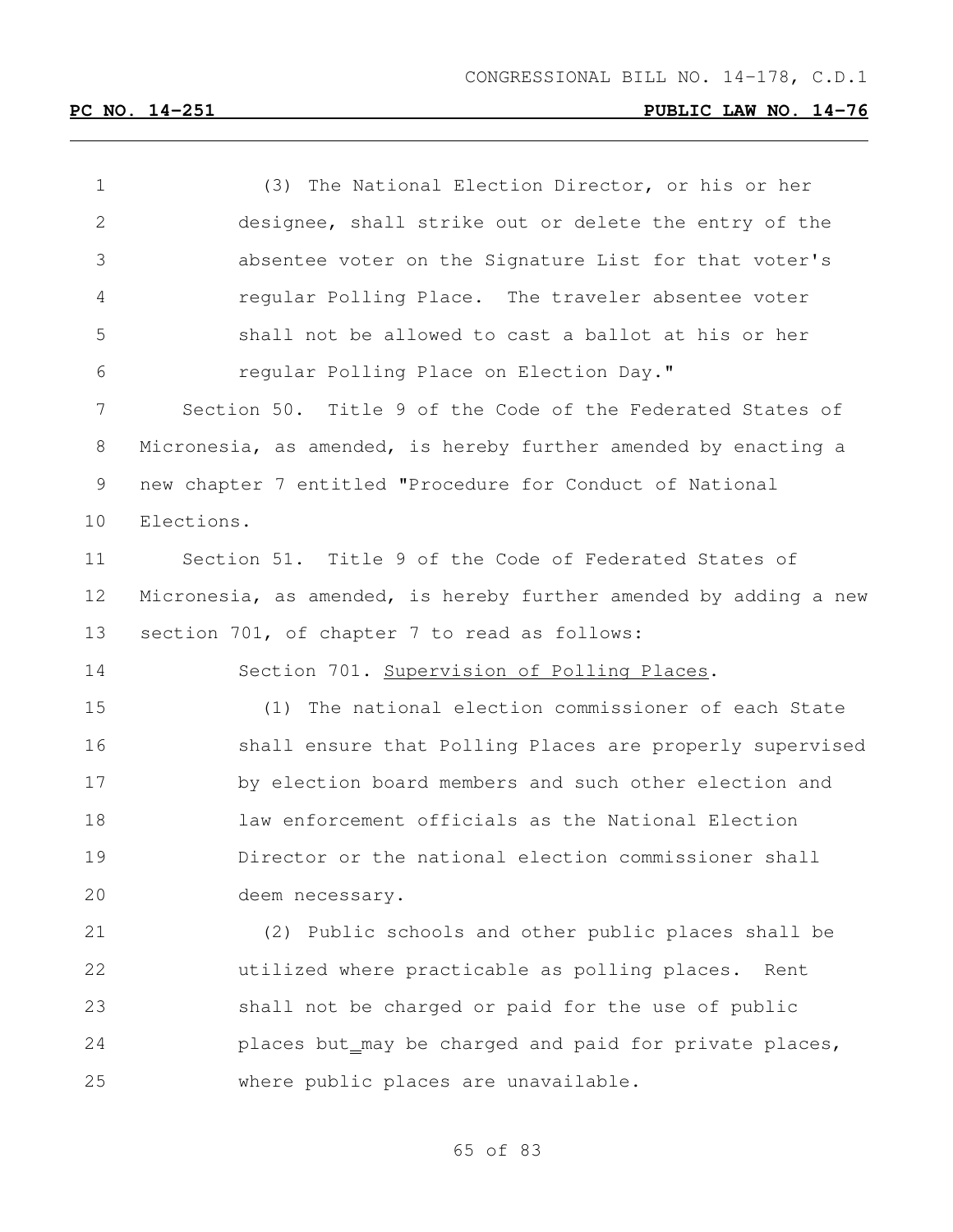| 1             | Section 52. Title 9 of the Code of the Federates States of        |
|---------------|-------------------------------------------------------------------|
| 2             | Micronesia, as amended, is hereby further amended by adding a new |
| 3             | section 702 of chapter 7 to read as follows:                      |
| 4             | "Section 702. Equipping and supplying Polling Places.             |
| 5             | Each Polling Place shall be provided with the necessary           |
| 6             | number of ballot boxes, locks, official ballots,                  |
| 7             | Signature Lists, pencils, envelopes, affidavits,                  |
| 8             | inventory sheets, and all other necessary supplies."              |
| $\mathcal{G}$ | Section 53. Title 9 of the Code of the Federates States of        |
| 10            | Micronesia, as amended, is hereby further amended by adding a new |
| 11            | section 703 of chapter 7 to read as follows:                      |
| 12            | "Section 703. Opening and closing of Polls.                       |
| 13            | (1) Except as otherwise provided in this section, at              |
| 14            | exactly 7:00 a.m. of the day of the election, a member            |
| 15            | of the board of election shall proclaim aloud at each             |
| 16            | place of election that the Polls are open and shall be            |
| 17            | kept open until 5:00 p.m., of the same day, after which           |
| 18            | time the Polls shall be closed.                                   |
| 19            | If, at the hour of closing, there are any voters<br>(2)           |
| 20            | in the Polling Place, or in line at the door, who are             |
| 21            | qualified to vote and have not been able to do so, the            |
| 22            | Polling Place shall remain open a sufficient time to              |
| 23            | enable them to vote.                                              |
| 24            | (3) If an election for State office is held on the                |
| 25            | same day as a national election and the time for closing          |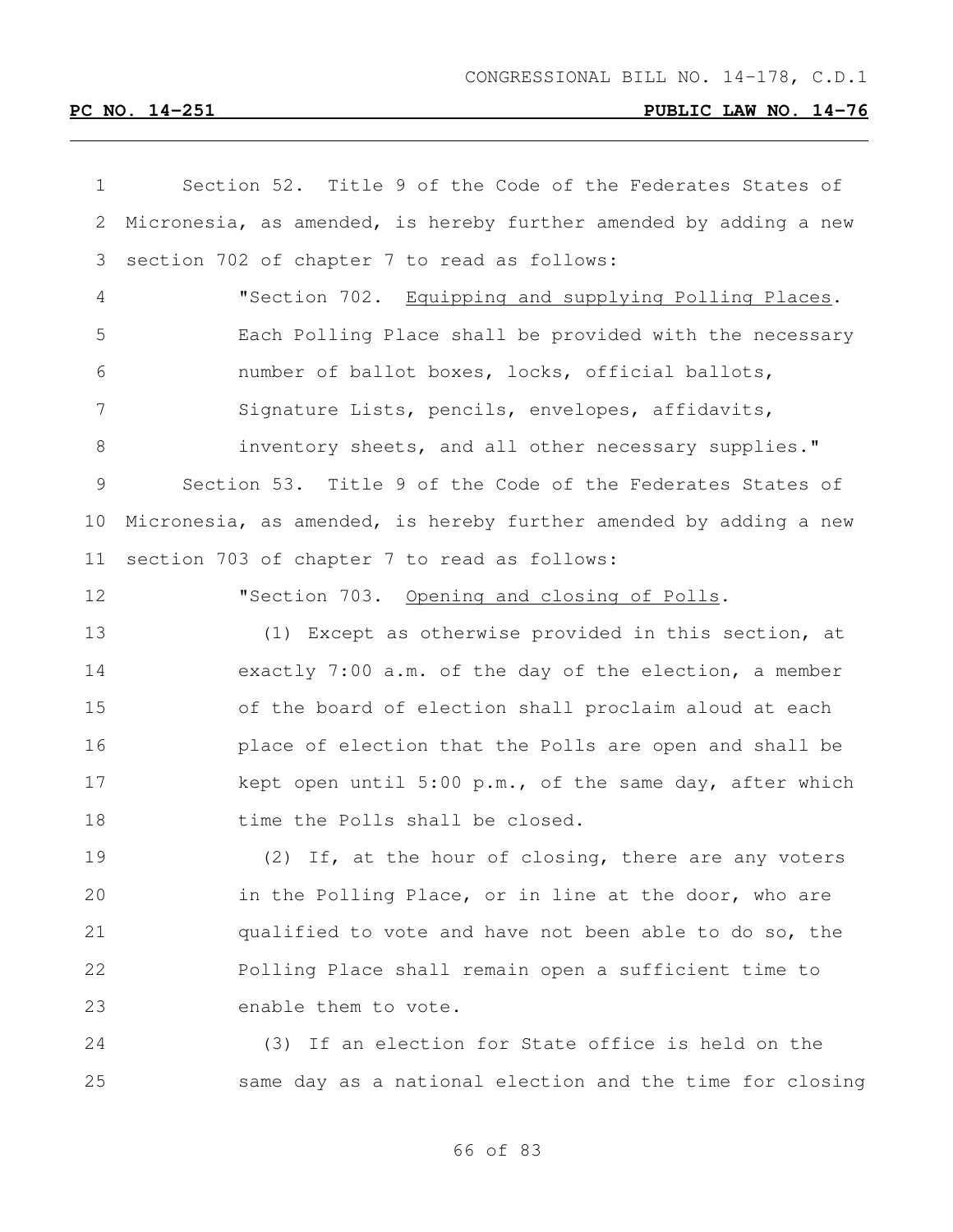| 1              | is later than 5:00 p.m., then the closing time for the            |
|----------------|-------------------------------------------------------------------|
| 2              | State election shall prevail."                                    |
| 3              | Section 54. Title 9 of the Code of the Federates States of        |
| 4              | Micronesia, as amended, is hereby further amended by adding a new |
| 5              | section 704 of chapter 7 to read as follows:                      |
| 6              | "Section 704. Checking the register; issuing of                   |
| 7              | ballots.                                                          |
| 8              | (1) A person appearing at any Polling Place to vote,              |
| $\overline{9}$ | including absentee Polling Places specified in                    |
| 10             | subsections $601(3)(b)$ , (c), (d) and (e), shall report          |
| 11             | his or her full name to the election board members. If            |
| 12             | the person has been issued a Voter Identification Card,           |
| 13             | he or she must present that voter Identification Card to          |
| 14             | the election board members in order to vote. If the               |
| 15             | person has not been issued a Voter Identification Card,           |
| 16             | then he or she shall present other proof of identity as           |
| 17             | required under the rules and requlations promulgated              |
| 18             | pursuant to this title.                                           |
| 19             | (2) An election board member shall then check the                 |
| 20             | Signature List to determine whether or not the person             |
| 21             | appearing is a Registered Voter for that Congressional            |
| 22             | Election District and Municipality, and if so, shall              |
| 23             | announce the name appearing on the Signature List. Once           |
| 24             | the person's identity has been established and entry has          |
| 25             | been found on the Signature List, he or she shall sign            |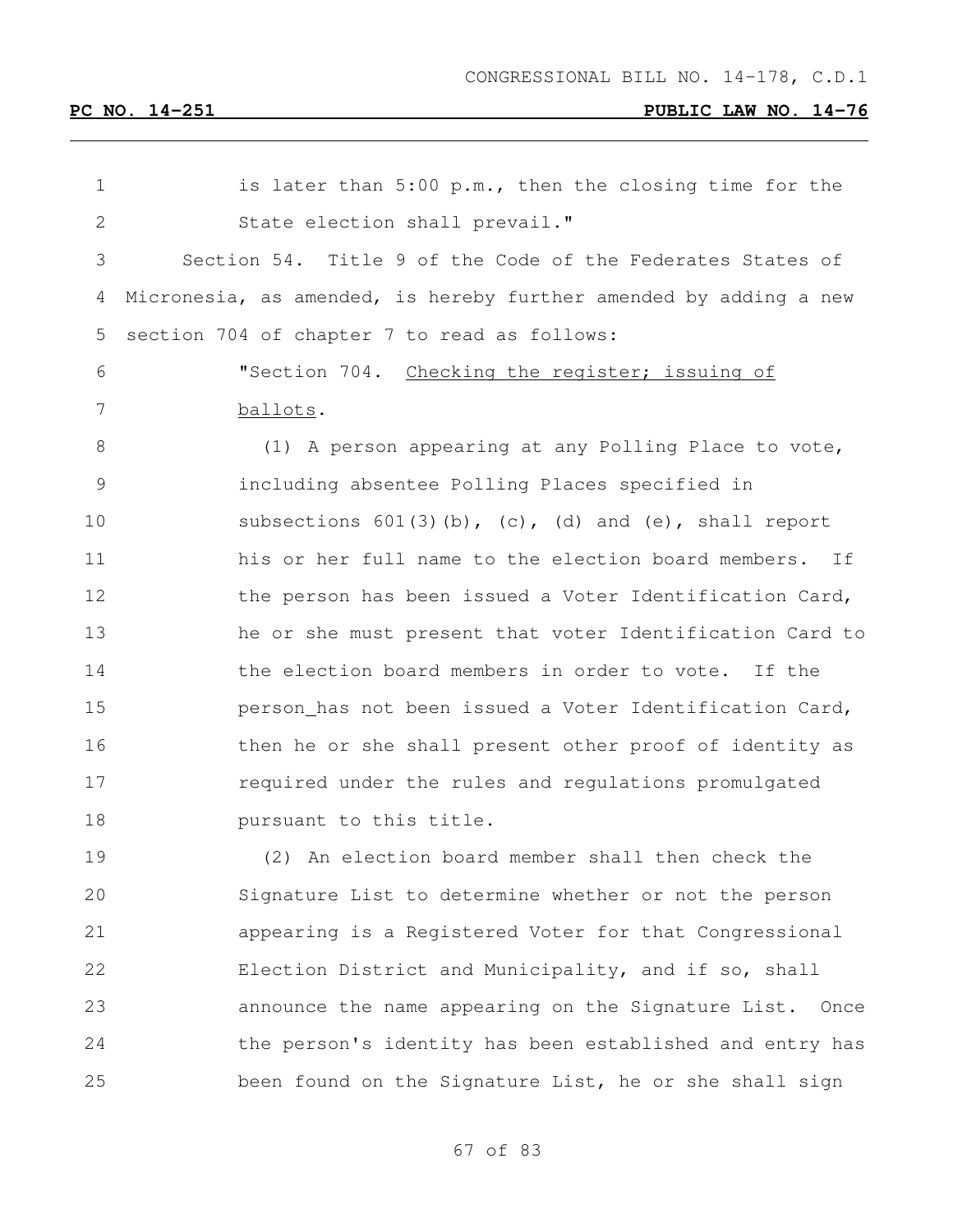his or her full name next to his or her entry on the Signature List. An election board member shall then issue the person an official ballot, and, if the person has presented a Voter Identification Card, shall mark the person's Voter Identification Card so as to indicate that he or she has already voted in that National Election.

 (3) No person shall be permitted to cast a ballot in a National Election at a Polling Place unless his or her name appears on the Signature List for that Polling 11 Place and he or she signs the Signature List; provided, 12 however, that a person whose name does not appear on the Signature List but who presents a valid Voter Identification Card for that Polling Place which indicates that he or she has not yet voted in that National Election, such person shall be permitted to cast a ballot after signing a supplemental Signature List.

 (4) Any election board member, poll watcher or Registered Voter may challenge the identity or eligibility to vote of any person appearing at the Polling Place to vote on Election Day in accordance with section 708 of this chapter.

 (5) An election board member shall record in the official log book for the Polling Place the full name,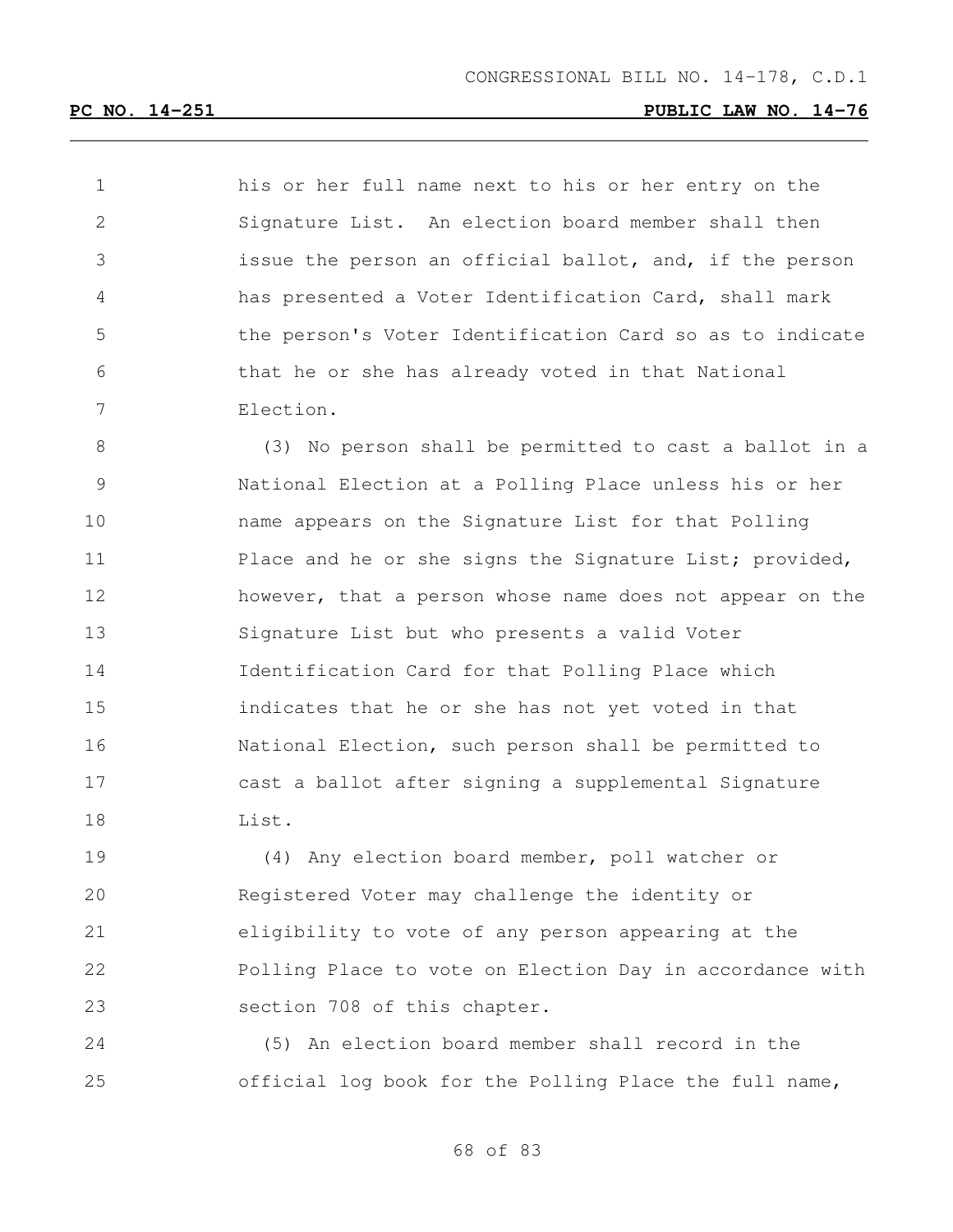date of birth, sex and municipality of registration of any person not allowed to cast a ballot as a result of subsections (3) or (4) of this section. The election board member shall also record in the official log book the reason for disallowing the person to vote. The person not allowed to vote shall then sign the log book next to his or her entry.

 (6) The National Election Director shall establish by rules and regulations additional security measures to prevent election fraud and irregularities at the Polling Places."

 Section 55. Title 9 of the Code of the Federated States of Micronesia, as amended, is hereby further amended by adding a new section 705 of chapter 7 to read as follows:

15 "Section 705. Campaigning on Election Day.

 (1) No campaigning shall occur from 12:00 a.m. until 17 the close of the Polls on Election Day. All campaign materials shall be removed by candidates, or their supporters, from Public Property prior to 12:00 a.m. on Election Day.

 (2) No candidate or candidate supporter shall provide free or discounted food, drinks or other items of value, or free or discounted services, other than private transportation services, to voters on Election Day. (3) No candidate shall be allowed within 100 feet of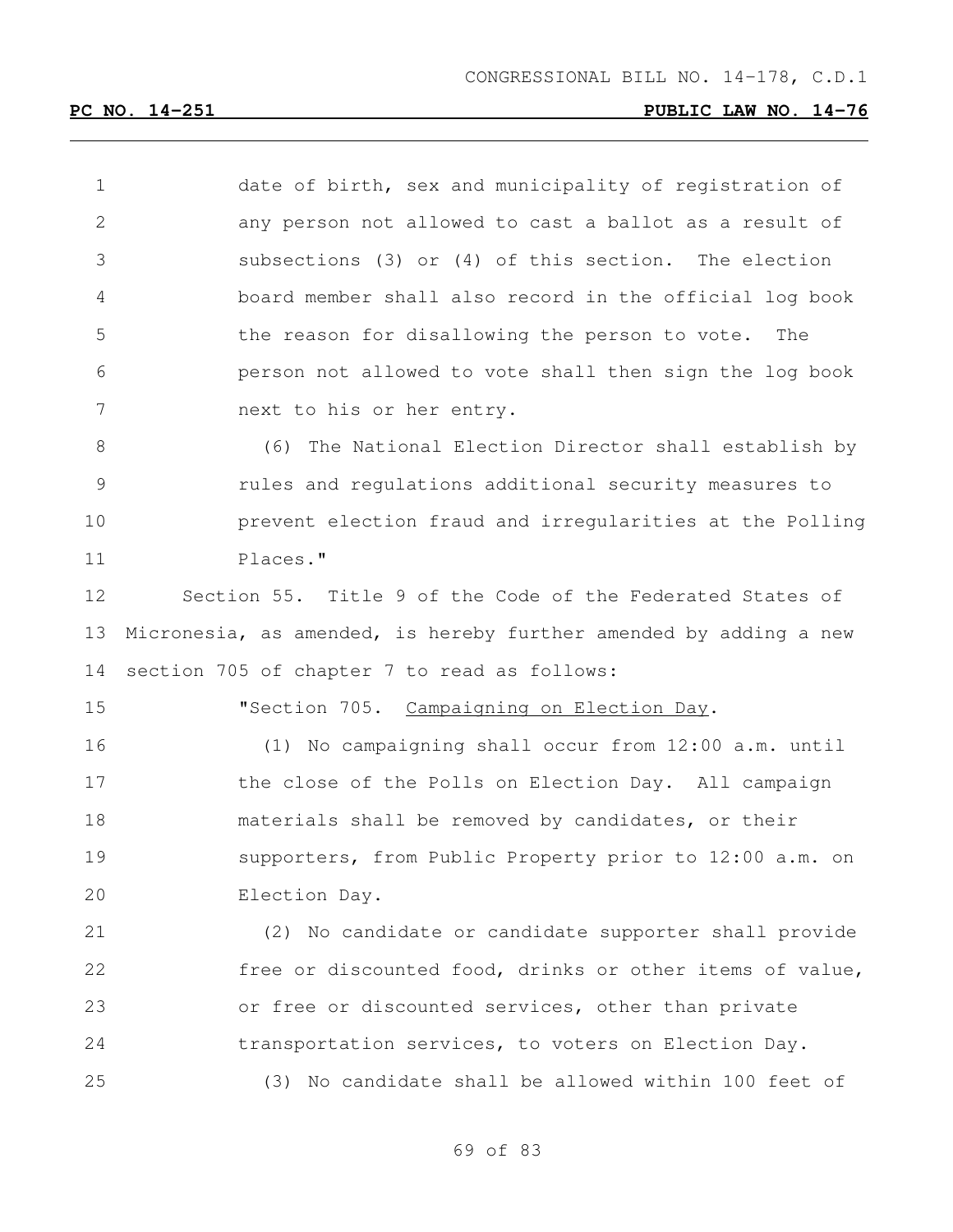| 1            | any Polling Place except for the purpose of casting his           |
|--------------|-------------------------------------------------------------------|
| $\mathbf{2}$ | ballot."                                                          |
| 3            | Section 56. Title 9 of the Code of the Federated States of        |
| 4            | Micronesia, as amended, is hereby further amended by adding a new |
| 5            | section 706 of chapter 7 to read as follows:                      |
| 6            | "Section 706.<br>Sale or consumption of alcohol on                |
| 7            | Election Day. No alcoholic beverages shall be sold,               |
| 8            | consumed in public or otherwise provided to any person            |
| 9            | during Election Day while the Polls are open."                    |
| 10           | Section 57. Title 9 of the Code of the Federated States of        |
| 11           | Micronesia, as amended, is hereby further amended by adding a new |
| 12           | section 707 of chapter 7 to read as follows:                      |
| 13           | "Section 707. Poll watchers. Each candidate shall be              |
| 14           | entitled to have not more than two poll watchers at each          |
| 15           | Polling Place."                                                   |
| 16           | Section 58. Title 9 of the Code of the Federated States of        |
| 17           | Micronesia, as amended, is hereby further amended by adding a new |
| 18           | section 708 of chapter 7 to read as follows:                      |
| 19           | "Section 708. Complaints at the Polling Place.                    |
| 20           | (1) Any person may file an oral or written complaint              |
| 21           | of any election irregularity with a member of the                 |
| 22           | election board present at the Polling Place.                      |
| 23           | (2) The board member shall give any individual against            |
| 24           | whom the complaint is made time to present witnesses and          |
| 25           | an explanation, if any, but in no event shall time be             |
|              |                                                                   |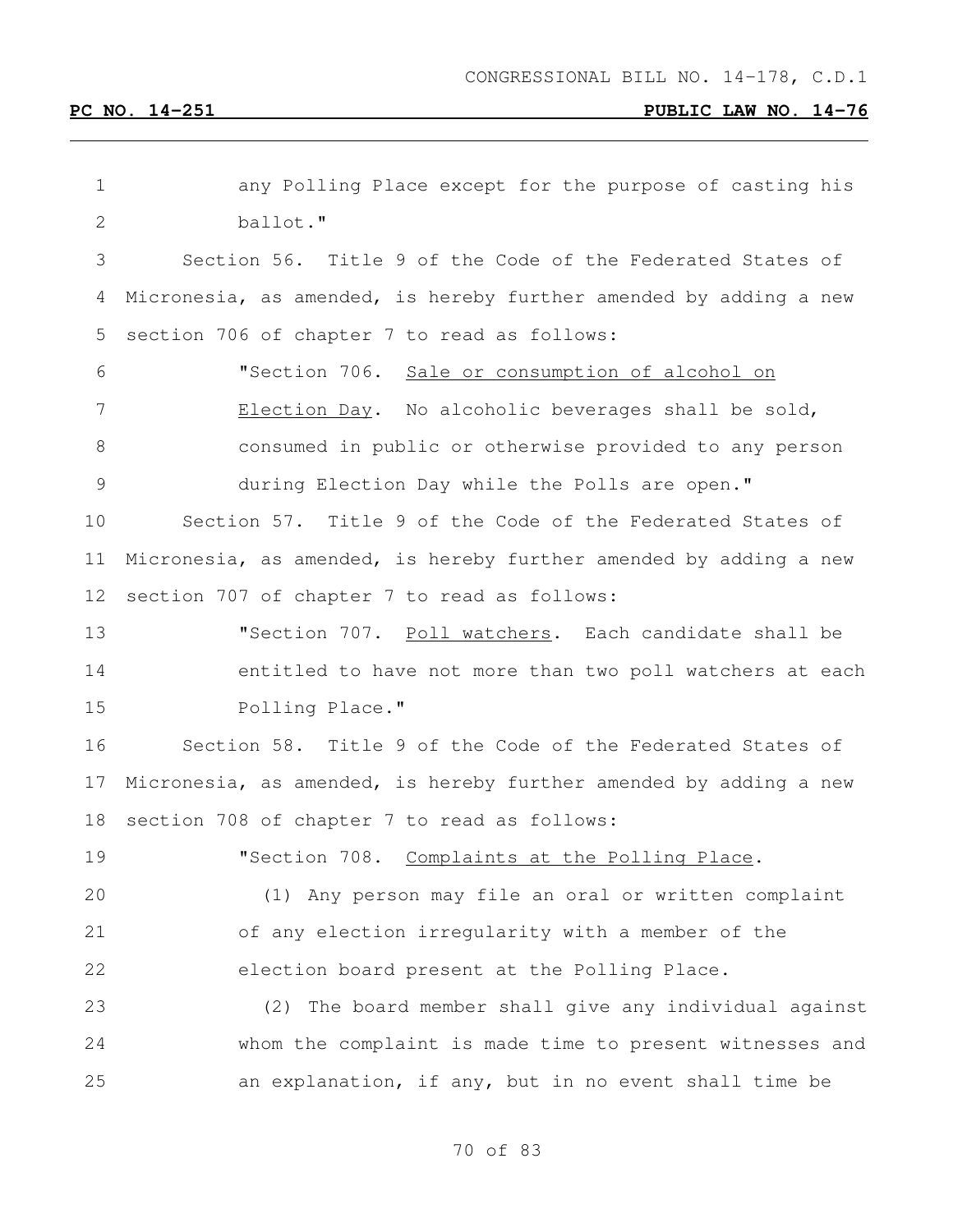granted so as to prevent the election board from making a decision prior to the time for the closing of the Polls.

 (3) The complainant, or the individual against whom the complaint is made, may appeal the decision of the election board to the national election commissioner of the State concerned. The national election commissioner 8 shall, as soon as possible, examine the findings of the election board and may hear witnesses if he or she deems it necessary. The national election commissioner shall **11** render a decision prior to the time of the closing of 12 the Polls or as soon as practicable thereafter.

 (4) The aggrieved party may appeal the decision of the national election commissioner to the National Election Director in accordance with section 802 of this title.

 (5) An election board member shall record in the 17 official log book for the Polling Place the name, date of birth, sex and municipality of registration of the person making the complaint and the person against whom the complaint is made. The election board member shall also record in the log book the basis of the complaint and any decision reached by the election board. In addition, the complainant, the individual against whom 24 the complaint was made, any witnesses, board members or poll watchers may write their comments regarding the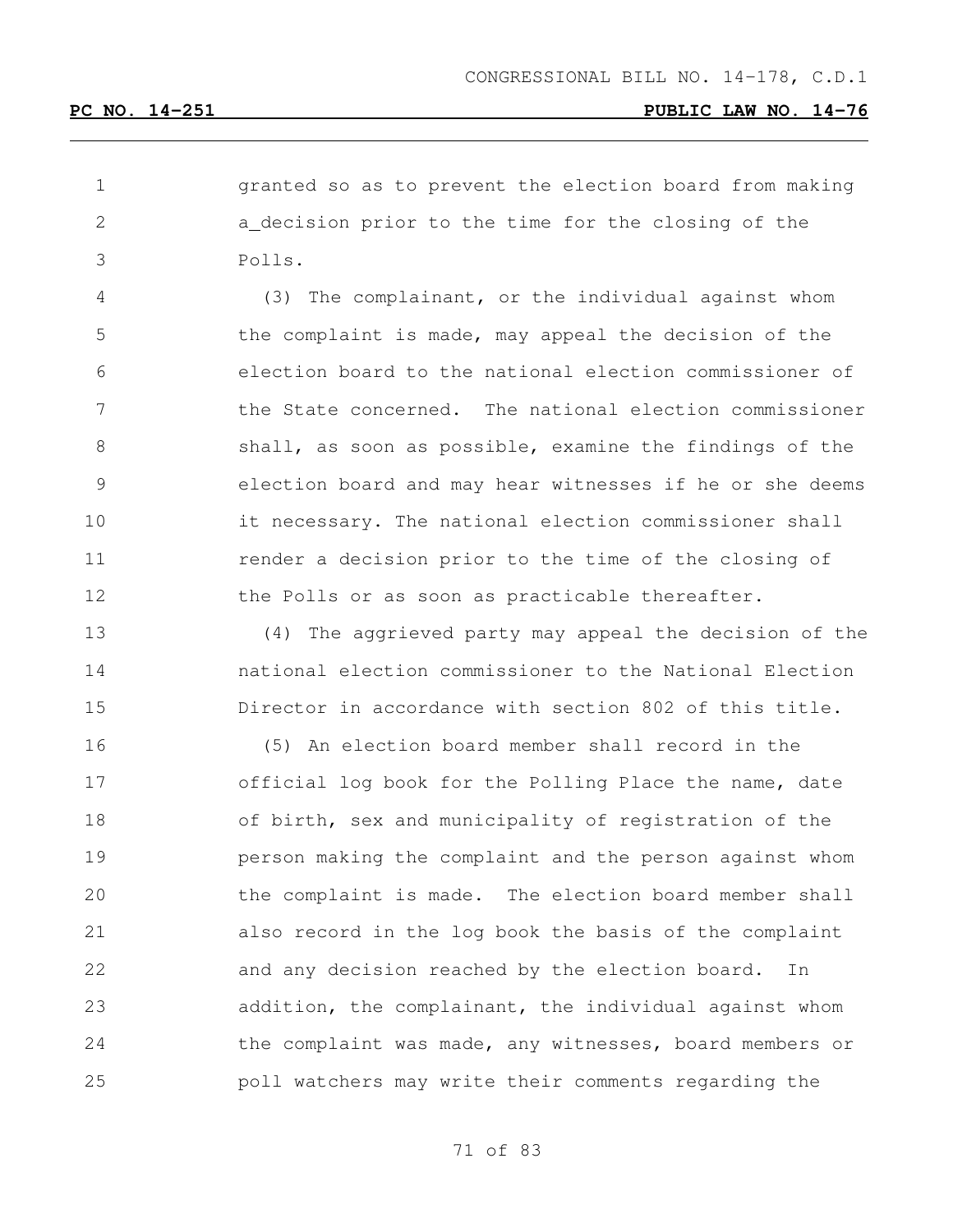| $\mathbf 1$ | complaint or the election board's decision in the log             |
|-------------|-------------------------------------------------------------------|
| 2           | book.                                                             |
| 3           | (6) The National Election Director shall promulgate               |
| 4           | rules and regulations on how to resolve, in a timely              |
| 5           | manner, complaints at a Polling Place."                           |
| 6           | Section 59. Title 9 of the Code of the Federated States of        |
| 7           | Micronesia, as amended, is hereby further amended by adding a new |
| 8           | section 709 of chapter 7 to read as follows:                      |
| 9           | "Section 709. Disposition of ballot boxes after                   |
| 10          | completion of voting. After all voting is completed,              |
| 11          | all ballot boxes shall be secured and locked.<br>The              |
| 12          | locked boxes and all other supplies provided to the               |
| 13          | Polling Places by the national election commissioner              |
| 14          | shall be collected by election officials and delivered            |
| 15          | to the national election commissioner of the State                |
| 16          | concerned, or his or her designee, by the most                    |
| 17          | expeditious means available. Election officials shall             |
| 18          | certify to said national election commissioner that the           |
| 19          | ballots so delivered were cast in accordance with                 |
| 20          | provisions of this title."                                        |
| 21          | Section 60. Title 9 of the Code of the Federated States of        |
| 22          | Micronesia, as amended, is hereby further amended by adding a new |
| 23          | section 710 of chapter 7 to read as follows:                      |

 "Section 710. Counting of ballots; announcement of unofficial results.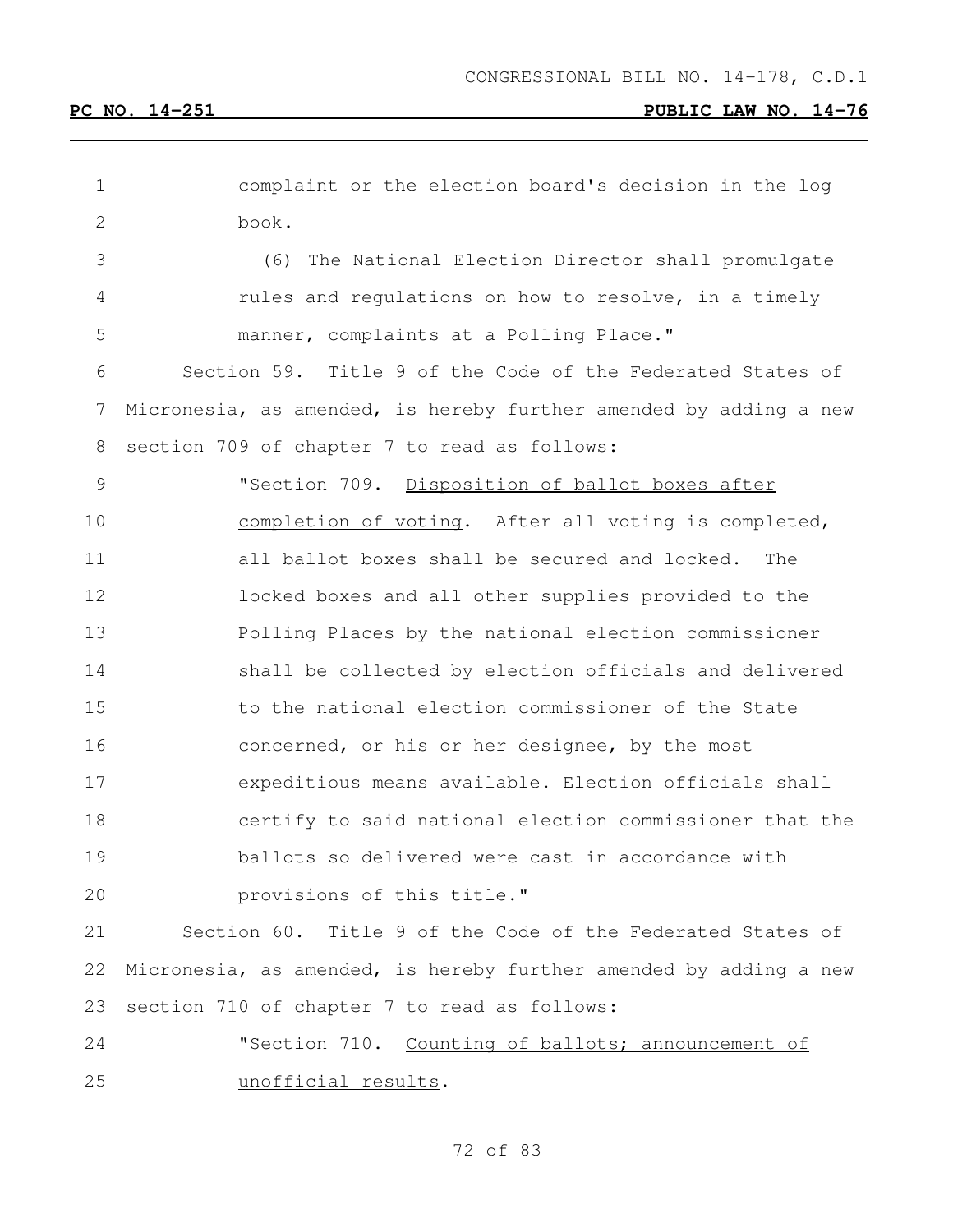(1) The National Election Director, upon the recommendation of the national election commissioner of the relevant State, shall establish counting and tabulation committees in each State. Each counting and tabulation committee shall be composed of not less than three members.

 (2) Each counting and tabulation committee shall publicly count and tally all votes cast and determine 9 the acceptability thereof, provided, however, that no persons other than members of the counting and 11 tabulation committee, the candidate, the candidate's **poll watcher, and such other election or law enforcement**  officials as the National Election Director or the national election commissioner shall deem necessary, shall be permitted within 100 feet of the counting and 16 tabulation of ballots.

 (3) The counting and tabulation of ballots cast shall 18 begin upon receipt of the ballot box, if such activity **is centralized, or upon the close of the Polling Place,** if such activity is decentralized.

 (4) Public announcement of the unofficial results of the counting and tabulation of the ballots by each counting and tabulation committee shall be made by the national election commissioner in the manner set forth in regulations promulgated pursuant to this title."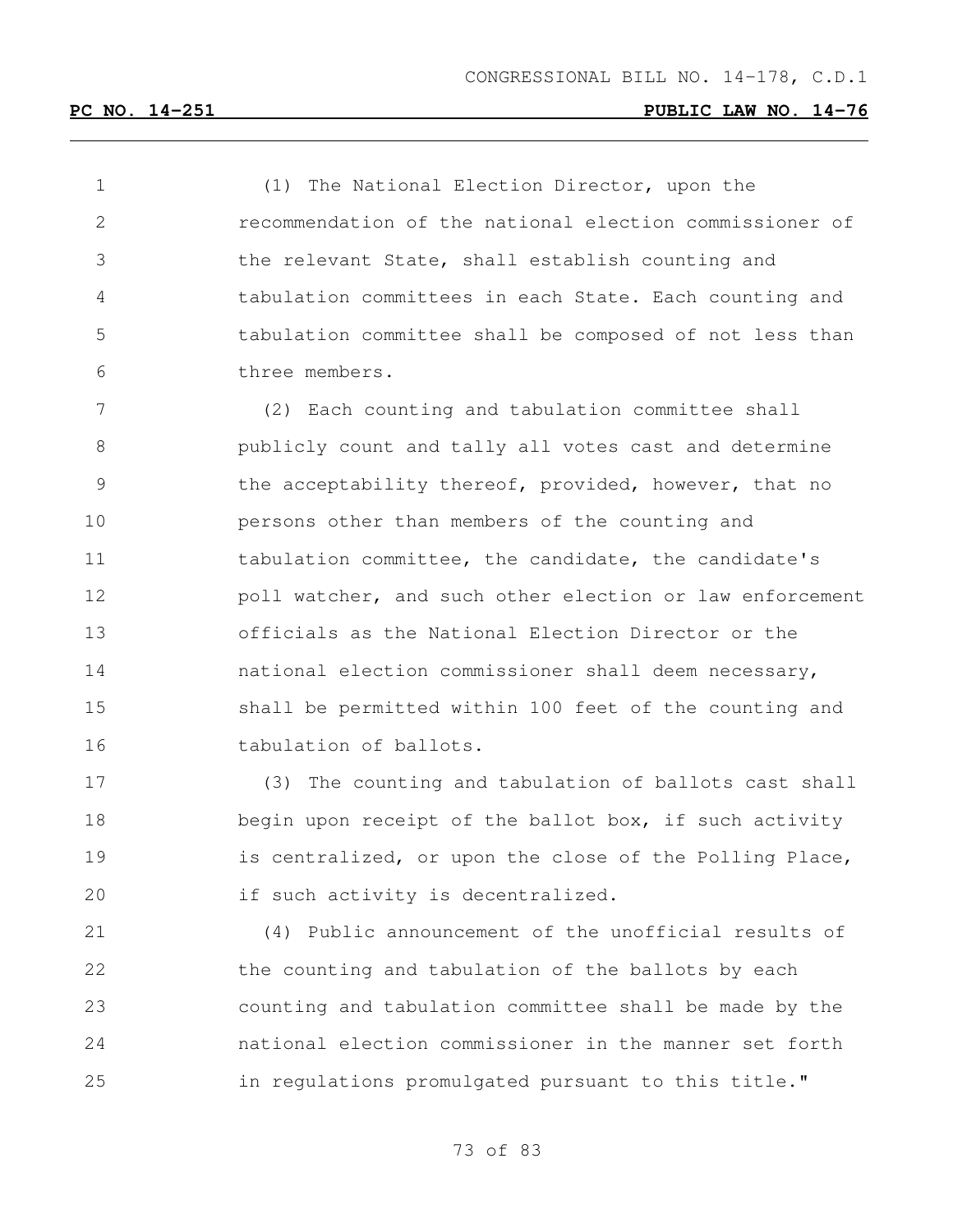| 1             | Section 61. Title 9 of the Code of the Federated States of        |
|---------------|-------------------------------------------------------------------|
| 2             | Micronesia, as amended, is hereby further amended by adding a new |
| 3             | section 711 of chapter 7 to read as follows:                      |
| 4             | "Title 711. Certification and declaration of election             |
| 5             | results.                                                          |
| 6             | (1) Upon completion of the counting and tabulation of             |
| 7             | election results by the national election commissioners,          |
| 8             | and no later than three days after the unofficial                 |
| $\mathcal{G}$ | election results of all four States have been received            |
| 10            | by the National Election Director, the National Election          |
| 11            | Director shall certify the election results and shall             |
| 12            | declare as the winning candidates for the Congress of             |
| 13            | the Federated States of Micronesia the candidates                 |
| 14            | receiving the plurality of votes in each Congressional            |
| 15            | Election District.                                                |
| 16            | (2) Upon certification and declaration of the results,            |
| 17            | the National Election Director shall immediately provide          |
| 18            | to all election candidates notice of such certification           |
| 19            | in the most practical and expeditious manner available.           |
| 20            | (3) In the case where there is an irregularity                    |
| 21            | preventing certification of the results in any                    |
| 22            | Congressional Election District, the results from such            |
| 23            | district shall be delayed until such irreqularity is              |
| 24            | resolved, but the results from the other Congressional            |
| 25            | Election Districts shall be certified and declared in             |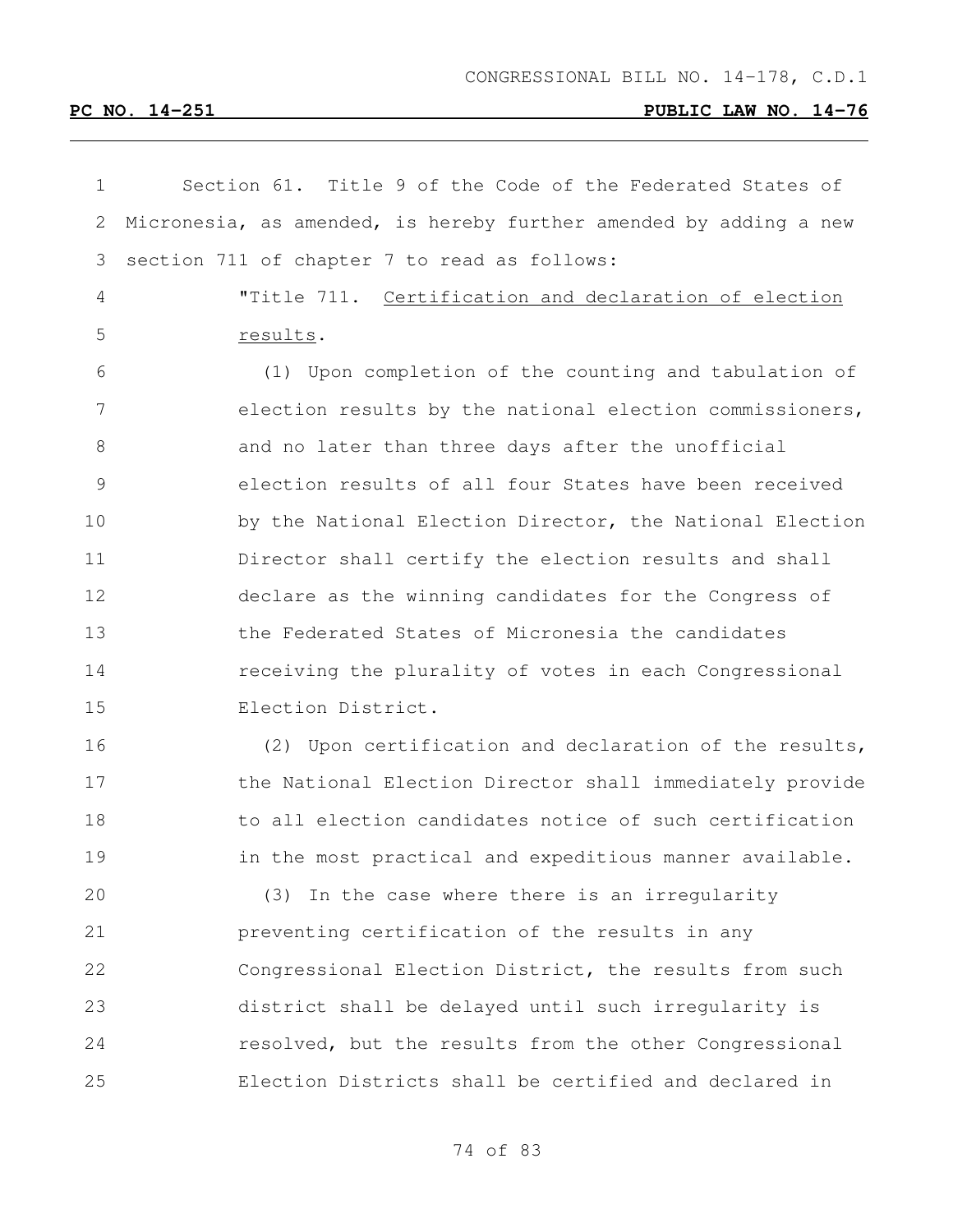| $\mathbf 1$    | accordance with this section."                                    |
|----------------|-------------------------------------------------------------------|
| $\mathbf{2}$   | Section 62. Title 9 of the Code of the Federated States of        |
| 3              | Micronesia, as amended, is hereby further amended by adding a new |
| 4              | section 712 of chapter 7 to read as follows:                      |
| 5              | "Section 712. Resolution of ties. After all votes have            |
| 6              | been tabulated by the national election commissioner and          |
| $\overline{7}$ | his or her designees and certified to by the National             |
| $8\,$          | Election Director, if two or more candidates shall have           |
| $\mathsf 9$    | received an equal number of votes, such tie shall be              |
| 10             | resolved by a runoff election between those candidates            |
| 11             | held within 30 days. The candidate receiving the                  |
| 12             | plurality of votes in the runoff shall be declared the            |
| 13             | winner by the National Election Director, and the result          |
| 14             | shall be certified under the procedures of section 711            |
| 15             | of this chapter."                                                 |
| 16             | Section 63. Title 9 of the Code of the Federated States of        |
| 17             | Micronesia, as amended, is hereby further amended by adding a new |
| 18             | section 713 of chapter 7 to read as follows:                      |
| 19             | "Section 713. Rejected or spoiled ballots.                        |
| 20             | (1) All ballots which have been declared invalid due              |
| 21             | to defacement or other irreqularity shall be sorted and           |
| 22             | a notation placed upon them indicating that they are              |
| 23             | rejected ballots. Upon completion of the counting of              |

 the ballots, the rejected ballots shall be placed in the ballot box and returned by the counting and tabulating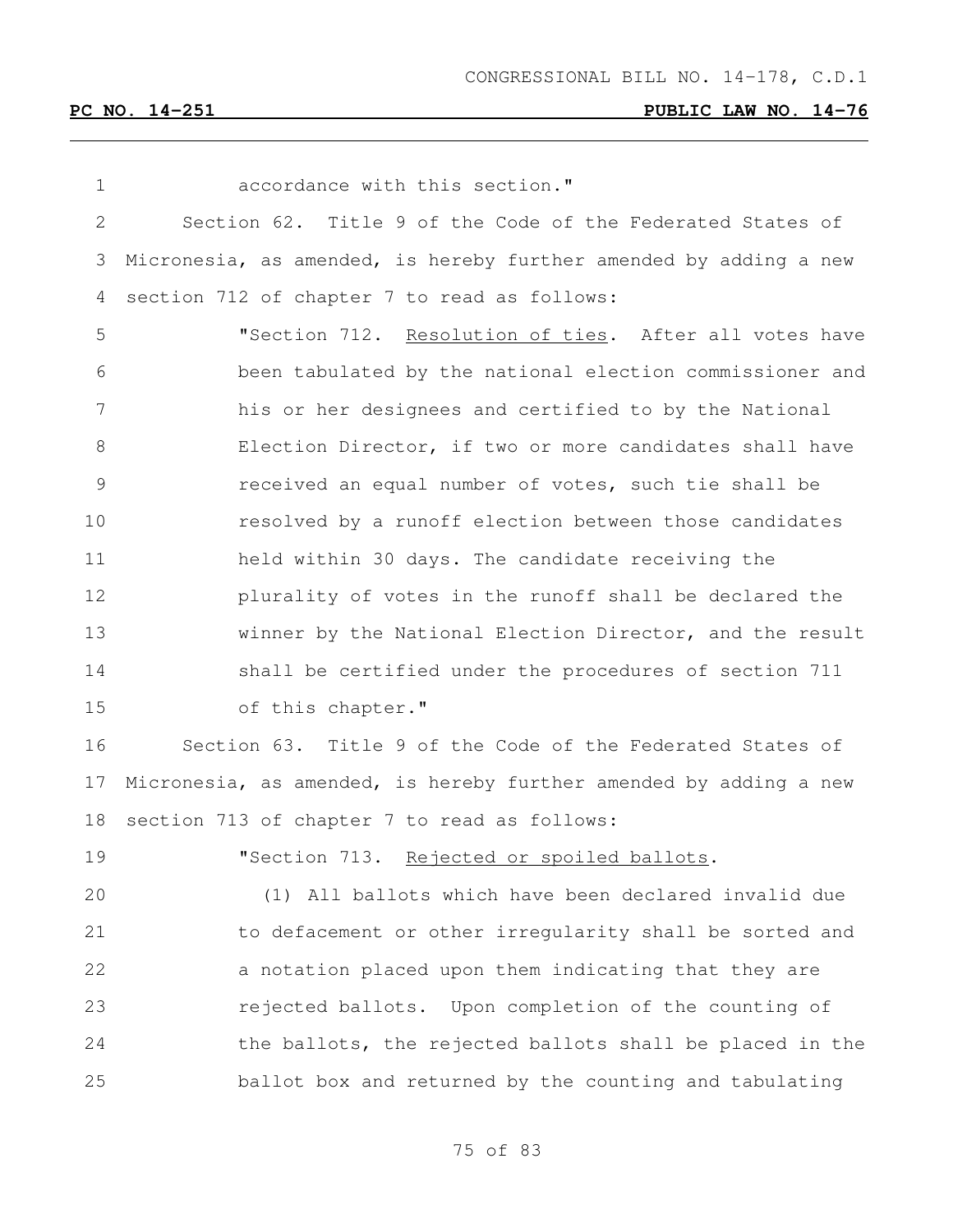| 1             | committee to the national election commissioner with the          |
|---------------|-------------------------------------------------------------------|
| $\mathbf{2}$  | validly cast ballots.                                             |
| 3             | (2) Two or more markings in one voting square or a                |
| 4             | mark_made partly within and partly without a voting               |
| 5             | square or space does not make a ballot void.                      |
| 6             | (3) Any voter who spoils a ballot may return it to a              |
| 7             | member of the election board and receive another in its           |
| 8             | place. He shall be given one ballot at a time;                    |
| $\mathcal{G}$ | provided, that the number of ballots given him is not to          |
| 10            | exceed three in all.                                              |
| 11            | (4) A ballot shall not be rejected for any technical              |
| 12            | error which does not render it impossible to determine            |
| 13            | the voter's choice, even though the ballot is soiled or           |
| 14            | partially defaced.                                                |
| 15            | (5) If for any reason a ballot is imperfectly marked              |
| 16            | and it is impossible to determine the voter's choice for          |
| 17            | any office or issue, his or her ballot shall not be               |
| 18            | counted for that office or issue, but the rest of his or          |
| 19            | her ballot, if properly marked, shall be counted."                |
| 20            | Section 64. Title 9 of the Code of the Federated States of        |
| 21            | Micronesia, as amended, is hereby further amended by adding a new |
| 22            | section 714 of chapter 7 to read as follows:                      |
| 23            | "Section 714. Write-in votes. Write-in votes may be               |
| 24            | used in National Elections. Any name written upon a               |
| 25            | ballot shall be counted as a vote for the person whose            |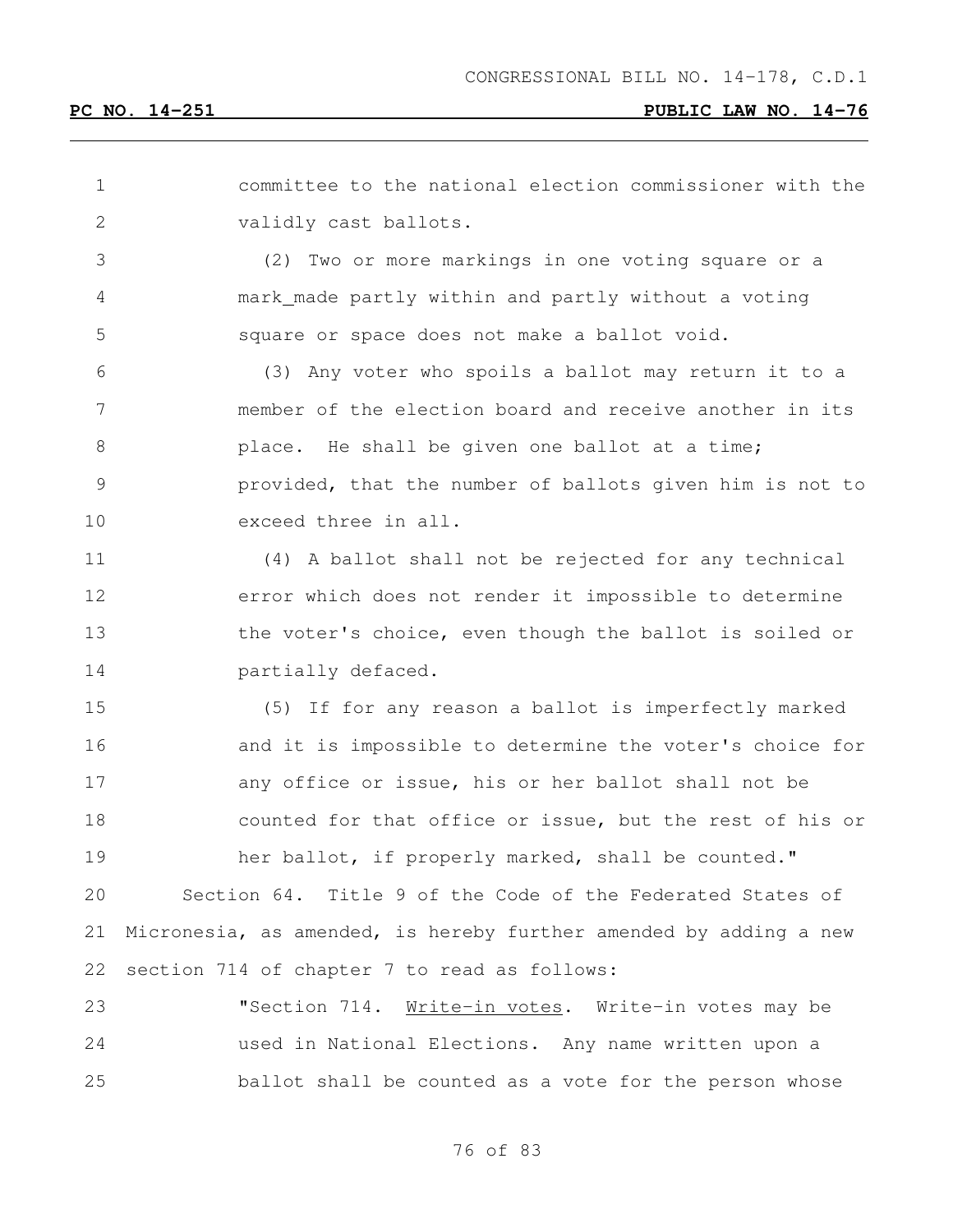| 1            | name is so written for the office under which it is               |
|--------------|-------------------------------------------------------------------|
| $\mathbf{2}$ | written."                                                         |
| 3            | Section 65. Title 9 of the Code of the Federated States of        |
| 4            | Micronesia, as amended, is hereby further amended by adding a new |
| 5            | section 715 of chapter 7 to read as follows:                      |
| 6            | "Section 715. Preservation of ballots and election                |
| 7            | materials. All cast, unused, rejected and spoiled                 |
| 8            | ballots, and all official forms used by the election              |
| 9            | boards, the counting and tabulation committees and other          |
| 10           | election officials shall be preserved and secured in a            |
| 11           | safe location to be determined by the National Election           |
| 12           | Director and national election commissioners until the            |
| 13           | time periods for challenging an election result under             |
| 14           | chapter 8 of this title have expired, or such later date          |
| 15           | if so ordered by the Appellate Division of the Supreme            |
| 16           | Court of the Federated States of Micronesia.<br>All               |
| 17           | ballots, and any other official forms the National                |
| 18           | Election Director specifies through rules and                     |
| 19           | regulations promulgated pursuant to this title, shall             |
| 20           | thereafter be promptly destroyed."                                |
| 21           | Section 66. Title 9 of the Code of the Federated States of        |
| 22           | Micronesia, as amended, is hereby further amended by enacting a   |

 Section 67. Title 9 of the Code of the Federated States of Micronesia, as amended, is hereby further amended by adding a new

new chapter 8 entitled "Procedure for Petitions and Appeals".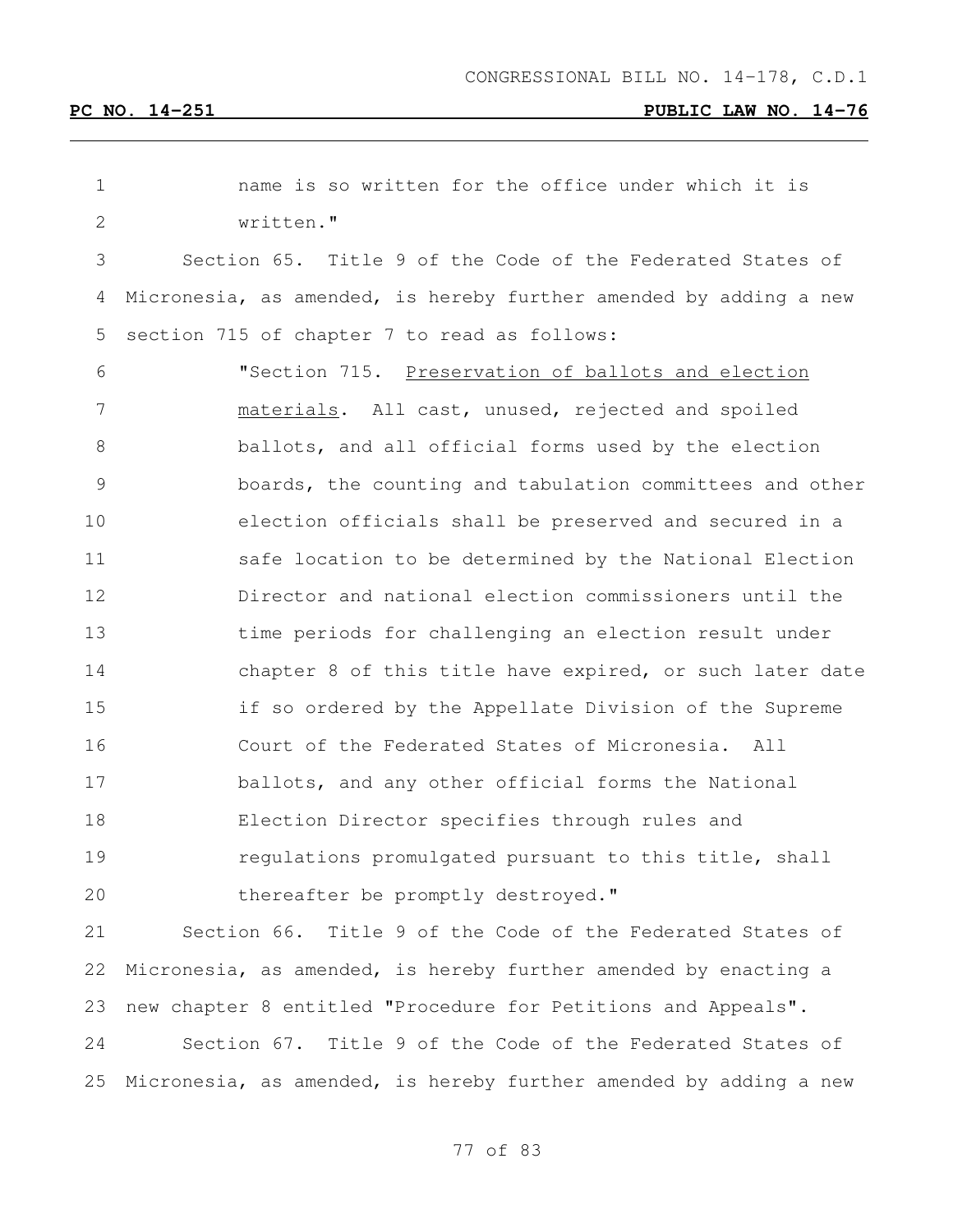section 801 of chapter 8 to read as follows: **"Section 801.** Petitions for recount, revote or challenging acceptability of votes. (1) A petition for a recount may be filed by any candidate who believes that there was fraud or error committed in the canvassing, casting or return of votes in a National Election. (2) If a candidate believes that there was fraud or error committed in the canvassing, casting or return of votes in a National Election which cannot be corrected 11 by recount, a candidate may petition for a revote, either in a Congressional Election District as a whole, or in the portion thereof where the fraud or error took place. (3) Any other petition challenging the acceptability of a vote or votes may be filed by any Registered Voter who believes that there was fraud or error committed in 18 the canvassing, casting or return of votes in a National Election. A petition under this subsection shall include a petition by a candidate challenging a decision of the National Election Director made under subsection 303(10) of this title. (4) A petition under subsections (1),(2) or (3) shall be filed with the National Election Director. Such petition shall contain: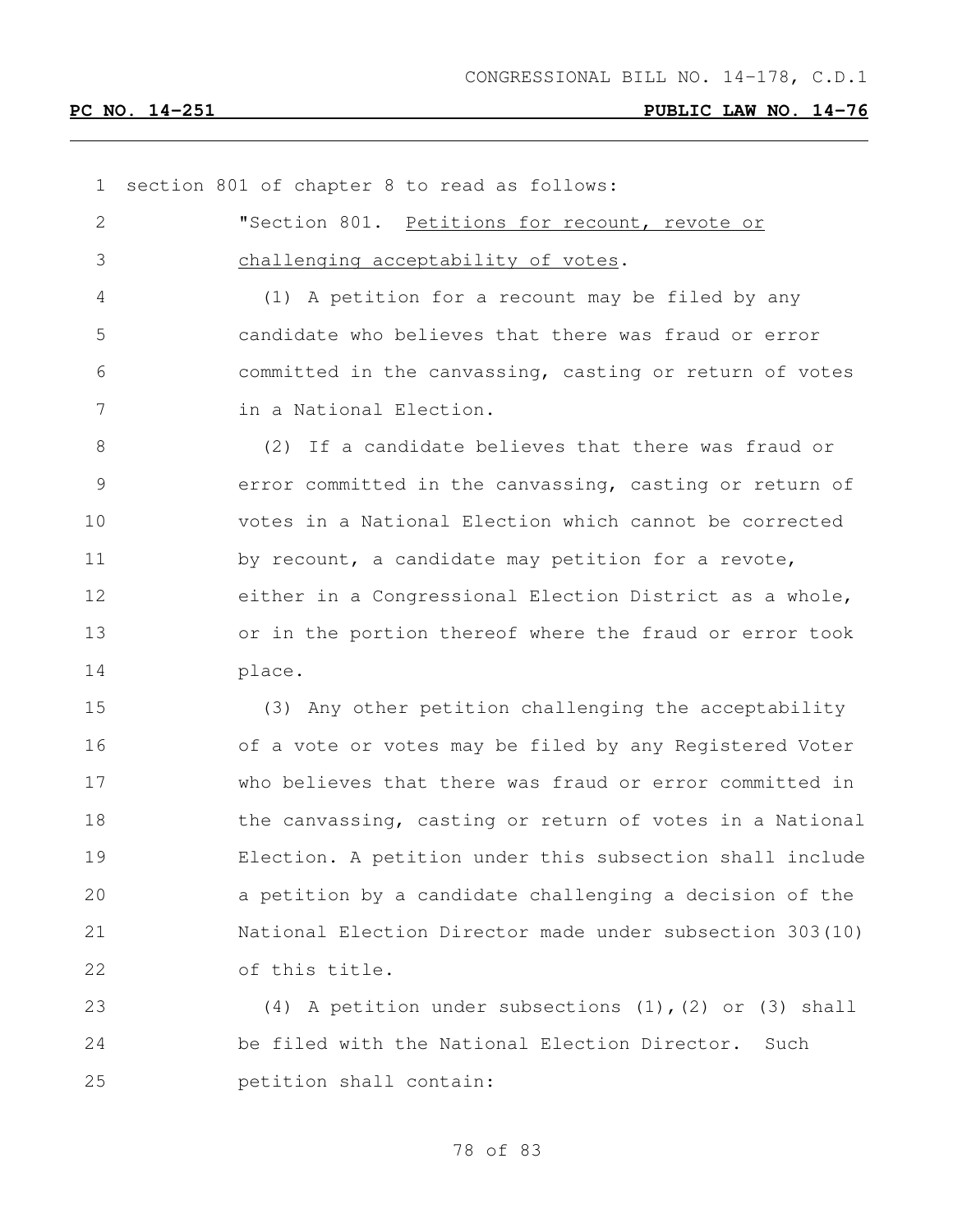1 (a) a statement of the nature, location and extent of the election fraud or error that forms the basis of the petition; (b) a statement of the form of relief the petitioner seeks; (c) a list of election records and witnesses that will establish the existence of election error or fraud, specifying how each record or official listed is relevant to allegations contained in the petition; and (d) affidavits, documents and any other evidence 11 in support of the petition." Section 68. Title 9 of the Code of the Federated States of Micronesia, as amended, is hereby further amended by adding a new section 802 of chapter 8 to read as follows: 15 "Section 802. Filing time frames. (1) A petition for a recount or revote must be filed within one week after the National Election Director certifies the results of the National Election in the Congressional Election District or State concerned. (2) Any other petition challenging the acceptability of a vote or votes must be filed before the National Election Director certifies the results of the National Election in the Congressional Election District or State concerned, or within one week of Election Day, whichever occurs first, provided that if a petition could not have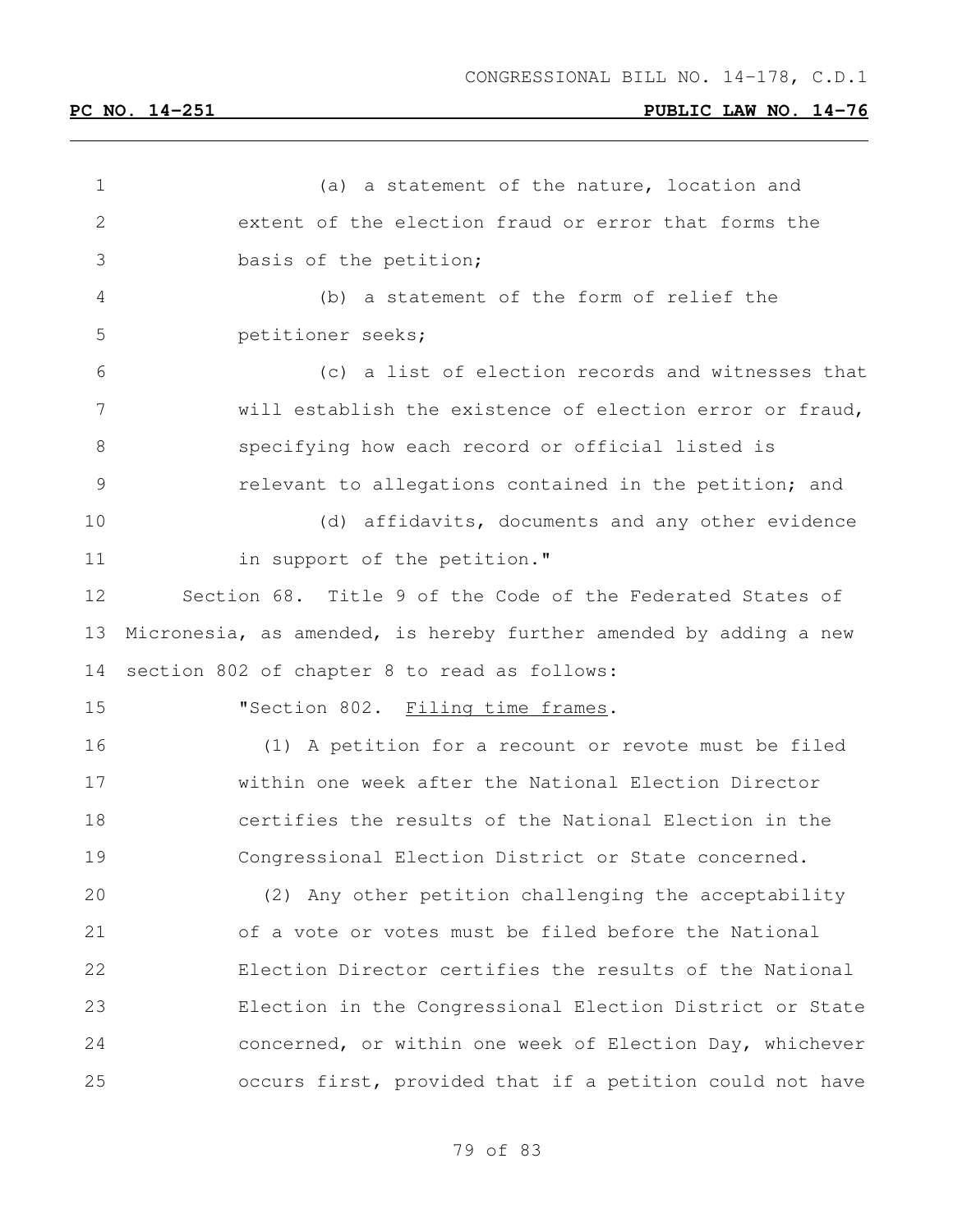| 1             | been filed within one week of Election Day as a result            |
|---------------|-------------------------------------------------------------------|
| $\mathbf{2}$  | of a delayed action or decision of the National Election          |
| 3             | Director or a national election commissioner, then the            |
| 4             | petition shall be filed prior to certification of the             |
| 5             | election result for the relevant National Election                |
| 6             | District or State.                                                |
| 7             | The winning candidate shall have one week to<br>(3)               |
| 8             | respond to the petition.                                          |
| $\mathcal{G}$ | The National Election Director shall have 14 days<br>(4)          |
| 10            | to decide whether to approve the petition."                       |
| 11            | Section 69. Title 9 of the Code of the Federated States of        |
| 12            | Micronesia, as amended, is hereby further amended by adding a new |
| 13            | section 803 of chapter 8 to read as follows:                      |
| 14            | "Section 803. Standard of proof.                                  |
| 15            | The National Election Director shall grant a<br>(1)               |
| 16            | petition for a recount where he or she determines that            |
| 17            | the petitioner has shown by a preponderance of the                |
| 18            | evidence that there is a substantial question of fraud            |
| 19            | or error and that there is a substantial possibility              |
| 20            | that the outcome of the election would be affected by a           |
| 21            | recount.                                                          |
| 22            | (2) The National Election Director shall grant a                  |
| 23            | petition for a revote where he or she determines that             |
| 24            | the petitioner has shown by a preponderance of the                |
| 25            | evidence that it is more likely than not that the fraud           |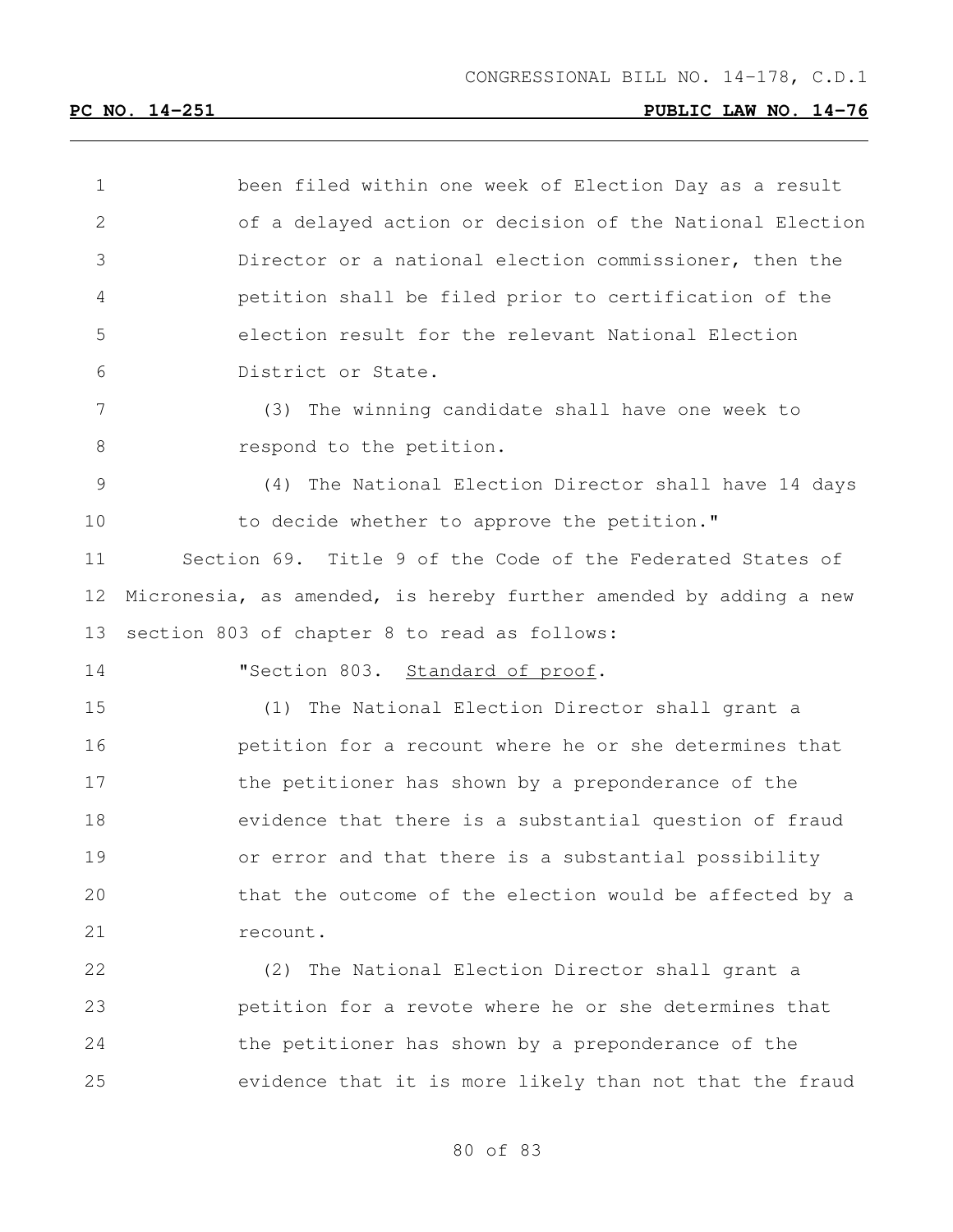or error complained of could have resulted in the election of a candidate who would not have won had the fraud or error not occurred.

 (3) The National Election Director shall grant any other petition challenging the acceptability of a vote or votes where he or she determines that the petitioner has shown by preponderance of the evidence that fraud or 8 error occurred in the canvassing, casting or return of votes in a National Election, and that the relief sought is a reasonable and equitable means of remedying such fraud or error.

 (4) Notwithstanding subsection (1) of this section, a petition for a recount must be granted if the difference between the number of votes cast for the winning candidate and the next highest candidate is one-half of one percent or less of the total votes cast for all of 17 the candidates for that particular seat."

 Section 70. Title 9 of the Code of the Federated States of Micronesia, as amended, is hereby further amended by adding a new section 804 of chapter 8 to read as follows:

 "Section 804. Denial of petition; appeal to Supreme Court.

 (1) If the National Election Director decides to grant or deny a petition, he or she shall record the reasons for such decision in writing and provide a copy to the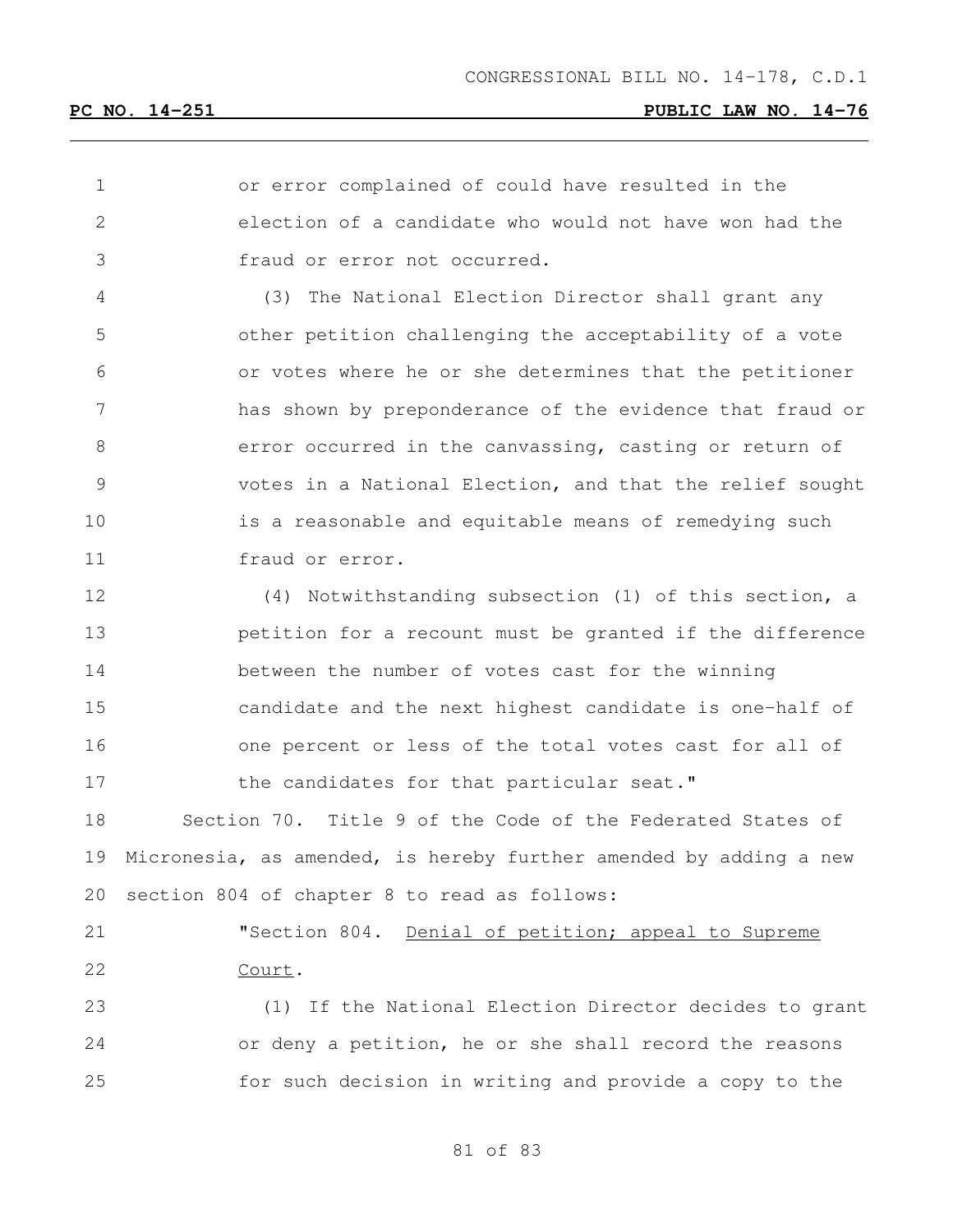petitioner, and where the petitioner is a losing candidate, to the winning candidate, by the most expeditious means practicable. (2) Except with regard to a decision to provide a recount, a petitioner, or where the petitioner is a losing candidate, the winning candidate, may, within five days after receipt of the decision of the National Election Director granting or denying the petition, appeal the decision to the Appellate Division of the Supreme Court of the Federated States of Micronesia. The Appellate Division of the Supreme Court shall review 12 the appeal to determine if the decision by the National Election Director was: (a) arbitrary, capricious, an abuse of discretion, or otherwise not in accordance with law; (b) in excess of statutory jurisdiction, 17 authority, or limitations, or a denial of legal right; (c) without substantial compliance with the procedures required by law; or 20 (d) unwarranted by the facts. (3) If the Appellate Division of the Supreme Court decides in favor of a recount or a revote, the National Election Director shall be so notified and shall proceed as provided in section 805 of this title. (4) A decision of the Appellate Division of the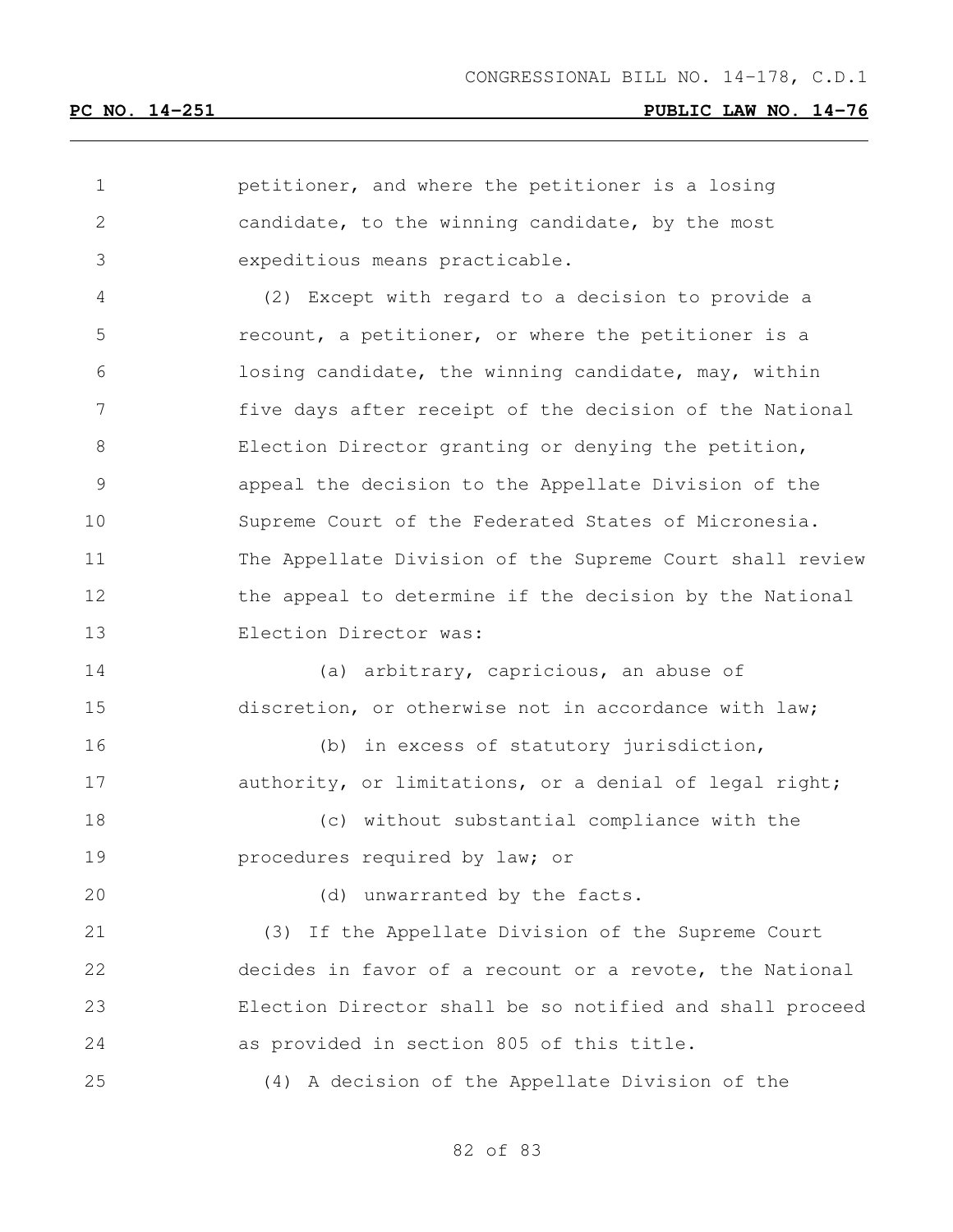| 1            | Supreme Court may have the effect of disallowing                  |
|--------------|-------------------------------------------------------------------|
| $\mathbf{2}$ | challenged votes but shall not halt or delay balloting            |
| 3            | or counting and tabulating.                                       |
| 4            | Section 71. Title 9 of the Code of the Federated States of        |
| 5            | Micronesia, as amended, is hereby further amended by adding a new |
| 6            | section 805 of chapter 8 to read as follows:                      |
| 7            | "Section 805. Approval of petition; notice of recount             |
| 8            | or revote.                                                        |
| 9            | (1) If the National Election Director grants a recount            |
| 10           | or a revote, or if so ordered by the Supreme Court                |
| 11           | pursuant to section 804 of this title, he or she shall            |
| 12           | cause notice of the recount or revote to be given in an           |
| 13           | appropriate manner.                                               |
| 14           | (2) A recount shall be held by the counting and                   |
| 15           | tabulating committee within ten days after the decision           |
| 16           | of the National Election Director or order by the                 |
| 17           | Supreme Court. The counting and tabulating committee              |
| 18           | shall make certificates of such determination under oath          |
| 19           | showing the result of the election and what persons were          |
| 20           | declared elected to fill office, one of which shall be            |
| 21           | filed with the National Election Director, one with each          |
| 22           | election board concerned, and one with the person filing          |
| 23           | the petition for recount.                                         |
| 24           | (3) A revote shall occur as soon as practicable but in            |

no event more than 30 days after a decision by the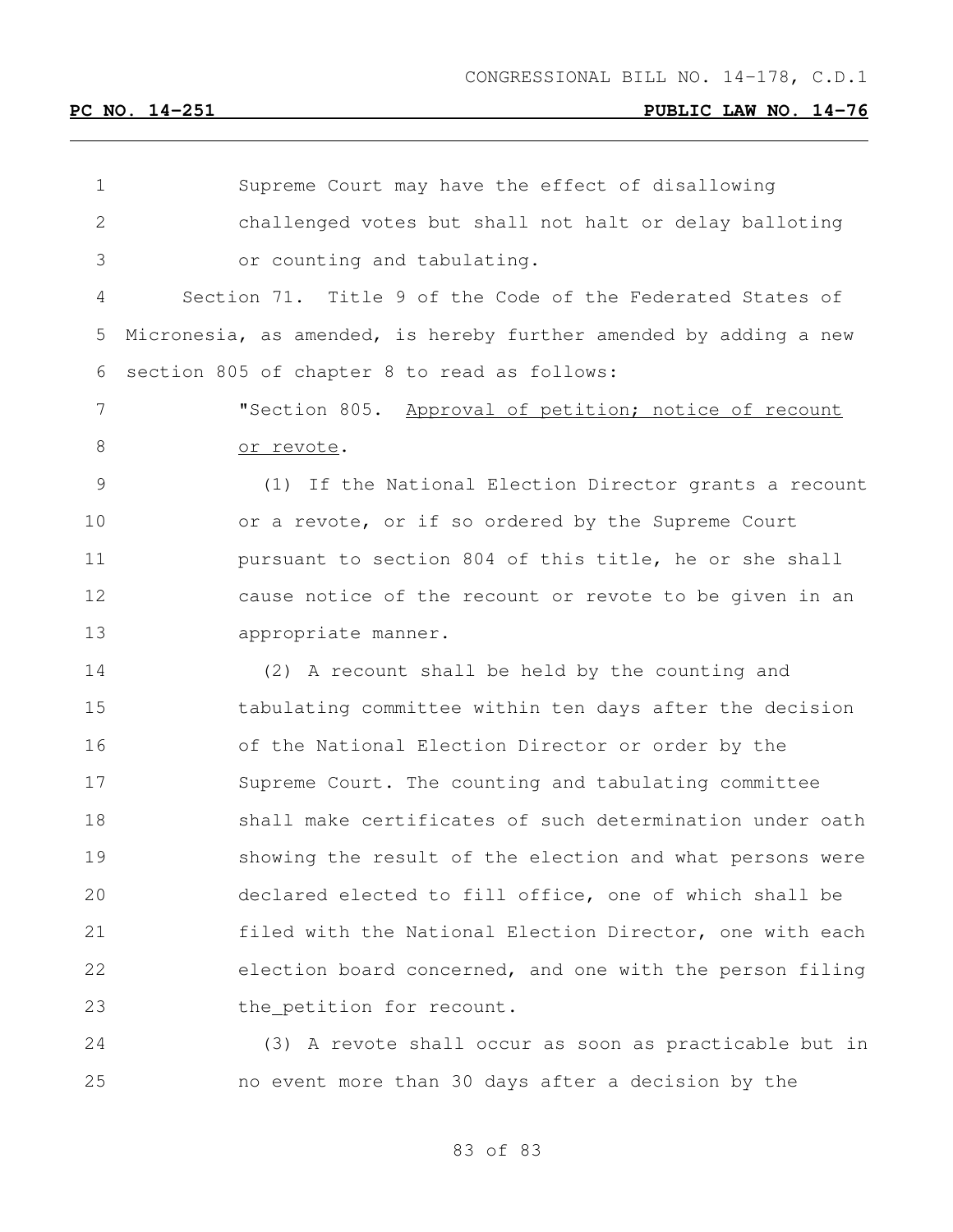| $\mathbf 1$ | National Election Director or order by the Supreme          |
|-------------|-------------------------------------------------------------|
| 2           | Court. The national election commissioner shall report      |
| 3           | the results of the revote to the National Election          |
| 4           | Director and the candidates.                                |
| 5           | (4) The person receiving the greatest number of votes       |
| 6           | shall be deemed to have been elected, but if two or more    |
| 7           | candidates shall receive an equal number of votes for       |
| $8\,$       | the office, the tie vote shall be resolved in accordance    |
| 9           | with section 712 of this title."                            |
| 10          | Section 72. This act shall become law upon approval by the  |
| 11          | President of the Federated States of Micronesia or upon its |
| 12          | becoming law without such approval.                         |
| 13          |                                                             |
| 14          |                                                             |
| 15          |                                                             |
| 16          | <u>August 14</u>                                            |
| 17          |                                                             |
| 18          |                                                             |
| 19          |                                                             |
| 20          | /s/ Joseph J. Urusemal                                      |
| 21          | Joseph J. Urusemal<br>President                             |
| 22          | Federated States of Micronesia                              |
| 23          |                                                             |
| 24          |                                                             |
|             |                                                             |